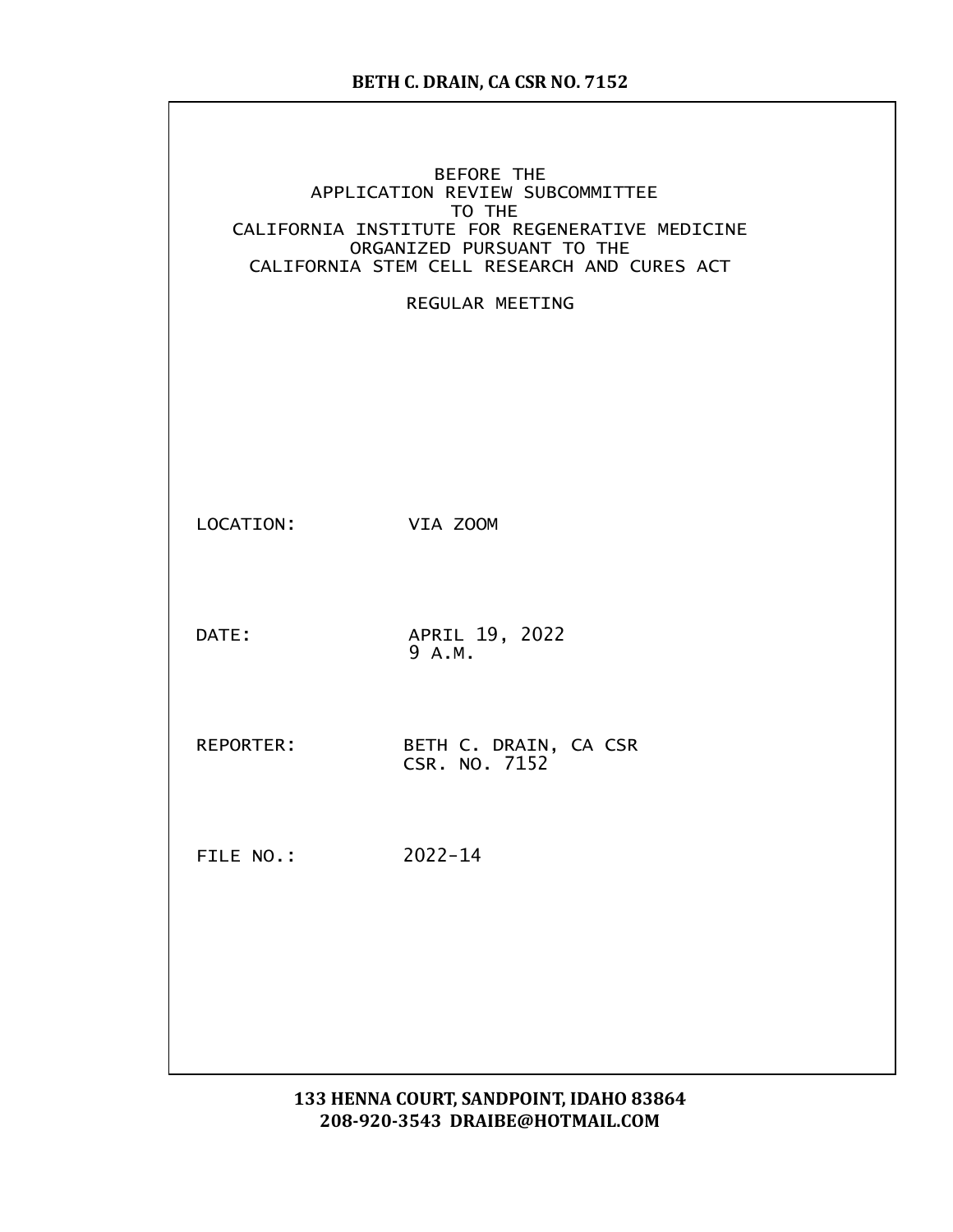|--|--|--|--|--|--|

| ITEM DESCRIPTION                                                                                                                                                                                                                                                                                                                                   | PAGE NO.       |  |
|----------------------------------------------------------------------------------------------------------------------------------------------------------------------------------------------------------------------------------------------------------------------------------------------------------------------------------------------------|----------------|--|
| <b>OPEN SESSION</b>                                                                                                                                                                                                                                                                                                                                |                |  |
| 1. CALL TO ORDER                                                                                                                                                                                                                                                                                                                                   | $\overline{3}$ |  |
| 2. ROLL CALL                                                                                                                                                                                                                                                                                                                                       | 3              |  |
| <b>ACTION ITEMS</b>                                                                                                                                                                                                                                                                                                                                |                |  |
| 3. CONSIDERATION OF APPLICATIONS<br>SUBMITTED IN RESPONSE TO TRANSLATIONAL<br>PROJECTS PROGRAM ANNOUNCEMENT<br>(TRAN 1, 2, 3, OR 4).                                                                                                                                                                                                               | 5              |  |
| 4. CONSIDERATION OF APPLICATIONS<br>SUBMITTED IN RESPONSE TO CLINICAL TRIAL<br>STAGE PROJECTS PROGRAM ANNOUNCEMENT<br>$CLIN$ 1, 2, 3, OR 4).                                                                                                                                                                                                       | 21             |  |
| <b>CLOSED SESSION</b><br><b>NONE</b>                                                                                                                                                                                                                                                                                                               |                |  |
| 5. DISCUSSION OF CONFIDENTIAL INTELLECTUAL PROPERTY<br>OR WORK PRODUCT, PREPUBLICATION DATA, FINANCIAL<br>INFORMATION, CONFIDENTIAL SCIENTIFIC RESEARCH OR<br>DATA, AND OTHER PROPRIETARY INFORMATION RELATING TO<br>APPLICATIONS SUBMITTED IN RESPONSE TO AGENDA ITEMS 3<br>AND 4 ABOVE. (HEALTH AND SAFETY CODE<br>$125290.30(F)(3)(B)$ AND (C). |                |  |
| <b>DISCUSSION ITEMS</b>                                                                                                                                                                                                                                                                                                                            |                |  |
| 6. PUBLIC COMMENT                                                                                                                                                                                                                                                                                                                                  | <b>NONE</b>    |  |
| 7.<br><b>ADJOURNMENT</b>                                                                                                                                                                                                                                                                                                                           | 53             |  |
| 2                                                                                                                                                                                                                                                                                                                                                  |                |  |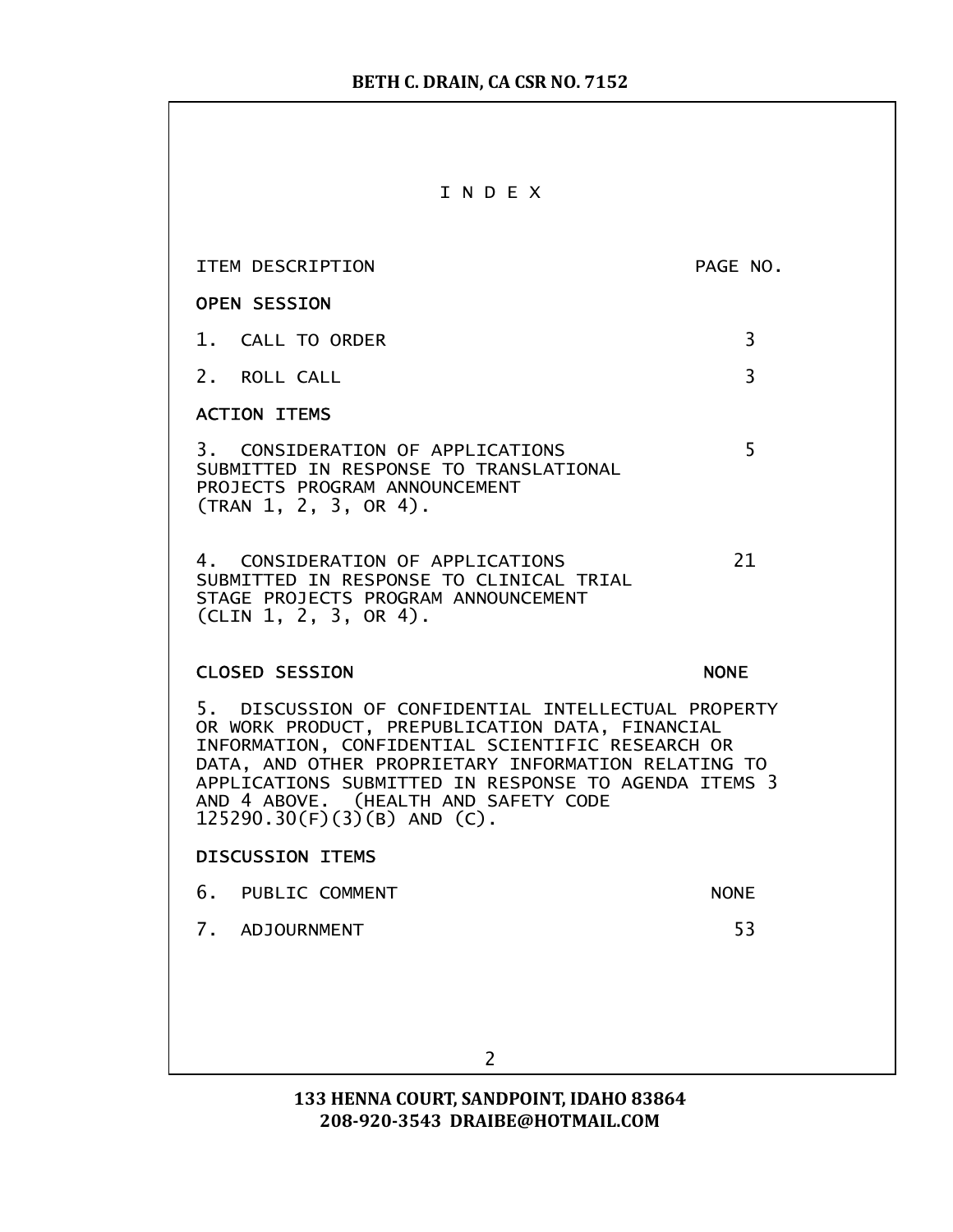APRIL 19, 2022; 9 A.M. CHAIRMAN THOMAS: OKAY. THANK YOU. BETH, ARE WE LIVE HERE? THE REPORTER: YES. CHAIRMAN THOMAS: THANK YOU. AND GOOD MORNING, EVERYBODY, AND WELCOME TO THE APRIL MEETING OF THE APPLICATION REVIEW SUBCOMMITTEE AND THE ICOC. MARIA B. HAS BEEN ON A TRIP WITH SON CHARLIE LOOKING AT COLLEGES. SO MARIANNE IS GOING TO ABLY PINCH HIT FOR US TODAY. SO, MARIANNE, COULD YOU PLEASE CALL THE ROLL. MS. DEQUINA-VILLABLANCA: SURE THING. DAN BERNAL. LEONDRA CLARK-HARVEY. DR. CLARK-HARVEY: PRESENT. MS. DEQUINA-VILLABLANCA: ANNE-MARIE DULIEGE. YSABEL DURON. MS. DURON: HERE. MS. DEQUINA-VILLABLANCA: ELENA FLOWERS. DR. FLOWERS: PRESENT. MS. DEQUINA-VILLABLANCA: MARK FISCHER-COLBRIE. DR. FISCHER-COLBRIE: HERE. MS. DEQUINA-VILLABLANCA: FRED FISHER. DR. FISHER: HERE. 3 BETH C. DRAIN, CA CSR NO. 7152 1 2 3 4 5 6 7 8  $\mathbf{q}$ 10 11 12 13 14 15 16 17 18 19 20 21 22 23 24 25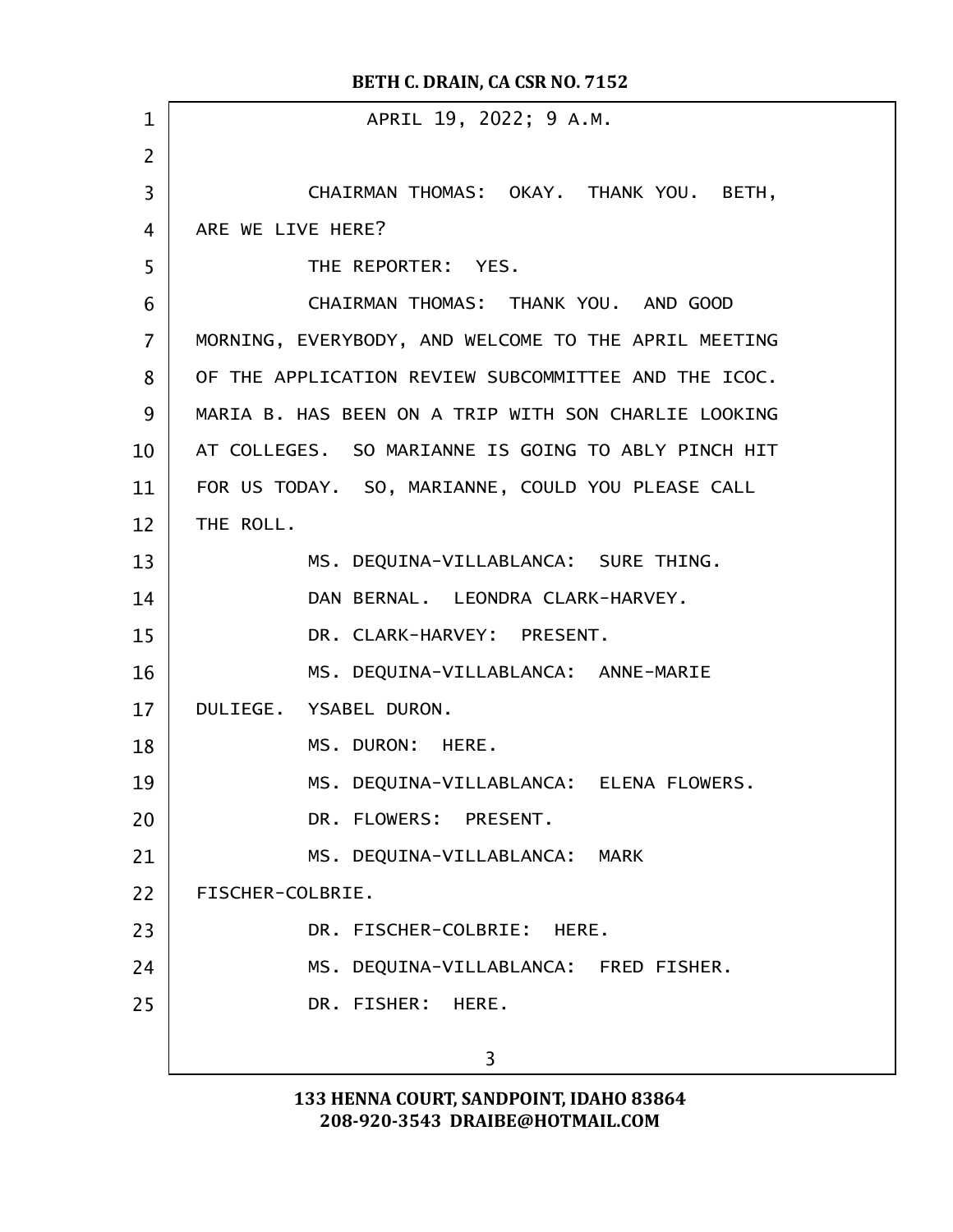| $\mathbf 1$    | MS. DEQUINA-VILLABLANCA: DAVID HIGGINS.   |  |
|----------------|-------------------------------------------|--|
| $\overline{2}$ | DR. HIGGINS: HERE.                        |  |
| 3              | MS. DEQUINA-VILLABLANCA: STEVE            |  |
| $\overline{4}$ | JUELSGAARD.                               |  |
| 5              | MR. JUELSGAARD: HERE.                     |  |
| 6              | MS. DEQUINA-VILLABLANCA: RICH LAJARA.     |  |
| $\overline{7}$ | MR. LAJARA: HERE.                         |  |
| 8              | MS. DEQUINA-VILLABLANCA: DAVE MARTIN.     |  |
| 9              | DR. MARTIN: HERE.                         |  |
| 10             | MS. DEQUINA-VILLABLANCA: CHRISTINE        |  |
| 11             | MIASKOWSKI. LAUREN MILLER-ROGEN.          |  |
| 12             | MS. MILLER-ROGEN: HERE.                   |  |
| 13             | MS. DEQUINA-VILLABLANCA: ADRIANA PADILLA. |  |
| 14             | DR. PADILLA: HERE.                        |  |
| 15             | MS. DEQUINA-VILLABLANCA: JOE PANETTA.     |  |
| 16             | MR. PANETTA: HERE.                        |  |
| 17             | MS. DEQUINA-VILLABLANCA: AL ROWLETT.      |  |
| 18             | MR. ROWLETT: HERE.                        |  |
| 19             | MS. DEQUINA-VILLABLANCA: MARVIN SOUTHARD. |  |
| 20             | DR. SOUTHARD: HERE.                       |  |
| 21             | MS. DEQUINA-VILLABLANCA: JONATHAN THOMAS. |  |
| 22             | <b>CHAIRMAN THOMAS:</b><br>HERE.          |  |
| 23             | MS. DEQUINA-VILLABLANCA: ART TORRES.      |  |
| 24             | MR. TORRES: HERE.                         |  |
| 25             | MS. DEQUINA-VILLABLANCA: KAROL WATSON.    |  |
|                | 4                                         |  |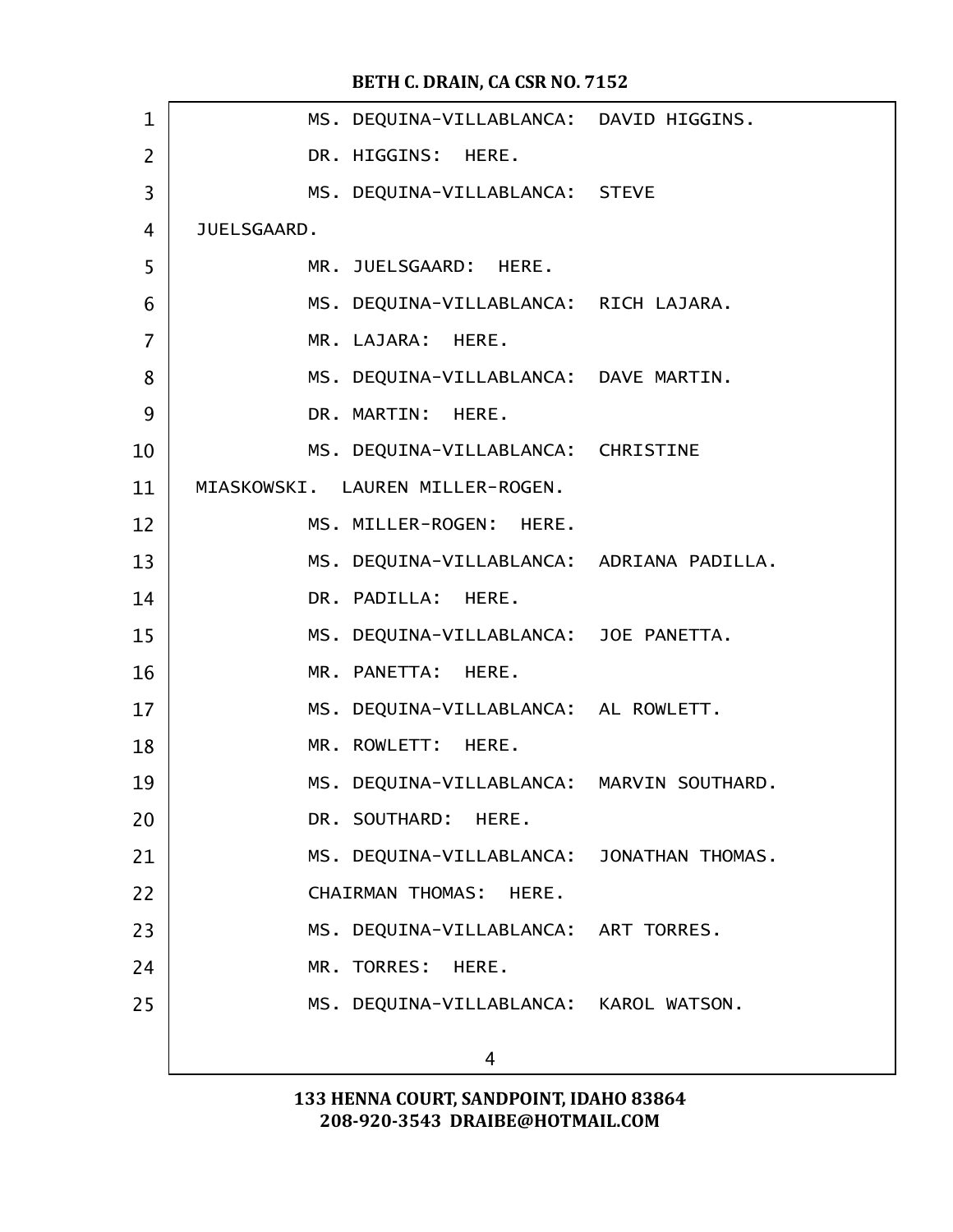| $\mathbf{1}$      | ALL RIGHT. WE'VE GOT A QUORUM.                       |
|-------------------|------------------------------------------------------|
| 2                 | CHAIRMAN THOMAS: OKAY. THANK YOU,                    |
| 3                 | EVERYBODY. WE WILL GO IMMEDIATELY INTO THE           |
| 4                 | APPLICATION REVIEW SUBCOMMITTEE. THE FIRST ACTION    |
| 5                 | ITEM IS CONSIDERATION OF APPLICATIONS SUBMITTED IN   |
| 6                 | RESPONSE TO TRANSLATIONAL PROJECTS PROGRAM           |
| $\overline{7}$    | ANNOUNCEMENT, WHICH WOULD BE TRANS1, 2, OR 3. WE     |
| 8                 | HAVE A PRESENTATION FROM DR. SAMBRANO.               |
| 9                 | DR. SAMBRANO: GOOD MORNING, EVERYONE.                |
| 10                | LET ME JUST SHARE MY SCREEN, AND HOPEFULLY EVERYBODY |
| 11                | CAN SEE THIS.                                        |
| $12 \overline{ }$ | SO WE ARE BRINGING TO YOU RECOMMENDATIONS            |
| 13                | FROM THE GRANTS WORKING GROUP RELATED TO THE LAST    |
| 14                | CYCLE FOR TRANSLATIONAL APPLICATIONS. AND WE'RE      |
| 15                | GOING TO START, AS WE ALWAYS DO, WITH A REMINDER OF  |
| 16                | OUR MISSION STATEMENT OF ACCELERATING WORLD CLASS    |
| 17                | SCIENCE TO DELIVER TRANSFORMATIVE REGENERATIVE       |
| 18                | MEDICINE TREATMENTS IN AN EQUITABLE MANNER TO A      |
| 19                | DIVERSE CALIFORNIA AND WORLD.                        |
| 20                | AND JUST SO YOU KNOW, WE ARE MAKING SURE             |
| 21                | THAT WHEN WE HOLD EVERY MEETING, INCLUDING OUR       |
| 22                | GRANTS WORKING GROUP MEETINGS, THIS IS SOMETHING     |
| 23                | THAT WE PRESENT BEFORE THE GROUP JUST TO MAKE SURE   |
| 24                | THAT WE ARE ALL ON THE SAME PAGE AS TO WHAT WE ARE   |
| 25                | TRYING TO ACHIEVE WITH EACH OF THESE REVIEW CYCLES   |
|                   |                                                      |

5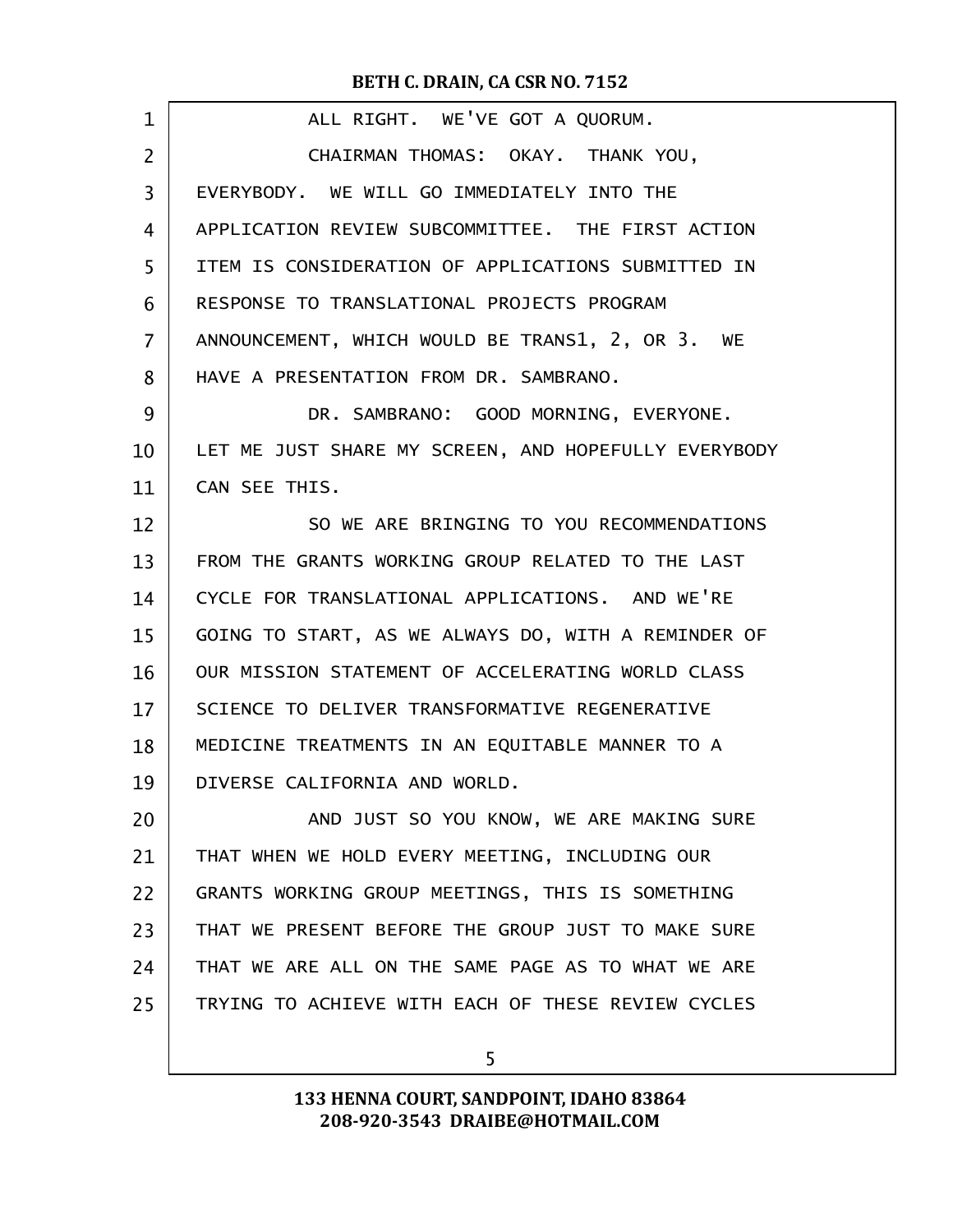| AND PROGRAMS. |
|---------------|
|---------------|

1

AND SO SPEAKING OF OUR PROGRAMS AND FUNDING OPPORTUNITIES, WE HAVE OUR RECURRING SET OF FUNDING OPPORTUNITIES THAT SPAN FROM DISCOVERY TO CLINICAL. SO THE TRANSLATION OPPORTUNITY SITS RIGHT IN BETWEEN, TAKING A SINGLE PRODUCT CANDIDATE THAT HAS SHOWN DISEASE MODIFYING ACTIVITY OR SOME KIND OF PROOF OF CONCEPT AND TAKING THEM TO THE POINT OVER THE COURSE OF TWO YEARS APPROXIMATELY TO PRE-IND OR EQUIVALENT. 2 3 4 5 6 7 8  $\mathbf{q}$ 10

JUST TO GO INTO A LITTLE MORE DETAIL ON THAT, THE TRANSLATIONAL PROGRAM SUPPORTS FOUR DIFFERENT TYPES OF PRODUCTS. SO THE PRODUCT CAN BE EITHER A THERAPEUTIC, A DIAGNOSTIC, A MEDICAL DEVICE, OR A TOOL. AND DEPENDING ON THAT PRODUCT TYPE, THE ALLOWANCE IN TERMS OF TIME TO CONDUCT TRANSLATIONAL ACTIVITIES WILL VARY. IT WILL BE 30 MONTHS FOR THERAPEUTICS, 24 MONTHS FOR ALL THE OTHERS, AND THE ALLOWABLE MAXIMUM COST FOR EACH ARE ALSO TUNED IN TO THE TYPE OF PRODUCT AND THE RELATED ACTIVITIES THAT WOULD BE CONDUCTED AT THIS STAGE. SO THOSE MAXIMUM AMOUNTS VARY BY PRODUCT TYPE. FOR ALL OF THESE, IN ONE WAY OR ANOTHER, WHAT WE'RE LOOKING FOR IS A PRODUCT THAT HAS SHOWN PROOF OF CONCEPT IN SOME WAY. SO FOR A THERAPEUTIC, 11 12 13 14 15 16 17 18 19 20 21 22 23 24 25

6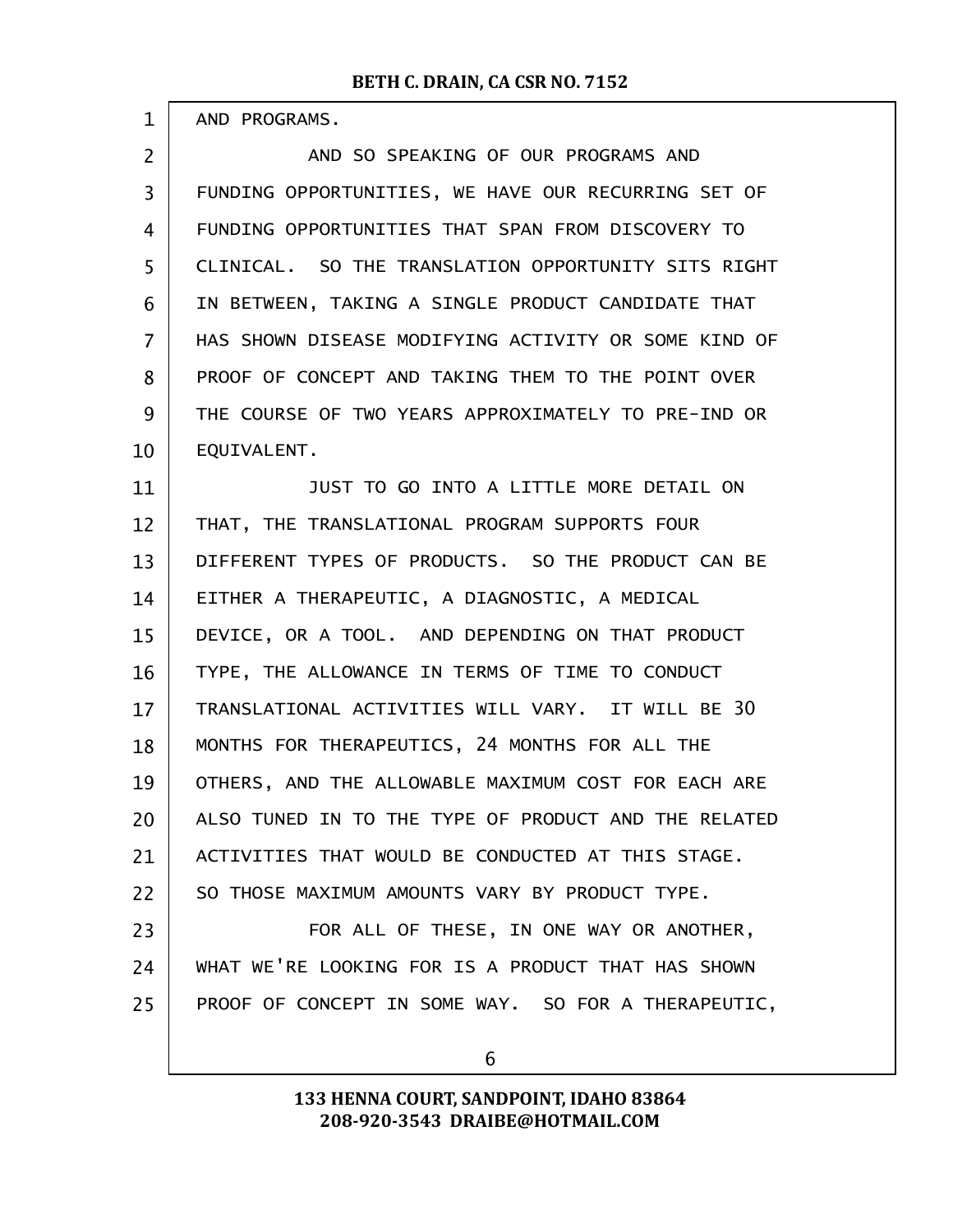| $\mathbf{1}$ | IT MEANS THAT THEY'VE DEMONSTRATED DISEASE MODIFYING |
|--------------|------------------------------------------------------|
| 2            | ACTIVITY WITH THE CANDIDATE IN SOME KIND OF IN VIVO  |
| 3            | OR IN VITRO MODEL AND JUST SHOWN THAT, AT A VERY     |
| 4            | BASIC LEVEL, IT'S SOMETHING THAT CAN WORK.           |
| 5            | FOR DIAGNOSTICS, DEVICES, AND TOOLS, WE              |
| 6            | ARE LOOKING FOR A PROTOTYPE THAT HAS DEMONSTRATED    |
| 7            | PROOF OF CONCEPT IN THAT IT ACHIEVES THE BASIC       |
| 8            | PARAMETERS AND FUNCTIONS THAT THEY INTEND.           |
| 9            | THE SUPPORT OF ACTIVITIES FOR TRAN1 SHOULD           |
| 10           | LEAD THEM, OVER THE COURSE OF THIS TIME, TO A        |
| 11           | PRE-IND MEETING WITH THE FDA OR ANOTHER              |
| 12           | PRE-SUBMEETING, DEPENDING ON THE TYPE OF PRODUCT, OR |
| 13           | DESIGN TRANSFERRED TO MANUFACTURING, IF IT IS A      |
| 14           | TOOL, WITH THE IDEA THAT THE TOOL IS INTENDED FOR    |
| 15           | COMMERCIALIZATION.                                   |
| 16           | MOST OF THE APPLICATIONS THAT WE GET, MORE           |
| 17           | THAN 90 PERCENT OF THEM ARE GOING TO BE TRAN1,       |
| 18           | MEANING THAT THEY'RE FOR A THERAPEUTIC AS OPPOSED TO |
| 19           | ANY OF THE OTHER PRODUCT TYPES. JUST TO DIAL IN A    |
| 20           | LITTLE BIT MORE ON THE THERAPEUTIC TYPES AND HOW     |
| 21           | THEY FIT IN AND WHAT THE TIMELINE LOOKS LIKE, YOU    |
| 22           | MIGHT EXPECT THAT SOMEBODY WHO IS COMING IN AFTER    |
| 23           | PERHAPS HAVING HAD A DISCOVERY AWARD WILL SPEND      |
| 24           | ABOUT 30 MONTHS DOING TRANSLATIONAL ACTIVITIES THAT  |
| 25           | WILL LEAD THEM INTO POTENTIALLY A CLIN1 OPPORTUNITY. |
|              |                                                      |

7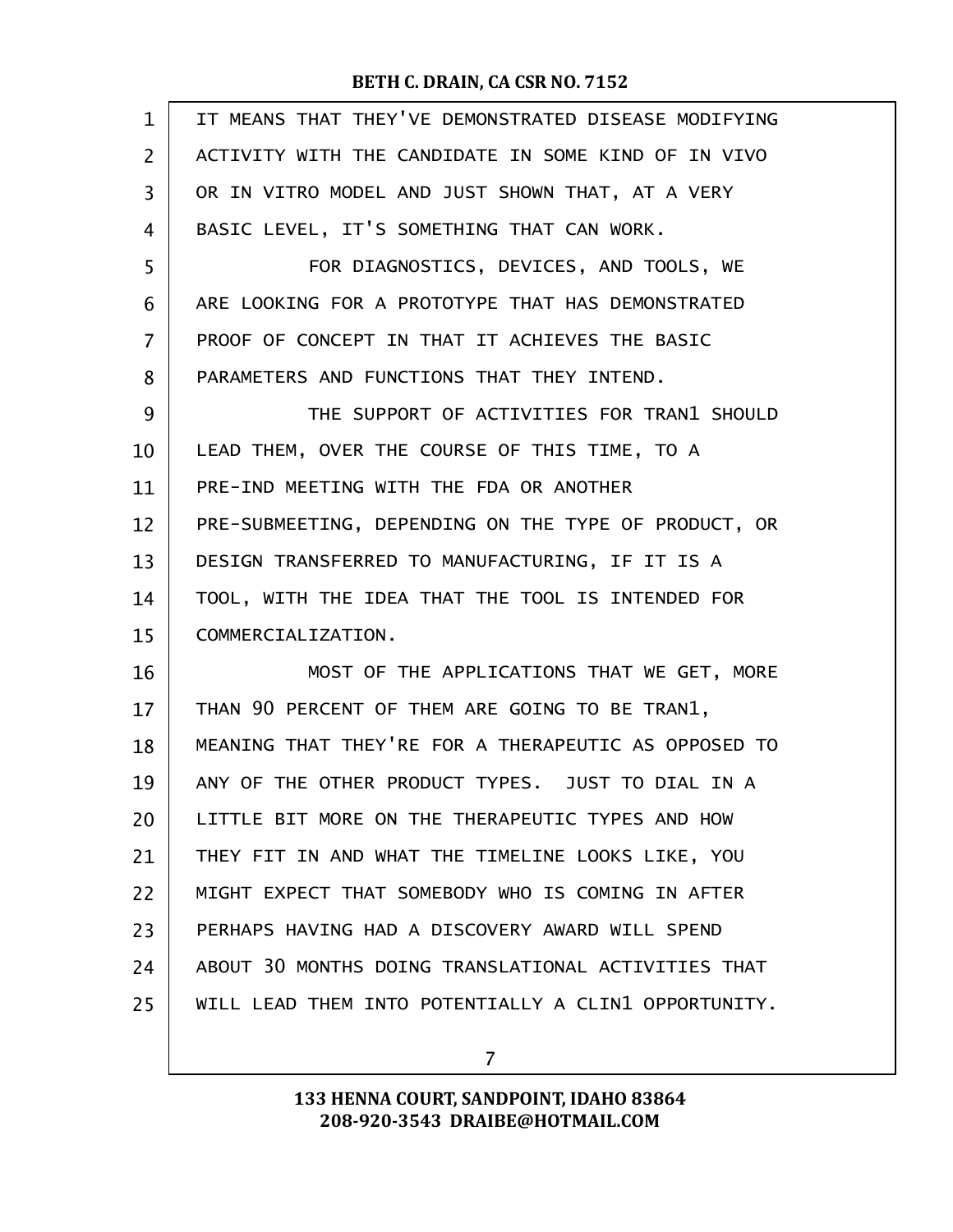| $\mathbf{1}$   | SO THE CLIN1 AWARDS SUPPORT A FURTHER 18 TO 24       |
|----------------|------------------------------------------------------|
| $\overline{2}$ | MONTHS BEFORE THEY EVEN GET TO THE ACTUAL CLINICAL   |
| 3              | TRIAL.                                               |
| 4              | SO THESE ARE CRITICAL ACTIVITIES IN WHAT             |
| 5              | IS OFTEN REFERRED TO AS THE VALLEY OF DEATH, BUT     |
| 6              | WILL ULTIMATELY, HOPEFULLY LEAD TO A CLINICAL TRIAL  |
| 7              | AND MEETINGS WITH THE FDA TO GET ON THEIR WAY.       |
| 8              | THE REVIEW CRITERIA THAT THE GRANTS                  |
| 9              | WORKING GROUP UTILIZES TO ASSESS THESE APPLICATIONS  |
| 10             | IS BASED ON THESE FIVE QUESTIONS. DOES THE PROJECT   |
| 11             | HOLD THE NECESSARY SIGNIFICANCE AND POTENTIAL FOR    |
| 12             | IMPACT? MEANING WHAT IS THE VALUE THAT IT OFFERS     |
| 13             | AND IS IT SOMETHING THAT'S WORTH DOING? DOES IT      |
| 14             | HAVE A GOOD RATIONALE? IS THE PROJECT WELL PLANNED   |
| 15             | AND DESIGNED? IS IT FEASIBLE, INCLUDING HAVING THE   |
| 16             | APPROPRIATE TEAM AND RESOURCES AVAILABLE TO CONDUCT  |
| 17             | THE PROPOSED STUDIES? AND, LASTLY, DOES THE PROJECT  |
| 18             | ADDRESS THE NEEDS OF UNDERSERVED COMMUNITIES?        |
| 19             | THE SCORING SYSTEM THAT IS USED FOR THE              |
| 20             | TRANSLATION PROGRAM IS BASED ON A SCALE OF 1 TO 100. |
| 21             | A SCORE OF 85 TO 100 MEANS THAT IT'S RECOMMENDED FOR |
| 22             | FUNDING IF FUNDS ARE AVAILABLE. ANYTHING BELOW THAT  |
| 23             | MEANS IT'S NOT RECOMMENDED FOR FUNDING. WE           |
| 24             | ENCOURAGE THE GRANTS WORKING GROUP TO USE THE FULL   |
| 25             | SCALE TO THE EXTENT POSSIBLE TO REFLECT HOW THEY     |
|                |                                                      |

8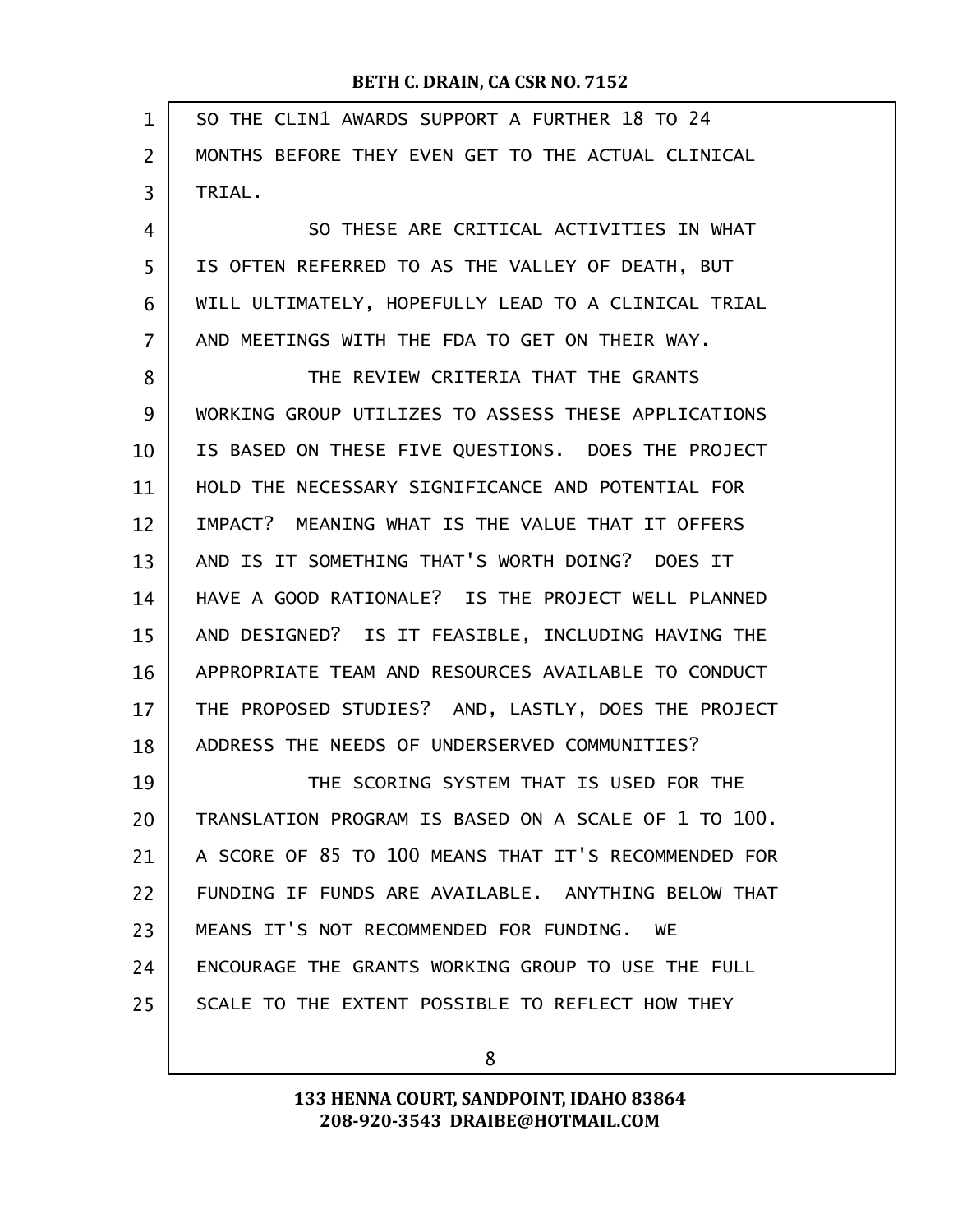| $\mathbf{1}$ | FELT THE APPLICANTS DID AGAINST THIS SCALE. AND THE  |
|--------------|------------------------------------------------------|
| 2            | FINAL SCORE IS REPRESENTED BY THE MEDIAN OF ALL THE  |
| 3            | INDIVIDUAL GRANTS WORKING GROUP SCORES THAT WERE     |
| 4            | GIVEN BY THE SCIENTIFIC MEMBERS.                     |
| 5            | SO JUST BY WAY OF A REMINDER OF THE GRANTS           |
| 6            | WORKING GROUP COMPOSITION IN THOSE ROLES, SO THE     |
| 7            | SCORES, AS MENTIONED, ARE GIVEN BY THE SCIENTIFIC    |
| 8            | GWG MEMBERS WHO DO THE MAIN SCIENTIFIC EVALUATION OF |
| 9            | THESE APPLICATIONS. AND SO WE GET DIVERSE EXPERTISE  |
| 10           | AS NEEDED TO COVER THE TYPES OF APPLICATIONS THAT WE |
| 11           | ARE LOOKING AT. OF COURSE, WE ALSO HAVE OUR PATIENT  |
| 12           | ADVOCATE AND NURSE GWG MEMBERS WHO PARTICIPATE IN    |
| 13           | THESE REVIEWS TO PROVIDE THE PATIENT PERSPECTIVE ON  |
| 14           | SIGNIFICANCE AND POTENTIAL IMPACT AND PROVIDE        |
| 15           | OVERSIGHT ON THE PROCESS. THEY ALSO ARE ASSIGNED TO  |
| 16           | EACH APPLICATION AND PROVIDE A SUGGESTED SCIENTIFIC  |
| 17           | SCORE.                                               |
| 18           | UNDER THE TRAN PROGRAM WE ARE NOT YET                |
| 19           | DOING SCORING OF DEI, WHICH WE WILL TRANSITION INTO, |
| 20           | BUT THE DEI ELEMENTS ARE EVALUATED BY THE FULL       |
| 21           | PANEL.                                               |
| 22           | WE ALSO HAVE SCIENTIFIC SPECIALISTS WHO              |
| 23           | ARE NONVOTING MEMBERS WHO PROVIDE AD HOC EXPERT      |
| 24           | ADVICE AS NEEDED.                                    |
| 25           | HERE IS, THEN, THE SUMMARY OF THE                    |
|              | 9                                                    |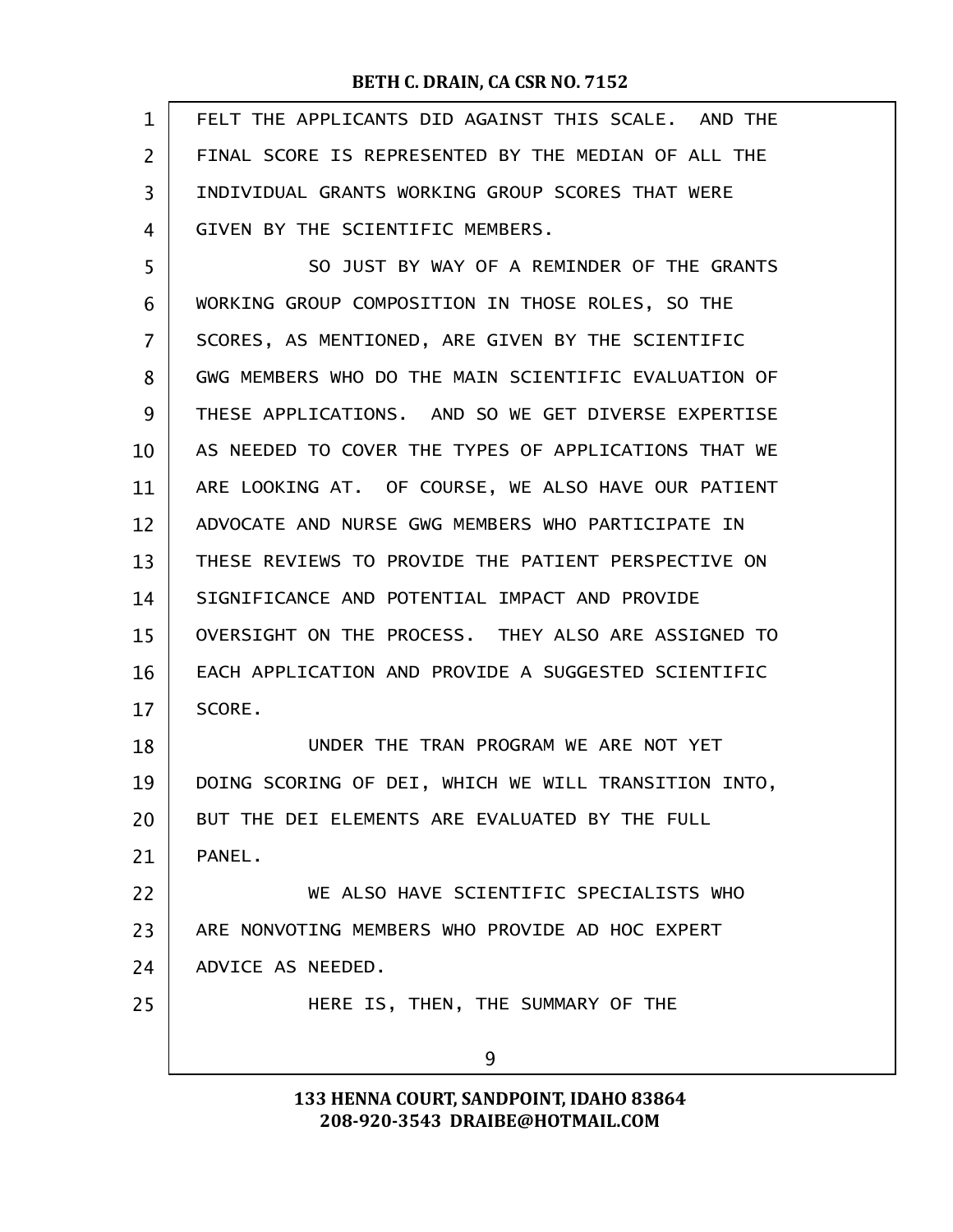| 1  | APPLICATIONS THAT WERE REVIEWED AND WHAT THE GRANTS  |
|----|------------------------------------------------------|
| 2  | WORKING GROUP THOUGHT ABOUT THEM. SO WE HAVE FOUR    |
| 3  | APPLICATIONS THAT WERE SCORED IN THE RECOMMENDED FOR |
| 4  | FUNDING RANGE. THE TOTAL APPLICANT REQUESTS FROM     |
| 5  | THOSE FOUR APPLICATIONS IS JUST OVER 18 MILLION.     |
| 6  | THE FUNDS THAT ARE AVAILABLE IN OUR ALLOCATION IS    |
| 7  | 41, ALMOST 42 MILLION. SO THERE ARE SUFFICIENT       |
| 8  | FUNDS TO COVER THAT. THERE WERE SEVEN THAT WERE NOT  |
| 9  | RECOMMENDED FOR FUNDING. AND THERE WERE NO           |
| 10 | APPLICATIONS, AT LEAST IN THIS CYCLE, THAT QUALIFIED |
| 11 | FOR A MINORITY REPORT.                               |
| 12 | AND SO THAT CONCLUDES THE SLIDES. LET ME             |
| 13 | JUST QUICKLY ALSO SHOW YOU THE SPREADSHEET SO I CAN  |
| 14 | SHOW YOU WHAT THE TOP APPLICATIONS LOOK LIKE.        |
| 15 | HOPEFULLY YOU CAN SEE THIS. AND SO THE TOP FOUR      |
| 16 | APPLICATIONS THAT WERE RECOMMENDED FOR FUNDING ARE   |
| 17 | SHOWN HERE.                                          |
| 18 | THE FIRST IS AN OPTIGENETIC THERAPY FOR              |
| 19 | TREATING RETINITIS PIGMENTOSA. AND THE SECOND IS A   |
| 20 | VASCULAR GRAFT THAT HAS A RENEWABLE ENDOTHELIUM FOR  |
| 21 | HEMODIALYSIS FOR END-STAGE KIDNEY DISEASE. THERE IS  |
| 22 | A CAR-T CELL THERAPY FOR PROSTATE CANCER. AND THEN   |
| 23 | THE FOURTH ONE IS AN AUTOLOGOUS HEMATOPOIETIC STEM   |
| 24 | CELL/PROGENITOR CELL GENE-MODIFIED THERAPY FOR       |
| 25 | PULMONARY ARTERIAL HYPERTENSION. AND SO THOSE ARE    |
|    |                                                      |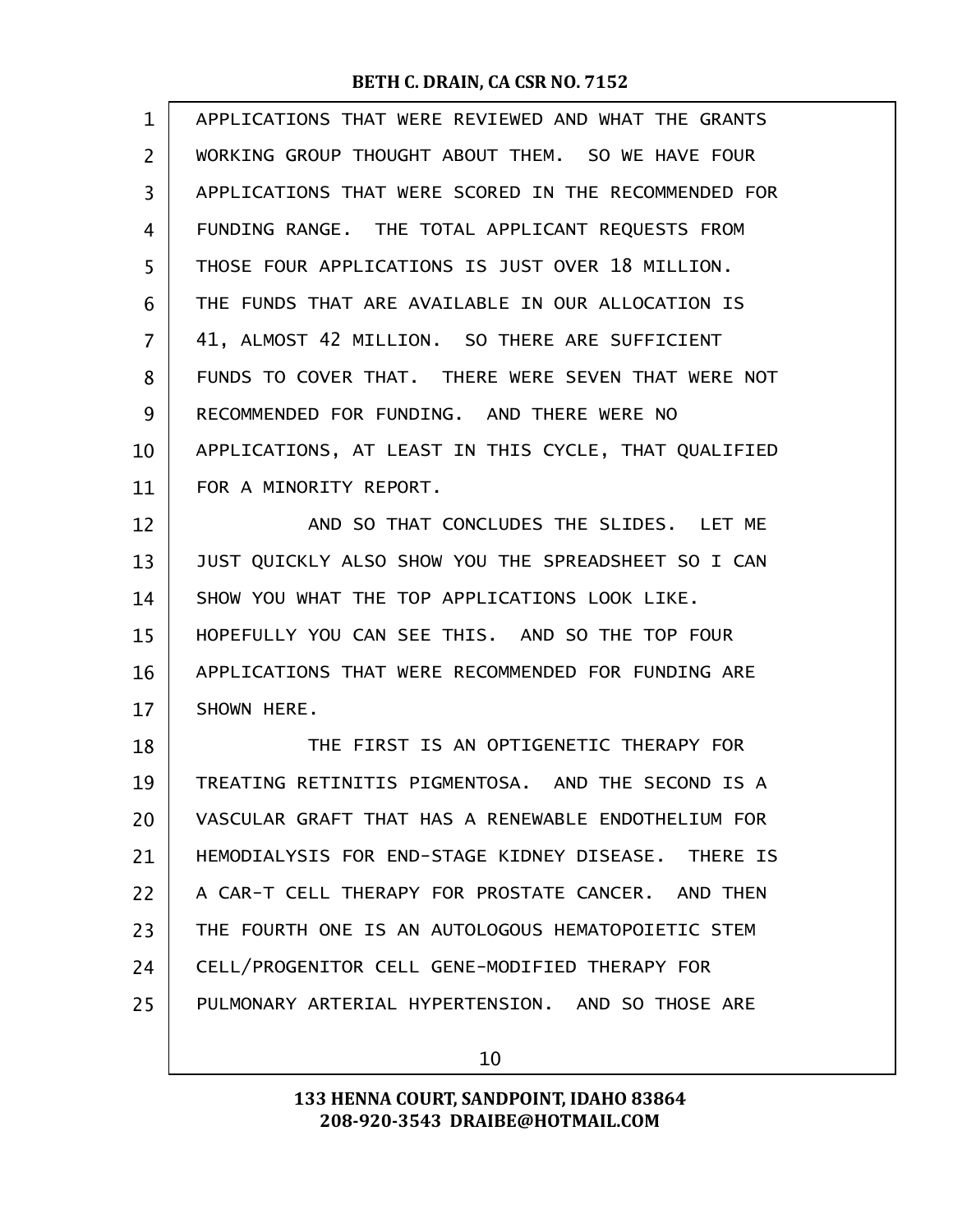| $\mathbf{1}$   | THE FOUR.                                            |
|----------------|------------------------------------------------------|
| $\overline{2}$ | AND I WILL TURN IT BACK TO YOU, MR.                  |
| 3              | <b>CHAIRMAN.</b>                                     |
| 4              | CHAIRMAN THOMAS: THANK YOU VERY MUCH,                |
| 5              | GIL.                                                 |
| 6              | FIRST, DO WE HAVE ANY OF THE GRANTS THAT             |
| $\overline{7}$ | WERE IN THE NOT FOR RECOMMENDED RANGE THAT ANYBODY   |
| 8              | WOULD LIKE TO MOVE UP TO THE APPROVED, RECOMMENDED   |
| 9              | FOR FUNDING RANGE AT THIS TIME? HEARING NONE, DO WE  |
| 10             | HAVE -- WE'RE GOING TO TAKE ALL THOSE RECOMMENDED    |
| 11             | FOR FUNDING AS A BLOCK. SO DO WE HAVE A MOTION TO    |
| 12             | APPROVE THE FOUR PROJECTS RECOMMENDED FOR FUNDING?   |
| 13             | DR. MARTIN: SO MOVED.                                |
| 14             | DR. SOUTHARD: SECOND.                                |
| 15             | CHAIRMAN THOMAS: THANK YOU, GENTLEMEN.               |
| 16             | DO WE HAVE QUESTIONS OR COMMENTS FROM                |
| 17             | MEMBERS OF THE BOARD? GIL, YOU MUST HAVE GIVEN A     |
| 18             | VERY PERSUASIVE PRESENTATION.                        |
| 19             | MS. DURON: ACTUALLY, MR. CHAIRMAN.                   |
| 20             | SORRY. I WAS MUTED. I DON'T KNOW HOW THAT            |
| 21             | HAPPENED. BUT I DID WANT TO BRING SOMETHING UP       |
| 22             | BECAUSE, QUITE FRANKLY, I AM UNSURE AND I'M SURE     |
| 23             | MARIANNE WILL REMIND ME WHETHER OR NOT I CAN VOTE IN |
| 24             | THE NEXT BLOCK OF CLIN BECAUSE, IF NOT, I WANT TO    |
| 25             | SAY THIS NOW.                                        |
|                |                                                      |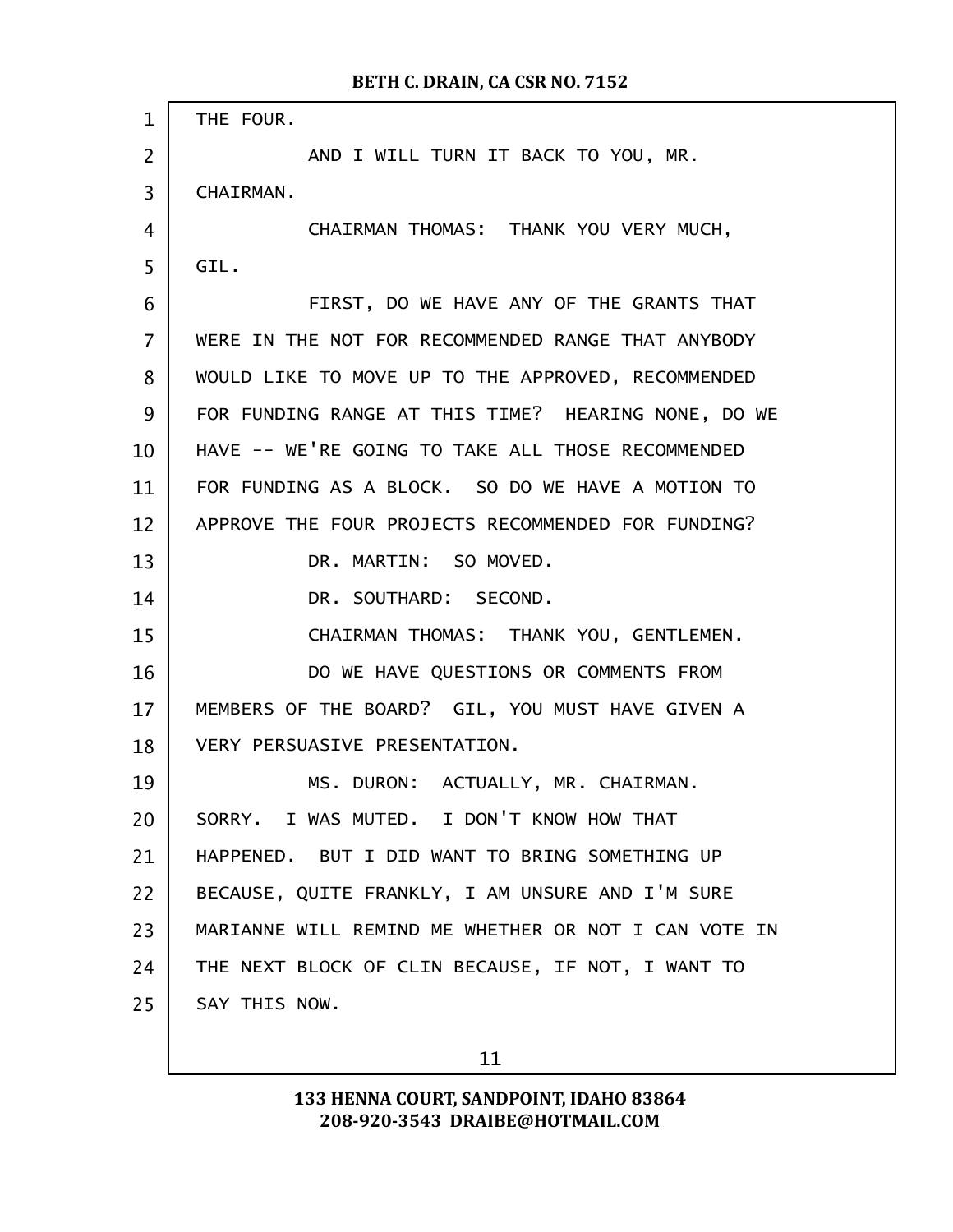| 1  | I WAS, IN LOOKING AT SOME OF THE COMMENTS            |
|----|------------------------------------------------------|
| 2  | ON DEI, AND I REMEMBER WHAT GIL JUST SAID ABOUT DEI  |
| 3  | NOT BEING ABSOLUTELY, TOTALLY ENGAGED FOR THIS       |
| 4  | PARTICULAR PROCESS OR THIS GROUP OF PROPOSALS, BUT   |
| 5  | WHAT I WANTED TO SAY WAS I NOTED WHERE REVIEWERS     |
| 6  | SAID IT SEEMS LIKE THEY HAVE A PLAN OR IT SEEMS LIKE |
| 7  | THEY DON'T HAVE A PLAN. AND I'M CONCERNED ABOUT THE  |
| 8  | SEEMS. I THINK THAT STAFF NEEDS TO CREATE A          |
| 9  | TEMPLATE THAT LEAVES NO QUESTIONS ABOUT IT SEEMS.    |
| 10 | SO THE TEMPLATE SHOULD SAY FOR DEI AND FOR           |
| 11 | WHETHER OR NOT THIS MEETS, I THINK, A CERTAIN        |
| 12 | BASELINE FOR DEI ENGAGEMENT OF RACIAL AND ETHNIC     |
| 13 | MINORITIES AND OTHER UNDERSERVED, THAT THEY          |
| 14 | SHOULD -- THE REVIEWERS SHOULD BE ABLE TO LOOK AT A  |
| 15 | TEMPLATE THAT SHOWS THE STEPS AND THE AIMS OF THE    |
| 16 | RESEARCHER, THE MILESTONES, THE ACTIVITIES, AND THE  |
| 17 | PARTNERSHIPS THAT THEY HAVE TO ENGAGE IN DIVERSE     |
| 18 | COMMUNITIES SO THAT THERE'S NO QUESTION ABOUT WHAT   |
| 19 | THE PLAN IS, THERE'S NO QUESTION THAT THE SCIENTISTS |
| 20 | OR RESEARCHER WANTS TO SAY, WELL, WHAT DO THEY NEED  |
| 21 | TO SEE FOR ME TO SHOW THAT THIS IS A DIVERSE AND     |
| 22 | ENGAGED -- THAT I'M ENGAGING MULTIPLE AUDIENCES.     |
| 23 | I DON'T THINK WE SHOULD LEAVE IT TO                  |
| 24 | GUESSING. I THINK WE SHOULD CREATE A TEMPLATE THAT   |
| 25 | IS VERY SPECIFIC ABOUT WHAT WE NEED TO SEE IN ORDER  |
|    | 12                                                   |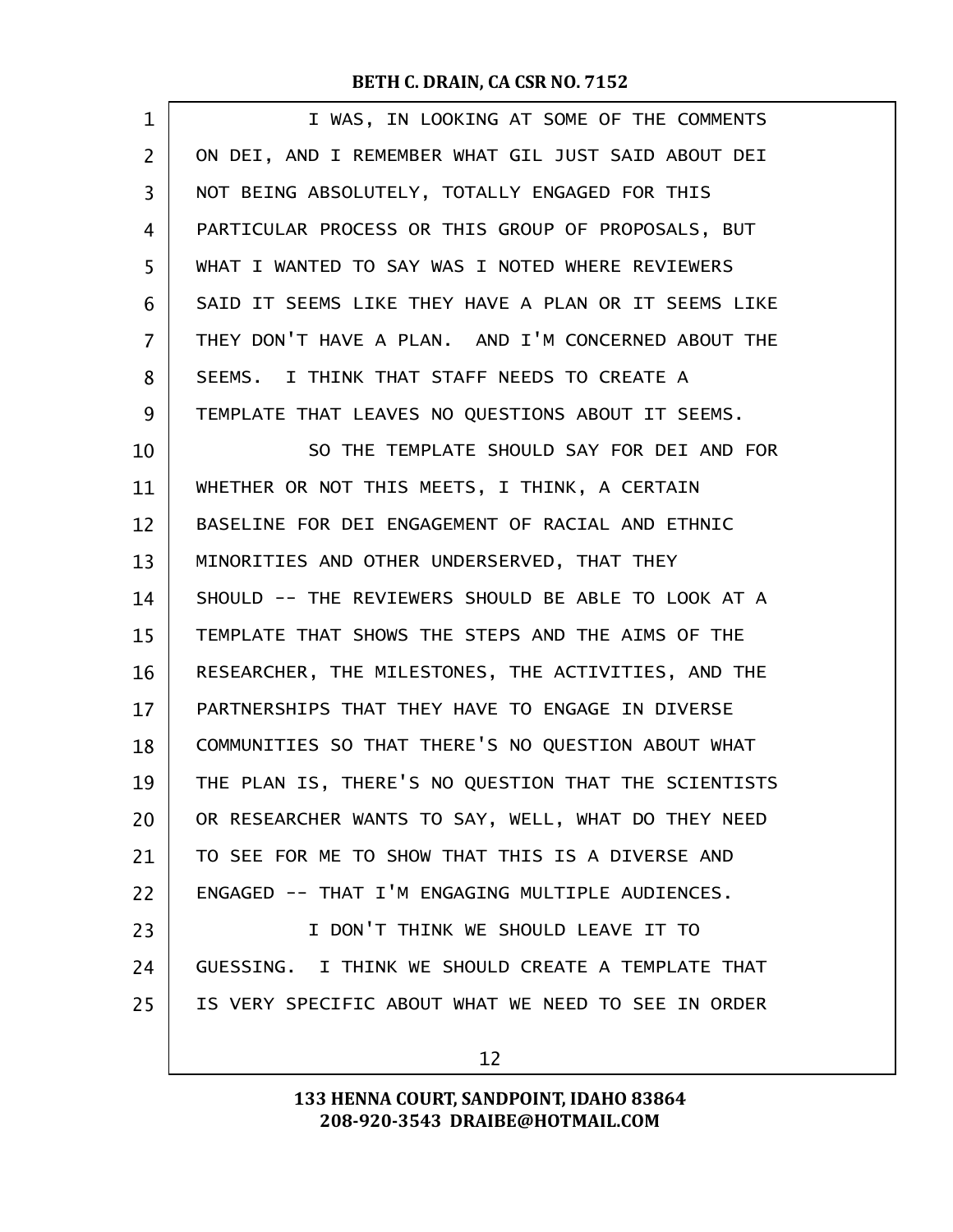| $\mathbf 1$ | TO KNOW THAT THEY KNOW HOW TO ENGAGE AND REACH OUT  |
|-------------|-----------------------------------------------------|
| 2           | AND BRING IN UNDERSERVED COMMUNITIES.               |
| 3           | I DON'T KNOW. MAYBE GIL HAS AN ANSWER FOR           |
| 4           | THAT. MAYBE THEY'RE WORKING ON THAT.                |
| 5           | DR. SAMBRANO: I DO HAVE A PARTIAL ANSWER            |
| 6           | AT LEAST. FOR OUR CLINICAL PROGRAM, WE CERTAINLY    |
| 7           | ARE -- WE HAVE A PROPOSED NEW SET OF TEMPLATES THAT |
| 8           | FOLLOW ALONG EXACTLY WHAT YOU ARE SAYING. SO WE'RE  |
| 9           | GOING TO BE ASKING APPLICANTS TO COMPLETE A COUPLE  |
| 10          | OF TABLES OF, FOR EXAMPLE, DISEASE BURDEN, WHAT     |
| 11          | THEIR ENROLLMENT LOOKS LIKE, THE ACTIVITIES THAT    |
| 12          | THEY'RE GOING TO CONDUCT, AND HOW THEY MIGHT ALIGN  |
| 13          | WITHIN THEIR MILESTONES FOR ACHIEVING PARTICULAR    |
| 14          | GOALS IN THAT ENROLLMENT FOR, AGAIN, THE CLINICAL   |
| 15          | STAGE PROPOSALS.                                    |
| 16          | FOR THE TRANSLATIONAL AND DISCOVERY, IT'S           |
| 17          | A LITTLE DIFFERENT. THERE AREN'T SPECIFIC           |
| 18          | ENROLLMENT GOALS, BUT THERE IS A WAY OF PROVIDING A |
| 19          | TEMPLATE THAT ALLOWS THEM TO ANSWER SPECIFIC        |
| 20          | QUESTIONS. SO WE ARE DEFINITELY TRYING TO PROVIDE   |
| 21          | AS MUCH GUIDANCE AS WE CAN TO GIVE THEM A BETTER    |
| 22          | OPPORTUNITY TO HAVE COMPLETE ANSWERS THAT THEN      |
| 23          | REVIEWERS CAN MORE FULLY ASSESS.                    |
| 24          | SO WE ARE FOLLOWING ALONG WITH THAT GOAL.           |
| 25          | AND SO THOSE, WE ANTICIPATE, WILL BE IMPLEMENTED AS |
|             | 13                                                  |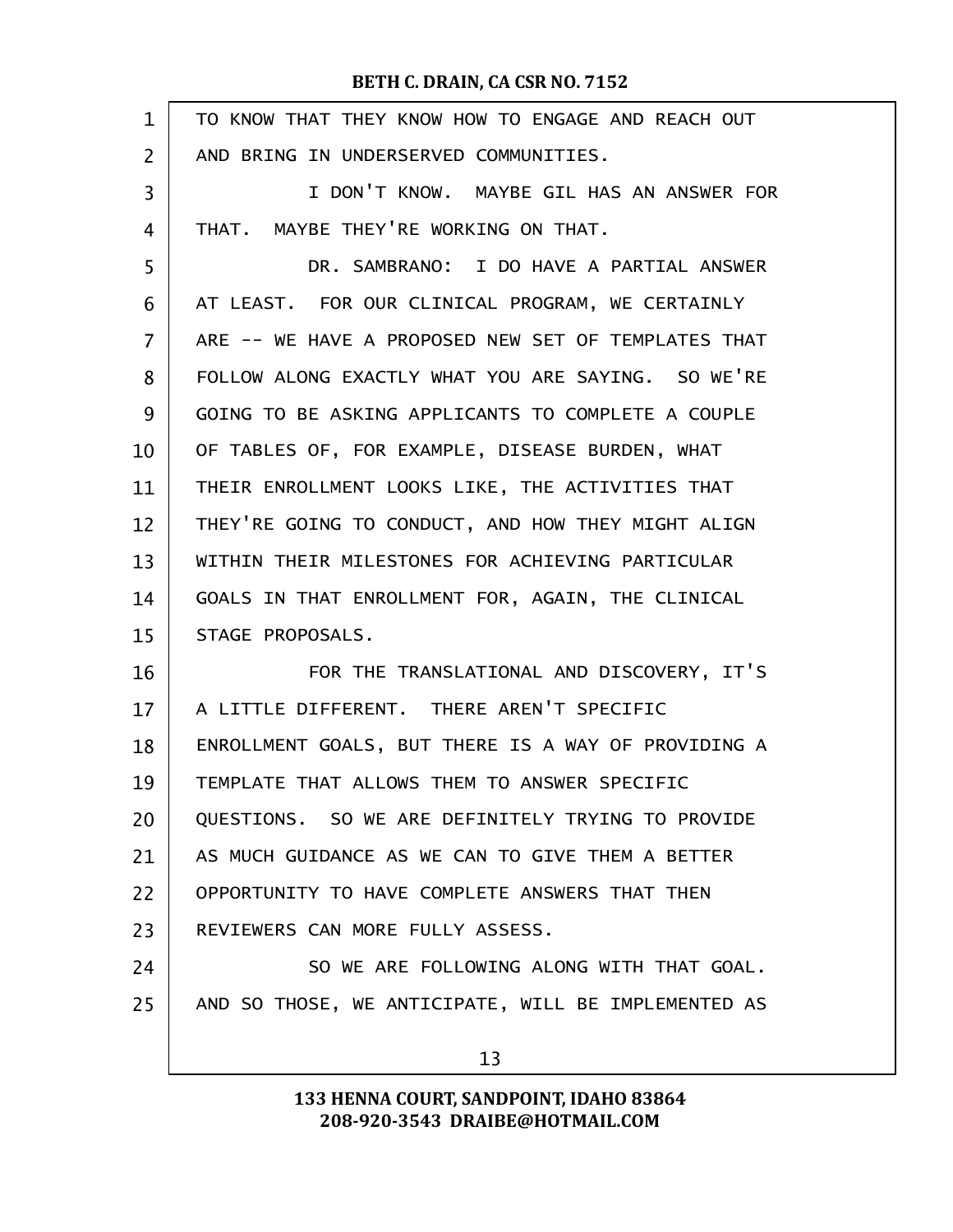| $\mathbf{1}$   | WE ARE IMPLEMENTING THE CHANGES THAT WERE JUST       |
|----------------|------------------------------------------------------|
| $\overline{2}$ | RECENTLY APPROVED FROM THE LAST BOARD MEETING WITH   |
| 3              | THE CONCEPTS. WE ARE IN THE PROCESS RIGHT NOW OF     |
| 4              | PUTTING ALL OF THAT INTO APPLICATIONS, BUT IT WILL   |
| 5              | TAKE A COUPLE MONTHS BEFORE THE NEXT CYCLE OF EACH   |
| 6              | OF THESE HAPPENS AND WE SEE THE OUTCOME OF THAT.     |
| 7              | BUT ABSOLUTELY AGREE WITH YOU, AND WE ARE WORKING ON |
| 8              | CREATING THOSE TEMPLATES THAT WILL PROVIDE THAT KIND |
| 9              | OF GUIDANCE.                                         |
| 10             | MS. DURON: I APPRECIATE THAT, GIL. MOST              |
| 11             | SPECIFICALLY BECAUSE I THINK WE SHOULD HOLD ANY      |
| 12             | APPLICANT ACCOUNTABLE. AND SO BY PROVIDING THE       |
| 13             | TEMPLATES, IT'S NOT ANYBODY JUST KIND OF GUESSING.   |
| 14             | IT IS WHAT IS BASICALLY REQUIRED FOR US TO SEE THAT  |
| 15             | THEY ARE IN FACT HOLDING THEMSELVES ACCOUNTABLE.     |
| 16             | DR. SAMBRANO: CORRECT.                               |
| 17             | MS. DURON: THANK YOU.                                |
| 18             | CHAIRMAN THOMAS: THANK YOU, YSABEL.                  |
| 19             | DAVE.                                                |
| 20             | DR. MARTIN: I HAVE A QUESTION FOR GIL.               |
| 21             | ON 370, I JUST WANT TO MAKE CERTAIN THAT THE TARGET  |
| 22             | THAT HAS BEEN IDENTIFIED HERE, WHICH I PRESUME IS    |
| 23             | CONFIDENTIAL, IS ONE THAT IS NOT A COMPETITOR INTO   |
| 24             | THE CLINIC AGAINST THE SAME TARGET, THAT IT'S EITHER |
| 25             | A NOVEL TARGET OR IT HAS AN OPPORTUNITY TO BE A LEAD |
|                |                                                      |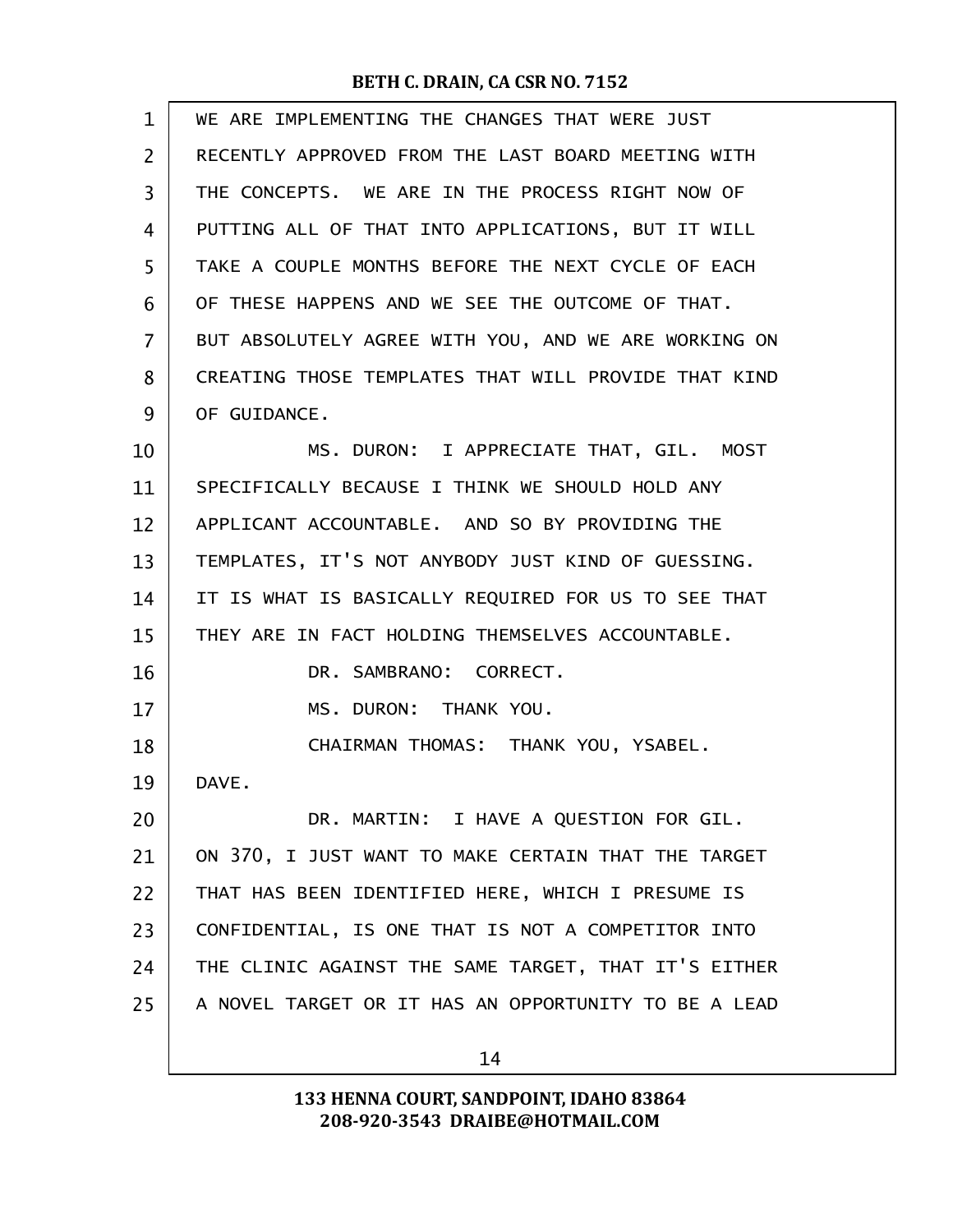| $\mathbf{1}$   | IN THAT DISEASE.                                    |
|----------------|-----------------------------------------------------|
| $\overline{2}$ | DR. SAMBRANO: IT'S A TARGET THAT HAS BEEN           |
| 3              | USED BEFORE, BUT IT IS A -- I THINK THE IDEA BEHIND |
| 4              | THIS IS THAT THEY HAVE DEVELOPED A VECTOR WITH THAT |
| 5              | TARGET THAT THEY ANTICIPATE WILL BEGIN IMPROVEMENT  |
| 6              | IN TERMS OF ACHIEVING BETTER SUCCESS. SO IT IS ONE  |
| $\overline{7}$ | THAT HAS BEEN USED IN THE PAST.                     |
| 8              | DR. MARTIN: AND THE REVIEWERS WERE WELL             |
| 9              | AWARE OF WHAT WAS GOING ON IN THE FIELD, I PRESUME. |
| 10             | DR. SAMBRANO: YES. AND THERE WERE                   |
| 11             | COMMENTS RELATED TO THAT.                           |
| 12             | DR. MARTIN: OKAY. THANK YOU.                        |
| 13             | CHAIRMAN THOMAS: THANK YOU, DAVE. FRED,             |
| 14             | DID WE SEE YOUR HAND UP?                            |
| 15             | DR. FISHER: YOU DID. YOU CAUGHT ME. I               |
| 16             | WANTED TO RESPOND IN SUPPORT OF WHAT YSABEL WAS     |
| 17             | SAYING AND MAYBE ADD A LITTLE MORE CONTEXT IN TERMS |
| 18             | OF THE WORK THAT WE HAVE TALKED ABOUT NEEDING TO BE |
| 19             | DONE IN THIS SPACE. AND, AGAIN, COMING FROM A       |
| 20             | PATIENT ADVOCATE POINT OF VIEW, IT'S EASIER FOR ME  |
| 21             | TO SEE THE DEI COMPONENT IN THE CONTEXT OF A CLIN   |
| 22             | PROPOSAL.                                           |
| 23             | WHEN WE ARE LOOKING AT EARLY BASIC SCIENCE          |
| 24             | RESEARCH, I DON'T THINK WE'VE QUITE NAILED THE      |
| 25             | RELEVANCE OF THE DEI OR WHAT IT OUGHT TO LOOK LIKE  |
|                | 15                                                  |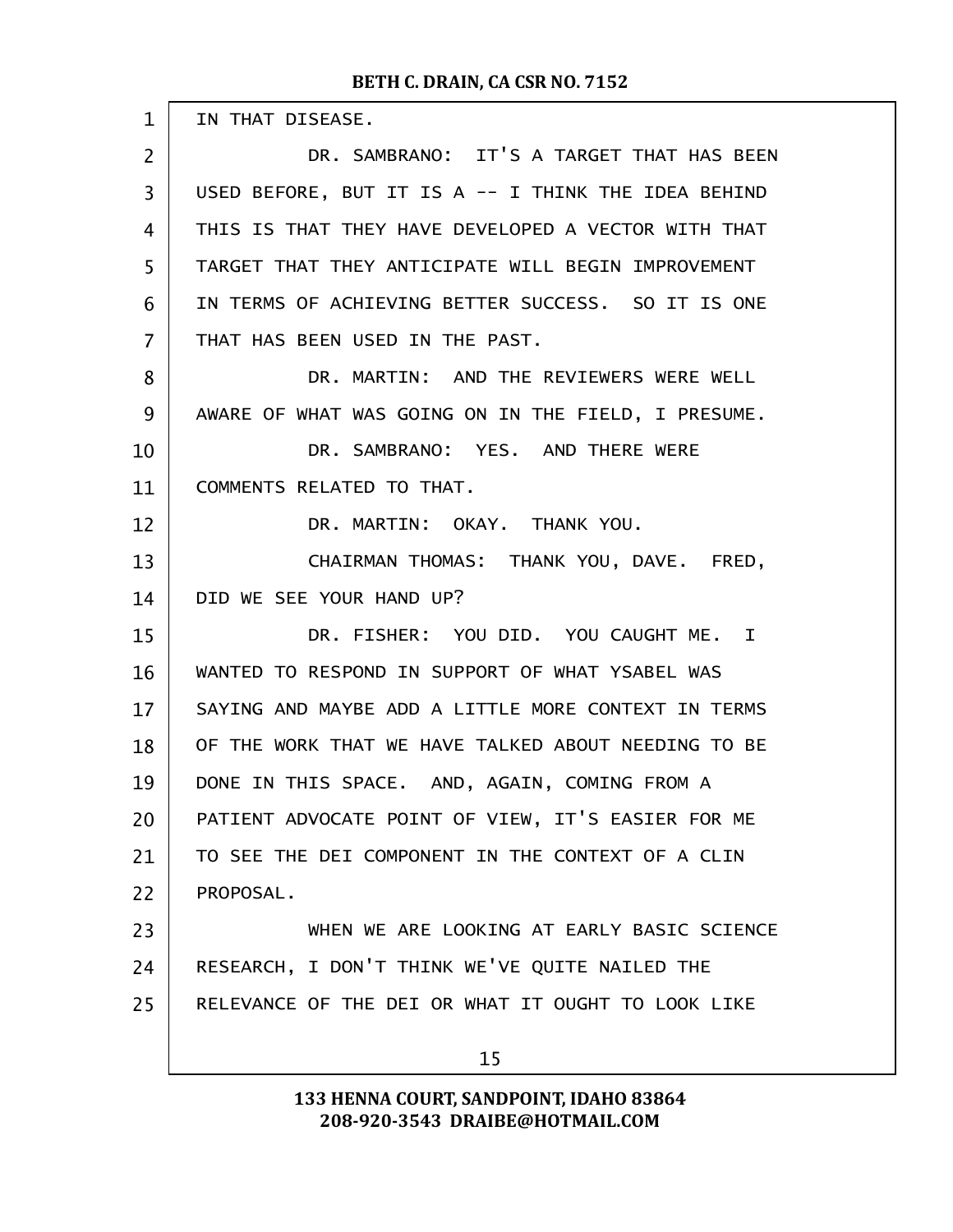| $\mathbf{1}$   | IN THE CONTEXT OF A TRANSLATIONAL EARLY STAGE        |
|----------------|------------------------------------------------------|
| $\overline{2}$ | PROGRAM, ONE THAT MAY NOT EVEN INVOLVE PATIENTS AT   |
| 3              | THAT POINT. THERE ARE, OF COURSE, WAYS TO DO IT,     |
| 4              | BUT I DON'T THINK WE'VE REALLY HONED IN ON WHAT THAT |
| 5              | IS.                                                  |
| 6              | AND THE OTHER PIECE THAT IS RELEVANT TO              |
| 7              | CLIN IS THAT WE HAVEN'T ANSWERED THE QUESTION "SO    |
| 8              | WHAT" IF WE ARE LOOKING AT A PROPOSAL THAT IS RANKED |
| 9              | VERY HIGH FROM A SCIENTIFIC POINT OF VIEW, BUT       |
| 10             | QUESTIONABLE FROM A DEI POINT OF VIEW, AND CAN THE   |
| 11             | DEI SCORE ACTUALLY SYNC THE PROPOSAL IN TERMS OF     |
| 12             | FUNDING. NOW, FORTUNATELY WE HAVE THE OPPORTUNITY    |
| 13             | TO SEND THE STAFF BACK AND GET MORE COMMENT FROM THE |
| 14             | APPLICANTS, BUT I DON'T THINK WE ARE THERE YET ON    |
| 15             | ANY OF THESE ISSUES. AND I KNOW WE ARE WORKING ON    |
| 16             | IT; I KNOW WE ARE FOCUSED ON IT, BUT THERE ARE SOME  |
| 17             | BIG QUESTIONS THAT REMAIN TO BE ANSWERED.            |
| 18             | CHAIRMAN THOMAS: THANK YOU, FRED. ANY                |
| 19             | OTHER QUESTIONS OR COMMENTS FROM MEMBERS OF THE      |
| 20             | BOARD? AL.                                           |
| 21             | MR. ROWLETT: I WANTED TO ADD TO ONE                  |
| 22             | COMMENT THAT FRED SAID REGARDING DEI AND ITS         |
| 23             | INFLUENCE ON THE OUTCOME. AND MY EXPERIENCE IN AT    |
| 24             | LEAST ONE APPLICATION THAT I WAS A PART OF IS THAT   |
| 25             | THE DEI SCORE CAN INFLUENCE THE SCIENTIFIC REVIEWERS |
|                | 16                                                   |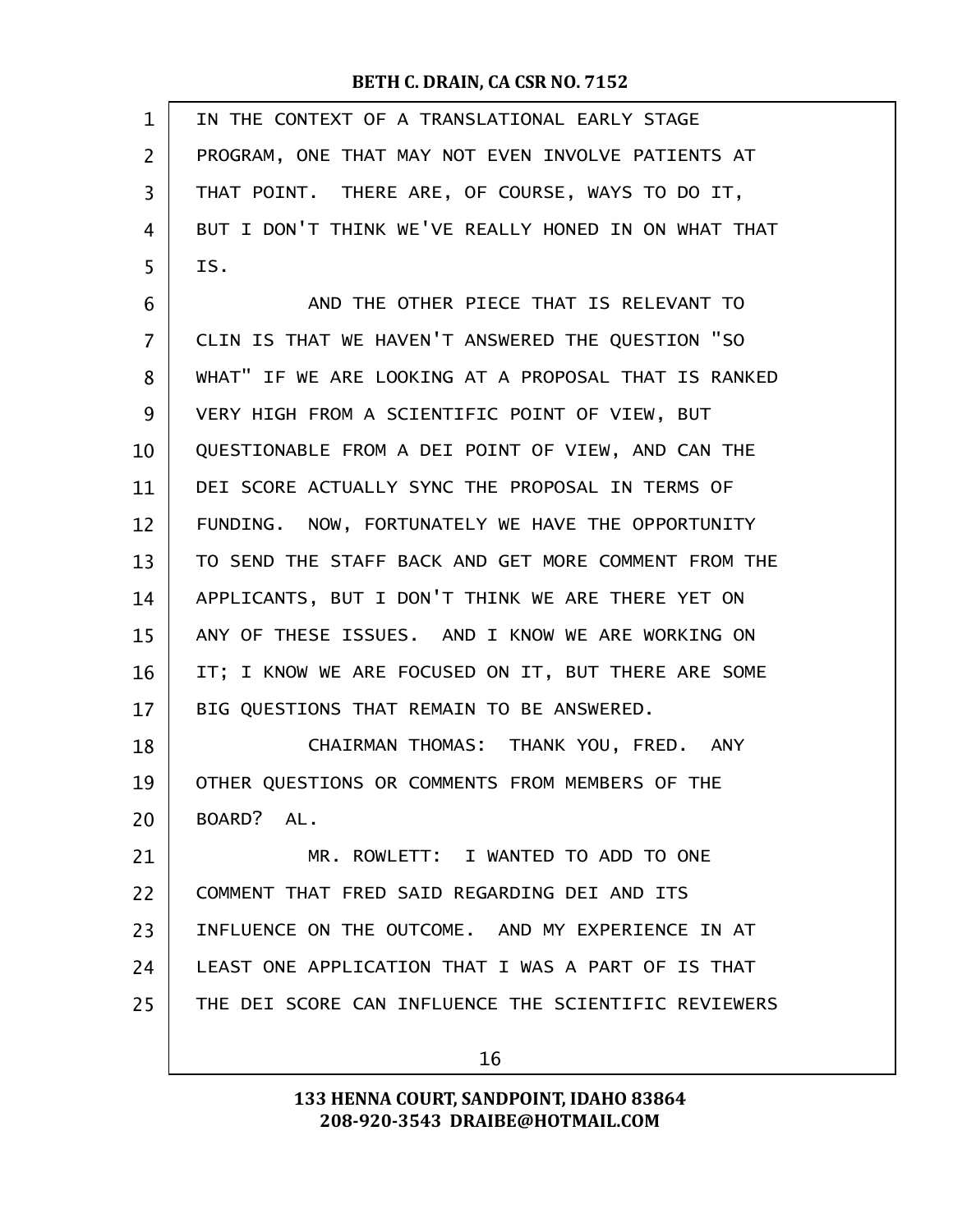| $\mathbf{1}$   | SIGNIFICANTLY. AND A DEI SECTION THAT WAS MORE OR |
|----------------|---------------------------------------------------|
| $\overline{2}$ | LESS COMPLETE RESULTED IN A CHANGE IN THE SCORE.  |
| 3              | NOW, I SAID MORE OR LESS BECAUSE I DIDN'T         |
| 4              | WANT TO TALK SPECIFICALLY ABOUT WHAT THE DEI      |
| 5              | COMMENTS WERE. HOWEVER, MY EXPERIENCE WAS THAT,   |
| 6              | YSABEL, IT HAD IMPACT ON THE OUTCOME IN THAT      |
| 7              | PARTICULAR REVIEW. SO WE ARE MAKING, AS GIL       |
| 8              | INDICATED, THOSE INCREMENTAL IMPROVEMENTS THAT    |
| 9              | YOU'VE ALWAYS NOTED FOR US, AND I APPRECIATE IT.  |
| 10             | CHAIRMAN THOMAS: THANK YOU, AL.                   |
| 11             | ANY OTHER QUESTIONS OR COMMENTS FROM              |
| 12             | MEMBERS OF THE BOARD? ANY COMMENTS ON THIS MOTION |
| 13             | FROM MEMBERS OF THE PUBLIC?                       |
| 14             | MS. DEQUINA-VILLABLANCA: I DO NOT SEE             |
| 15             | ANY, J.T.                                         |
| 16             | CHAIRMAN THOMAS: THANK YOU. HEARING AND           |
| 17             | SEEING NONE, MARIANNE, WILL YOU PLEASE CALL THE   |
| 18             | ROLL.                                             |
| 19             | MS. DEQUINA-VILLABLANCA: YES. LEONDRA             |
| 20             | CLARK-HARVEY.                                     |
| 21             | DR. CLARK-HARVEY: PRESENT.                        |
| 22             | MS. DEQUINA-VILLABLANCA: I THINK WE NEED          |
| 23             | A YES OR NO.                                      |
| 24             | DR. CLARK-HARVEY: YES.                            |
| 25             | MS. DEQUINA-VILLABLANCA: YSABEL DURON.            |
|                | 17                                                |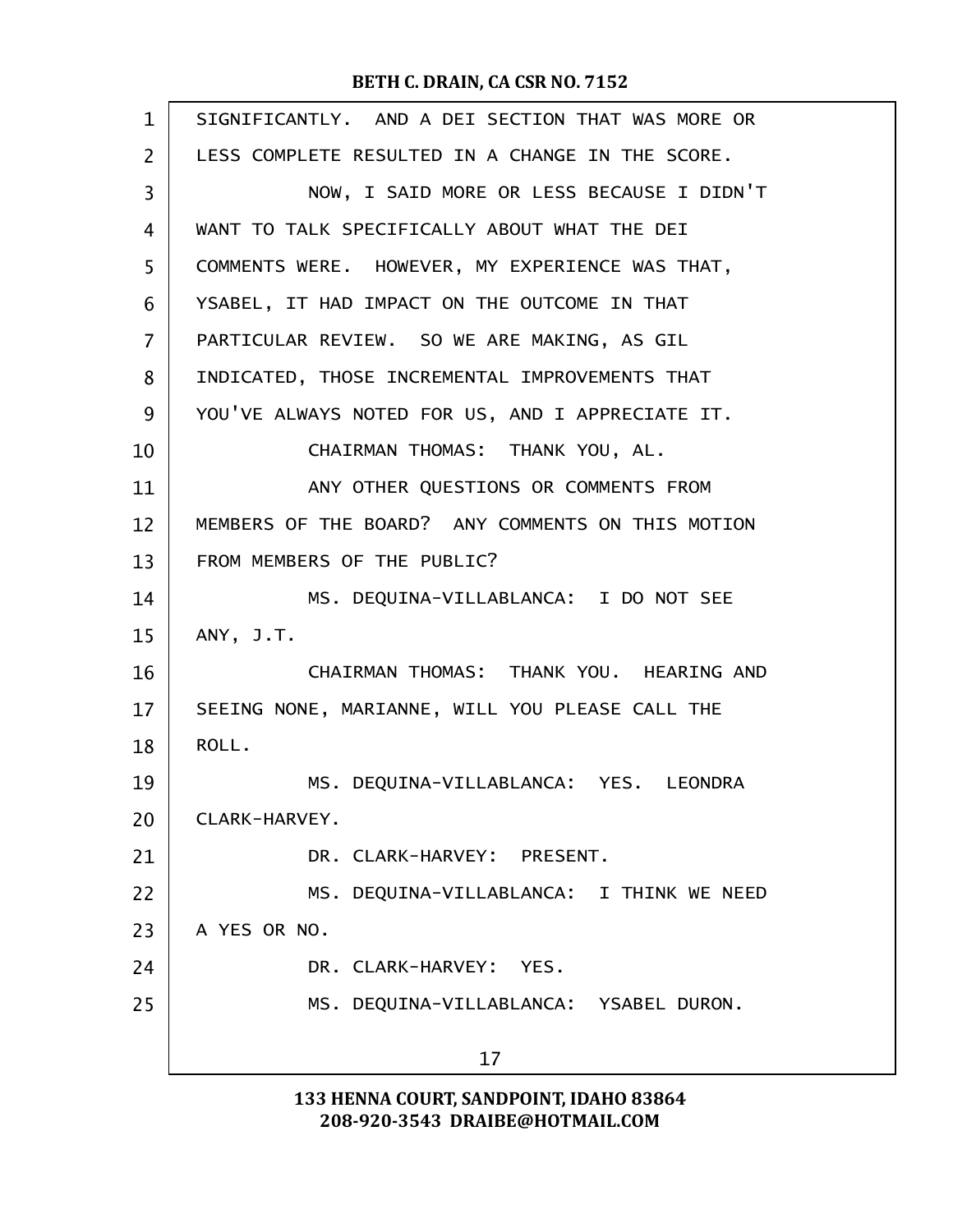| $\mathbf 1$    |                  | MS. DURON: YES.                           |  |
|----------------|------------------|-------------------------------------------|--|
| $\overline{2}$ |                  | MS. DEQUINA-VILLABLANCA: ELENA FLOWERS.   |  |
| 3              |                  | DR. FLOWERS: YES.                         |  |
| $\overline{4}$ |                  | MS. DEQUINA-VILLABLANCA: MARK             |  |
| 5              | FISCHER-COLBRIE. |                                           |  |
| 6              |                  | DR. FISCHER-COLBRIE: YES.                 |  |
| $\overline{7}$ |                  | MS. DEQUINA-VILLABLANCA: FRED FISHER.     |  |
| 8              |                  | DR. FISHER: YES.                          |  |
| 9              |                  | MS. DEQUINA-VILLABLANCA: DAVID HIGGINS.   |  |
| 10             |                  | DR. HIGGINS: YES.                         |  |
| 11             |                  | MS. DEQUINA-VILLABLANCA: STEVE            |  |
| 12             | JUELSGAARD.      |                                           |  |
| 13             |                  | MR. JUELSGAARD: YES.                      |  |
| 14             |                  | MS. DEQUINA-VILLABLANCA: RICH LAJARA.     |  |
| 15             |                  | MR. LAJARA: YES.                          |  |
| 16             |                  | MS. DEQUINA-VILLABLANCA: DAVE MARTIN.     |  |
| 17             |                  | DR. MARTIN: YES.                          |  |
| 18             |                  | MS. DEQUINA-VILLABLANCA: LAUREN           |  |
| 19             | MILLER-ROGEN.    |                                           |  |
| 20             |                  | MS. MILLER-ROGEN: YES.                    |  |
| 21             |                  | MS. DEQUINA-VILLABLANCA: ADRIANA PADILLA. |  |
| 22             |                  | DR. PADILLA: YES.                         |  |
| 23             |                  | MS. DEQUINA-VILLABLANCA: JOE PANETTA.     |  |
| 24             |                  | MR. PANETTA:<br>YES.                      |  |
| 25             |                  | MS. DEQUINA-VILLABLANCA: AL ROWLETT.      |  |
|                |                  | 18                                        |  |
|                |                  |                                           |  |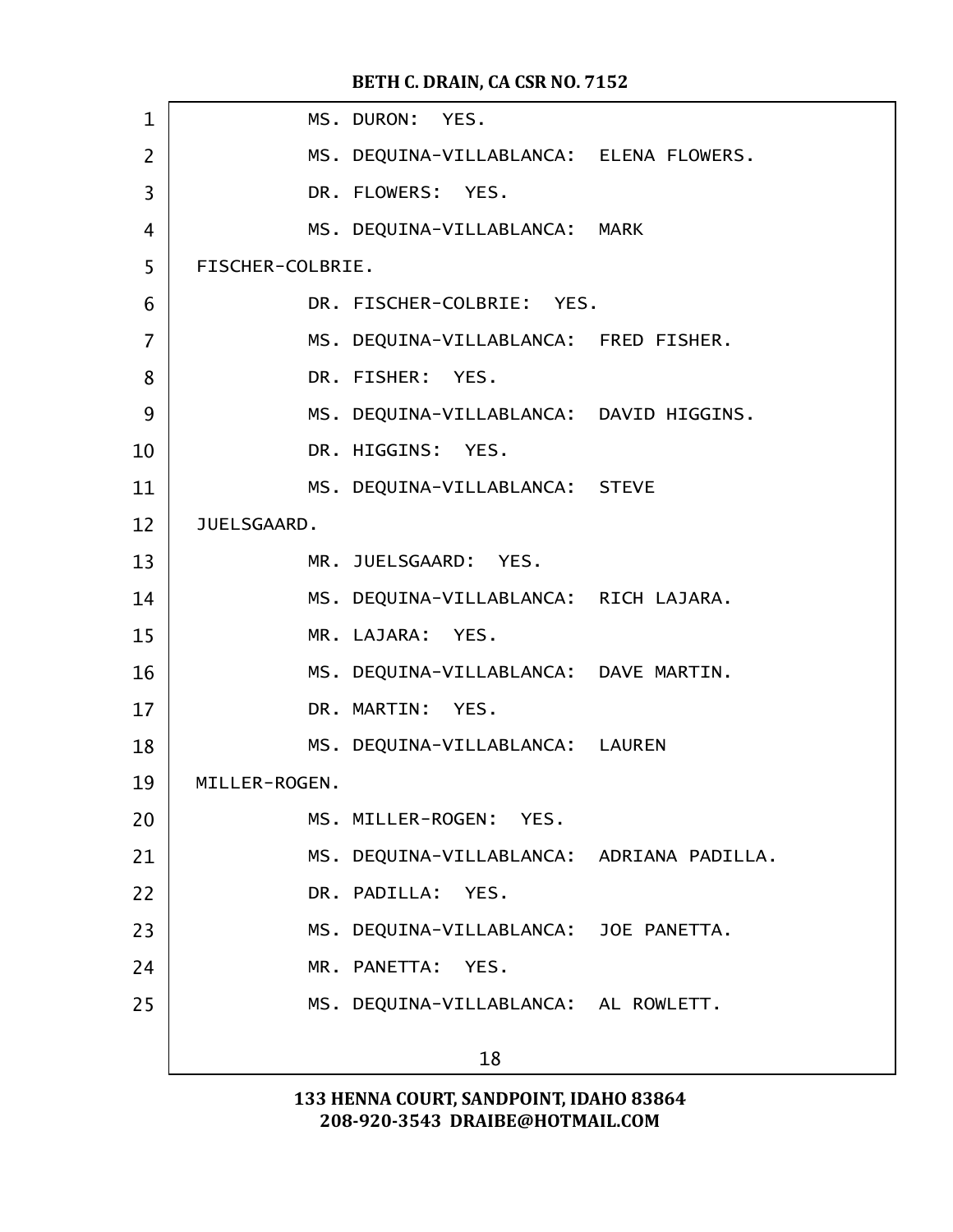| $\mathbf{1}$ | MR. ROWLETT: YES.                                    |
|--------------|------------------------------------------------------|
| 2            | MS. DEQUINA-VILLABLANCA: MARVIN SOUTHARD.            |
| 3            | DR. SOUTHARD: YES.                                   |
| 4            | MS. DEQUINA-VILLABLANCA: JONATHAN THOMAS.            |
| 5            | CHAIRMAN THOMAS: YES.                                |
| 6            | MS. DEQUINA-VILLABLANCA: ART TORRES.                 |
| 7            | MR. TORRES: I THINK I'M IN CONFLICT.                 |
| 8            | MS. DEQUINA-VILLABLANCA: IT'S FOR THE                |
| 9            | GROUP. WITH TWO OF THEM YOU ARE, SO IF YOU SAY       |
| 10           | $WITH$ --                                            |
| 11           | MR. TORRES: AYE, WITHOUT APPROVAL OF                 |
| 12           | THOSE WITH WHICH I HAVE A CONFLICT.                  |
| 13           | MS. DEQUINA-VILLABLANCA: GOT IT. OKAY.               |
| 14           | MOTION CARRIES.                                      |
| 15           | CHAIRMAN THOMAS: THANK YOU. TO ROUND OUT             |
| 16           | THIS TRAN VOTE, WE NOW NEED A MOTION THAT WE NOT     |
| 17           | APPROVE THOSE GRANTS THAT ARE IN THE NOT RECOMMENDED |
| 18           | FOR FUNDING RANGE. DO I HEAR A MOTION TO THAT        |
| 19           | EFFECT?                                              |
| 20           | MR. ROWLETT: SO MOVED.                               |
| 21           | DR. SOUTHARD: SECOND.                                |
| 22           | CHAIRMAN THOMAS: MOVED BY AL, SECONDED BY            |
| 23           | MARV. ANY DISCUSSIONS OR COMMENTS, QUESTIONS,        |
| 24           | MEMBERS OF THE BOARD, ON THIS MOTION? ANY COMMENTS   |
| 25           | FROM MEMBERS OF THE PUBLIC?                          |
|              | 19                                                   |
|              |                                                      |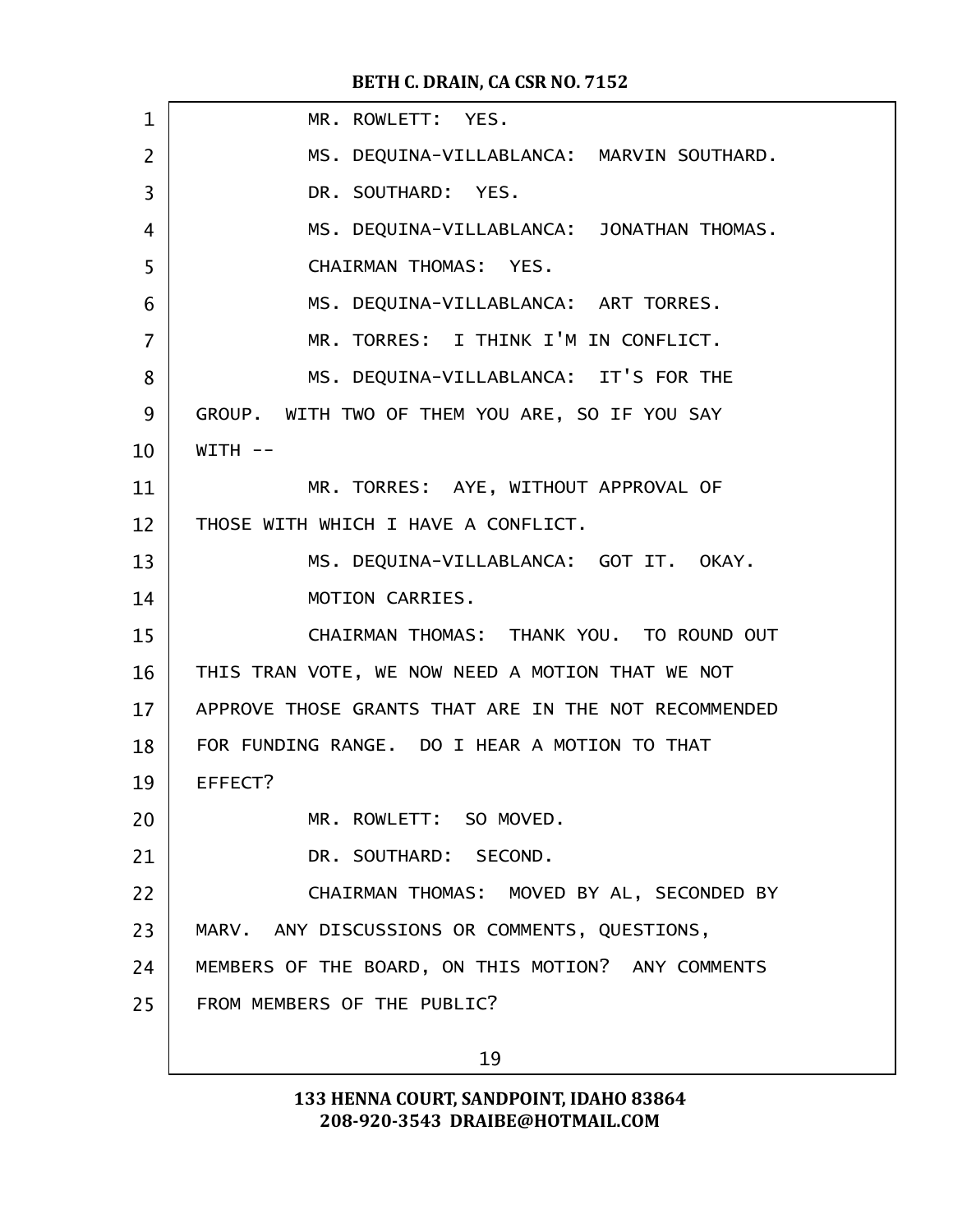| $\mathbf 1$    | MS. DEQUINA-VILLABLANCA: I SEE NONE.     |
|----------------|------------------------------------------|
| 2              | CHAIRMAN THOMAS: HEARING NONE, MARIANNE, |
| 3              | WILL YOU PLEASE CALL THE ROLL.           |
| 4              | MS. DEQUINA-VILLABLANCA: LEONDRA         |
| 5              | CLARK-HARVEY.                            |
| 6              | DR. CLARK-HARVEY: YES.                   |
| $\overline{7}$ | MS. DEQUINA-VILLABLANCA: YSABEL DURON.   |
| 8              | MS. DURON: YES.                          |
| 9              | MS. DEQUINA-VILLABLANCA: ELENA FLOWERS.  |
| 10             | DR. FLOWERS: YES.                        |
| 11             | MS. DEQUINA-VILLABLANCA: MARK            |
| 12             | FISCHER-COLBRIE.                         |
| 13             | DR. FISCHER-COLBRIE: YES.                |
| 14             | MS. DEQUINA-VILLABLANCA: FRED FISHER.    |
| 15             | DR. FISHER: YES.                         |
| 16             | MS. DEQUINA-VILLABLANCA: DAVID HIGGINS.  |
| 17             | DR. HIGGINS: YES.                        |
| 18             | MS. DEQUINA-VILLABLANCA: STEVE           |
| 19             | JUELSGAARD.                              |
| 20             | MR. JUELSGAARD: YES.                     |
| 21             | MS. DEQUINA-VILLABLANCA: RICH LAJARA.    |
| 22             | MR. LAJARA: YES.                         |
| 23             | MS. DEQUINA-VILLABLANCA: DAVE MARTIN.    |
| 24             | DR. MARTIN: YES.                         |
| 25             | MS. DEQUINA-VILLABLANCA: LAUREN          |
|                | 20                                       |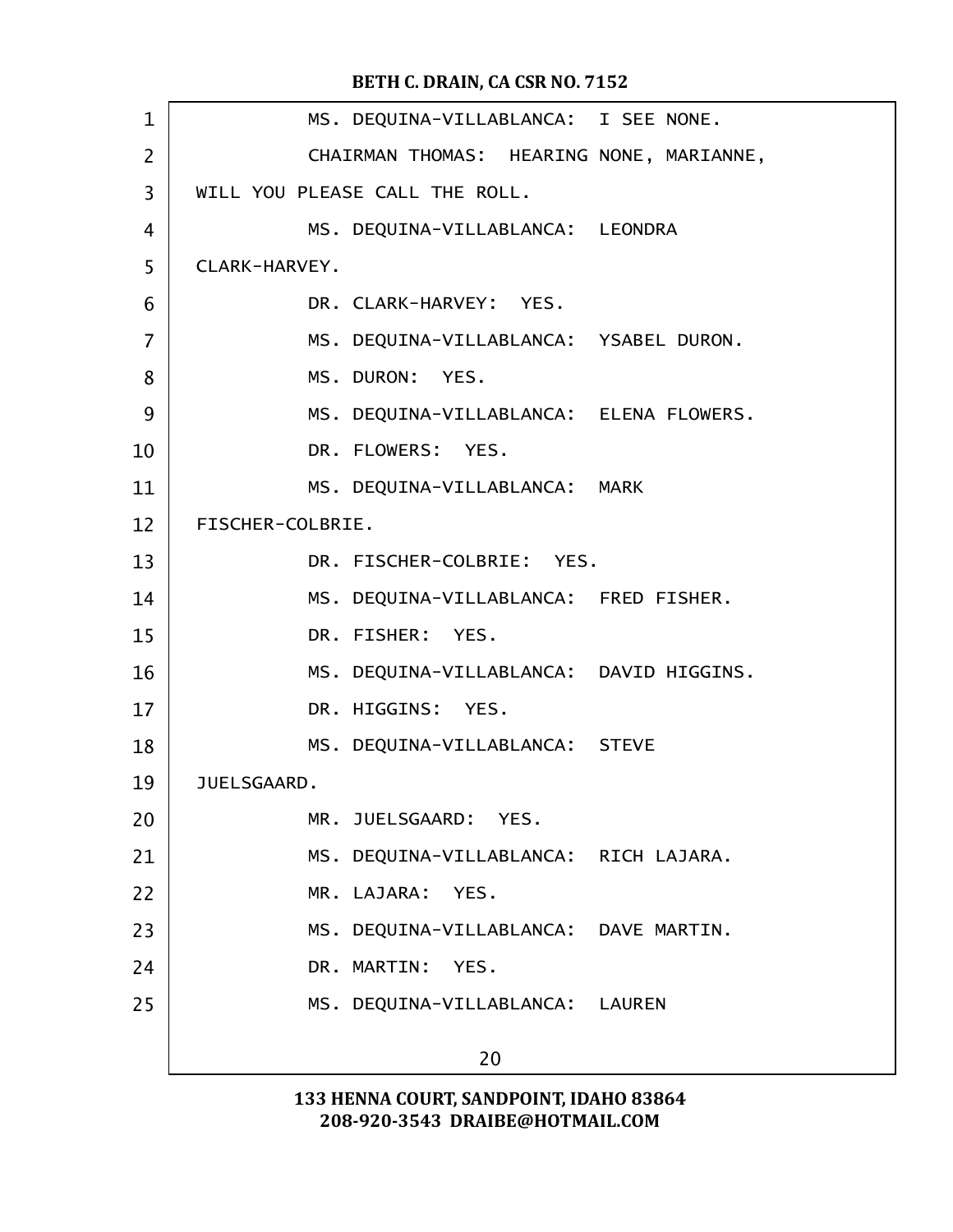| $\mathbf{1}$   | MILLER-ROGEN.                                        |
|----------------|------------------------------------------------------|
| 2              | MS. MILLER-ROGEN: YES.                               |
| 3              | MS. DEQUINA-VILLABLANCA: ADRIANA PADILLA.            |
| 4              | DR. PADILLA: YES.                                    |
| 5              | MS. DEQUINA-VILLABLANCA: JOE PANETTA.                |
| 6              | MR. PANETTA: YES.                                    |
| $\overline{7}$ | MS. DEQUINA-VILLABLANCA: AL ROWLETT.                 |
| 8              | MR. ROWLETT: YES.                                    |
| 9              | MS. DEQUINA-VILLABLANCA: MARVIN SOUTHARD.            |
| 10             | DR. SOUTHARD: YES.                                   |
| 11             | MS. DEQUINA-VILLABLANCA: JONATHAN THOMAS.            |
| 12             | CHAIRMAN THOMAS: YES.                                |
| 13             | MS. DEQUINA-VILLABLANCA: ART TORRES.                 |
| 14             | MR. TORRES: AYE.                                     |
| 15             | MS. DEQUINA-VILLABLANCA: MOTION CARRIES.             |
| 16             | CHAIRMAN THOMAS: THANK YOU, MARIANNE.                |
| 17             | ON TO ACTION ITEM NO. 4, CONSIDERATION OF            |
| 18             | APPLICATIONS SUBMITTED IN RESPONSE TO CLINICAL TRIAL |
| 19             | STAGE PROJECT PROGRAM ANNOUNCEMENT, CLIN1, 2, OR 3.  |
| 20             | AGAIN, WE HAVE A PRESENTATION FROM DR. SAMBRANO.     |
| 21             | GIL.                                                 |
| 22             | DR. SAMBRANO: THANK YOU, MR. CHAIRMAN.               |
| 23             | SO THESE ARE THE RECOMMENDATIONS FROM THE GRANTS     |
| 24             | WORKING GROUP RELATED TO THE LATEST ROUND OF CLIN.   |
| 25             | AND JUST AS A REMINDER OF WHERE WE ARE IN TERMS OF   |
|                | 21                                                   |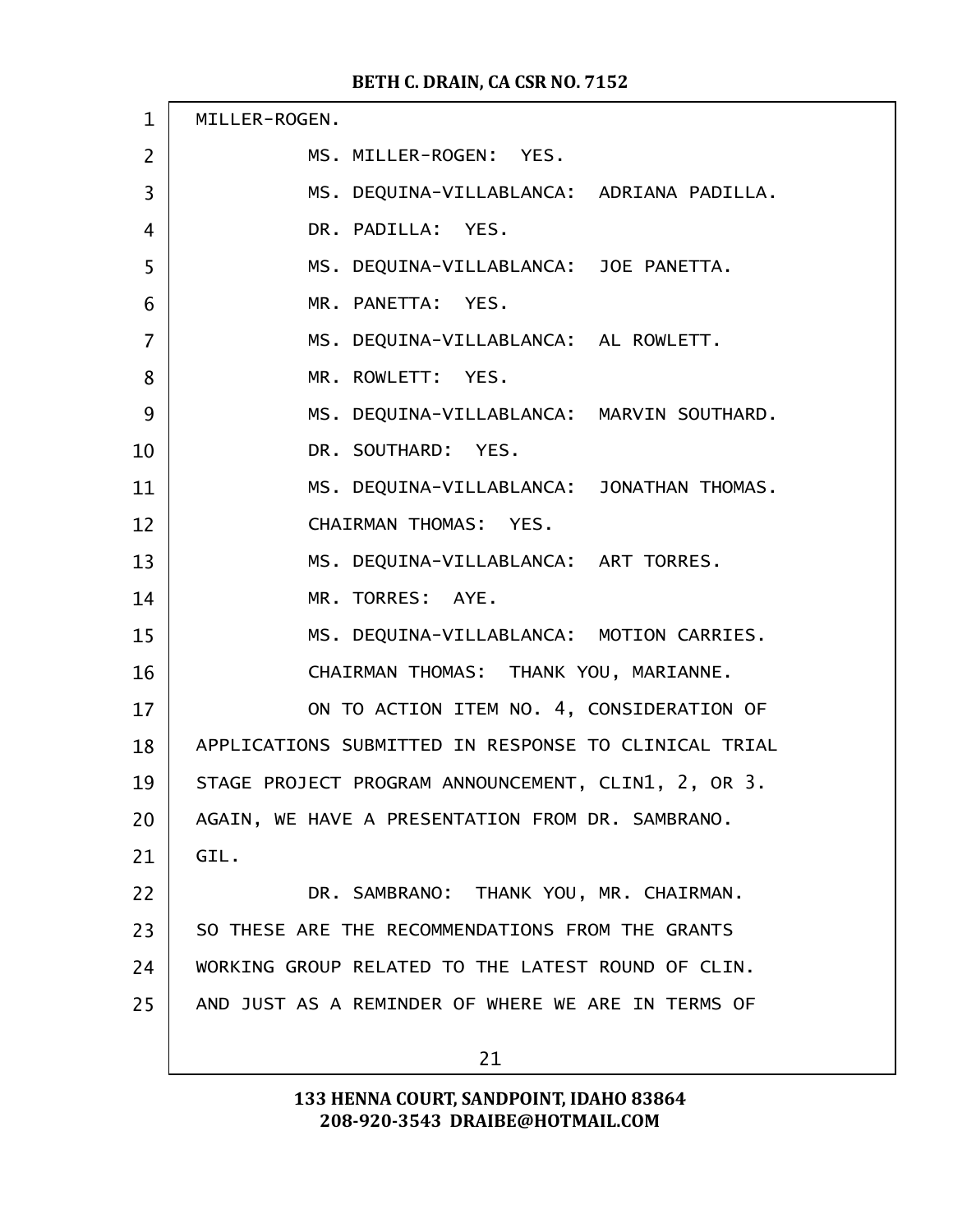| BUDGET, WE HAVE AN ANNUAL ALLOCATION FOR THE FISCAL  |
|------------------------------------------------------|
| YEAR OF 162 MILLION THAT ENDS IN JUNE, AND THUS FAR  |
| THE BOARD HAS APPROVED JUST OVER 70 MILLION IN CLIN  |
| AWARDS. THE TWO APPLICATIONS THAT WE HAVE PENDING    |
| TODAY WOULD TOTAL AN ADDITIONAL 12 MILLION. AND SO   |
| IF THOSE ARE APPROVED, THAT WOULD LEAVE US WITH JUST |
| ABOUT 80 MILLION REMAINING IN THAT ALLOCATION.       |
| THE SCIENTIFIC SCORING SYSTEM FOR THE                |
| CLINICAL APPLICATIONS, AS MANY OF YOU KNOW, IS       |
| DIFFERENT FROM TRANSLATIONAL AND DISCOVERY. WE USE,  |
| INSTEAD OF ONE TO A HUNDRED, WE USE A SYSTEM OF 1,   |
| 2, OR 3, WITH A SCORE OF 1 BEING EXCEPTIONAL MERIT,  |
| A SCORE OF 2 MEANING IT NEEDS IMPROVEMENT. AND       |
| OFTEN THESE GO BACK TO THE APPLICANT TO REVISE AND   |
| PROVIDE CLARITY ON ANYTHING THAT REVIEWERS HAD       |
| CONCERN ABOUT. THOSE USUALLY GO BACK TO THE NEXT     |
| CYCLE FOR THE GRANTS WORKING GROUP TO REVIEW AGAIN.  |
| THOSE THAT GET A SCORE OF 3 ARE THOSE THAT ARE       |
| SUFFICIENTLY FLAWED THAT WOULDN'T WARRANT FUNDING AT |
| THIS TIME.                                           |
| THE REVIEW CRITERIA ARE BASED ON THE SAME            |
| FIVE ESSENTIAL QUESTIONS ON SIGNIFICANCE AND         |
| POTENTIAL FOR IMPACT, RATIONALE, PLAN AND DESIGN,    |
| FEASIBILITY, AND ADDRESSING NEEDS OF UNDERSERVED     |
|                                                      |
| COMMUNITIES. OF COURSE, GIVEN THAT THESE ARE NOW     |
|                                                      |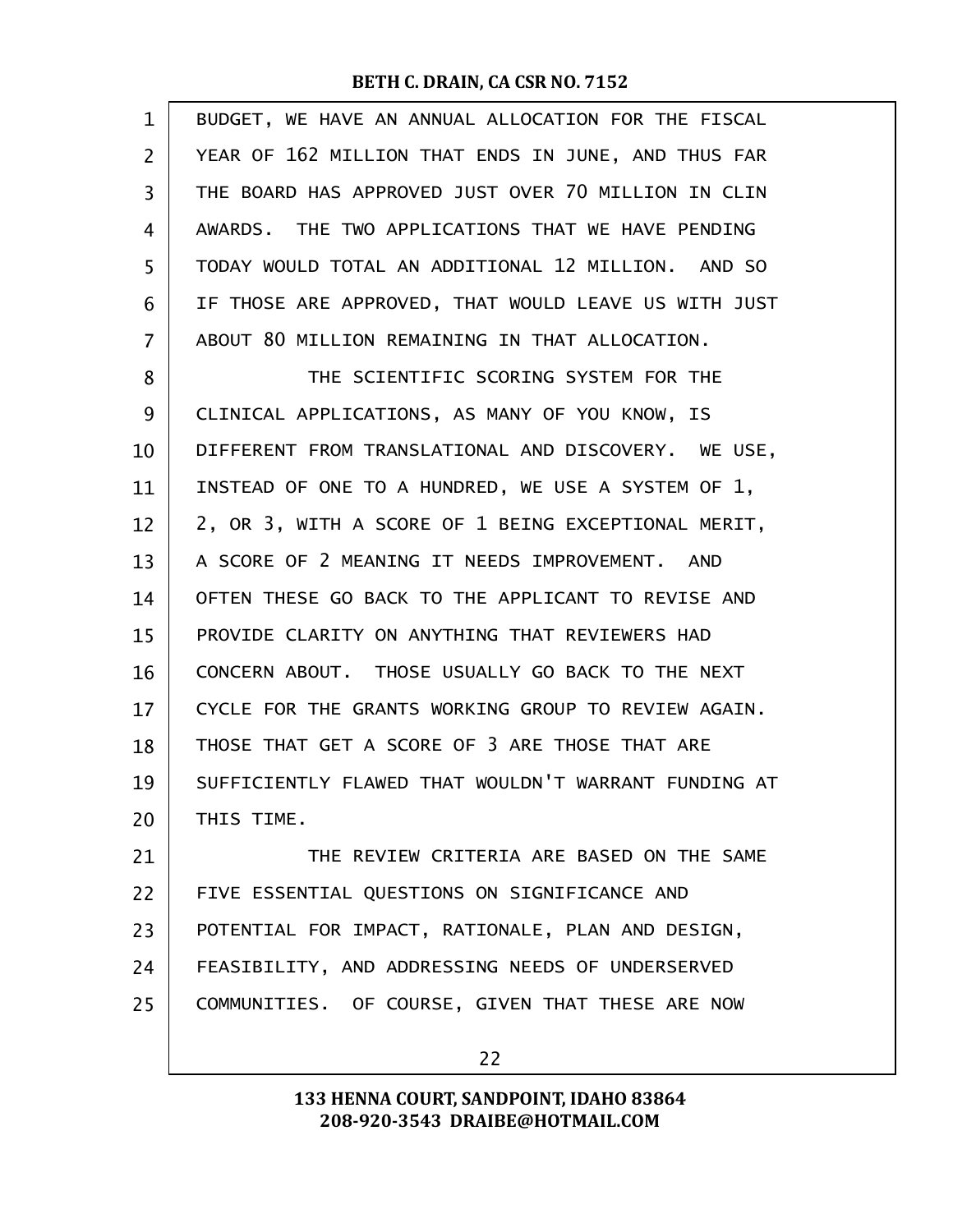| $\mathbf{1}$      | EITHER IND-ENABLING STAGE FOR CLIN1 OR CLINICAL      |
|-------------------|------------------------------------------------------|
| $\overline{2}$    | TRIAL FOR CLIN2, THE UNDERLYING QUESTIONS FOR EACH   |
| 3                 | OF THESE ARE GOING TO BE A LITTLE BIT DIFFERENT,     |
| 4                 | MORE ADVANCED THAN FOR THE TRAN PROGRAM.             |
| 5                 | WE WENT OVER THIS ALREADY, BUT I DO JUST             |
| 6                 | WANT TO POINT OUT THAT THE DIFFERENCE HERE FOR THE   |
| $\overline{7}$    | ROLE OF THE PATIENT ADVOCATE AND NURSE MEMBERS IS    |
| 8                 | THAT THEY DO HAVE A MORE FORMAL DEI EVALUATION,      |
| 9                 | PROVIDE A DEI SCORE ON THESE APPLICATIONS AS OPPOSED |
| 10                | TO WHAT YOU SAW IN TRAN.                             |
| 11                | ALL RIGHT. SO THERE ARE TWO APPLICATIONS.            |
| $12 \overline{ }$ | THE FIRST ONE IS A CLIN2, MEANING IT'S A CLINICAL    |
| 13                | TRIAL. THE SECOND ONE IS GOING TO BE A CLIN1, WHICH  |
| 14                | IS FOR IND-ENABLING ACTIVITIES. AND I'M GOING TO GO  |
| 15                | OVER EACH ONE, AND THEN WE'LL DO A VOTE. SO WE WILL  |
| 16                | TAKE THESE ONE AT A TIME.                            |
| 17                | SO THIS FIRST APPLICATION IS A PHASE 1               |
| 18                | OPEN LABEL DOSE ESCALATION STUDY OF AN ONCOLYTIC     |
| 19                | VIRUS-LOADED CYTOKINE INDUCED KILLER CELL IN         |
| 20                | PATIENTS WITH ADVANCED SOLID TUMORS. THE THERAPY     |
| 21                | ITSELF ARE WHAT THEY CALL CYTOKINE INFUSED KILLER    |
| 22                | CELLS THAT HAVE THIS ONCOLYTIC VIRUS IN THEM THAT    |
| 23                | THEN -- THE CELLS TARGET THE CANCER, RELEASE THE     |
| 24                | VIRUS THAT THEN DESTROYS THE TUMORS.                 |
| 25                | THE INDICATION IS FOR A VARIETY OF                   |
|                   | 23                                                   |
|                   |                                                      |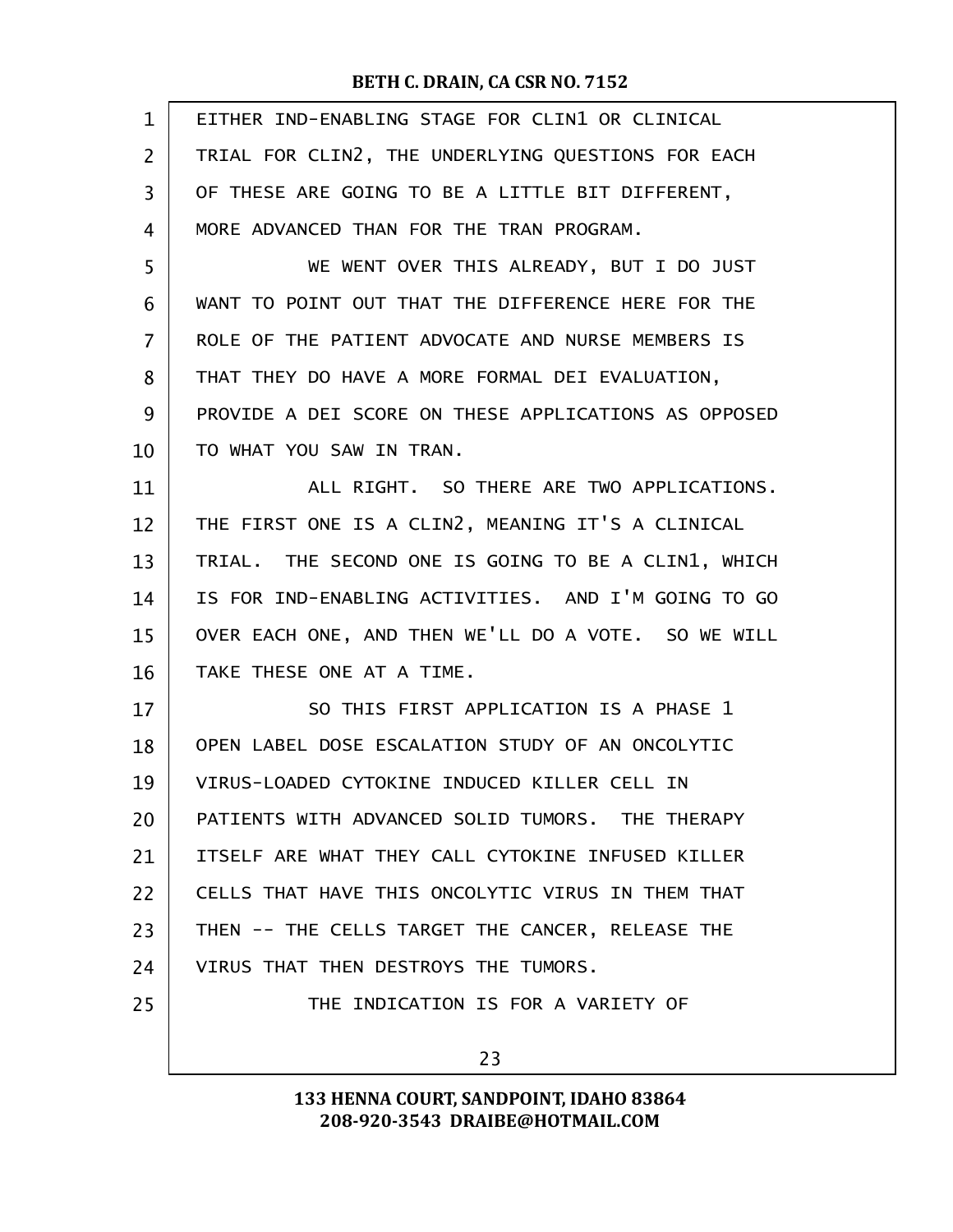| $\mathbf 1$    | ADVANCED REFRACTORY SOLID TUMORS SUCH AS BREAST,     |
|----------------|------------------------------------------------------|
| $\overline{2}$ | COLON, OVARIAN, AND OTHER TYPES OF ADVANCED CANCERS. |
| 3              | THE GOAL IS TO COMPLETE A PHASE 1 CLINICAL TRIAL TO  |
| 4              | ASSESS SAFETY AND TOLERANCE, AND THE FUNDS REQUESTED |
| 5              | ARE JUST UNDER EIGHT MILLION.                        |
| 6              | SO A LITTLE BACKGROUND ON THIS. SO                   |
| 7              | REFRACTORY SOLID TUMORS, AS MENTIONED, SUCH AS       |
| 8              | COLORECTAL, OVARIAN, BREAST, AND OSTEOSARCOMA, THAT  |
| 9              | FAIL TO RESPOND TO STANDARD TREATMENTS REPRESENT A   |
| 10             | SIGNIFICANT UNMET NEED. THE STANDARD OF CARE IS      |
| 11             | GOING TO VARY, OBVIOUSLY, FOR EACH TUMOR TYPE, BUT   |
| 12             | OFTEN INVOLVES CHEMOTHERAPY, RADIATION, RESECTION,   |
| 13             | OR WHATEVER AVAILABLE DRUGS AND THERAPIES MAY EXIST. |
| 14             | IF SUCCESSFUL, THE PROPOSED THERAPY WOULD PROVIDE    |
| 15             | ANOTHER SAFE AND EFFECTIVE OPTION FOR PATIENTS WITH  |
| 16             | THESE SOLID TUMORS, PARTICULARLY WHERE APPROACHES    |
| 17             | SUCH AS CAR-T, WHICH HAS BEEN MORE SUCCESSFUL IN     |
| 18             | BLOOD CANCERS AND MUCH LESS SUCCESSFUL IN SOLID      |
| 19             | TUMORS, IT WOULD GIVE A NEW OPTION HERE.             |
| 20             | SO WHY IS THIS A STEM CELL OR A GENE                 |
| 21             | THERAPY PROJECT? THIS USES HEMATOPOIETIC PROGENITOR  |
| 22             | CELLS AS PART OF THE MANUFACTURING PROCESS FOR THE   |
| 23             | THERAPY.                                             |
| 24             | OTHER SIMILAR PORTFOLIO PROJECTS THAT WE             |
| 25             | HAVE, WE HAVE ONE OTHER PROJECT THAT IS USING        |
|                | 24                                                   |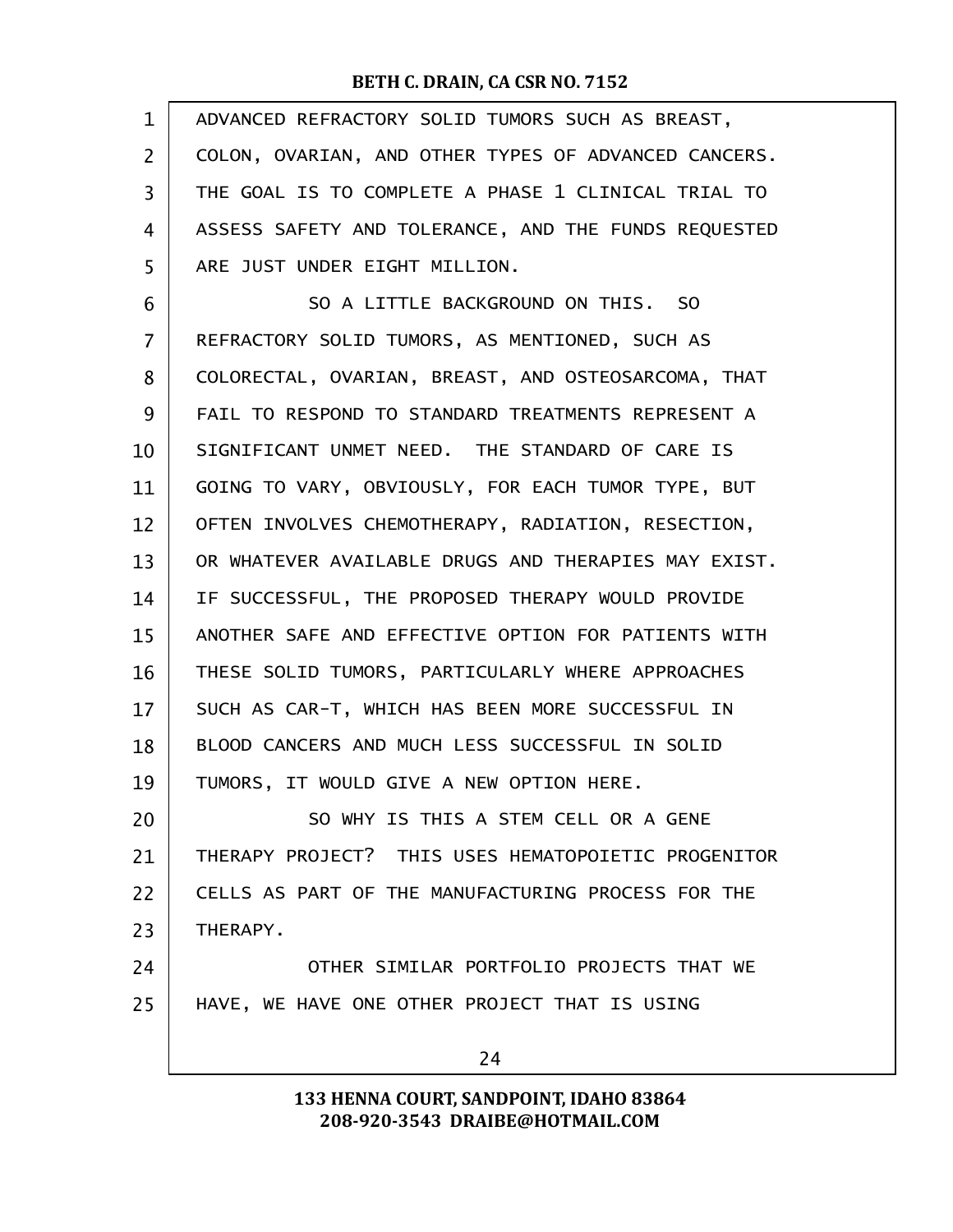| $\mathbf{1}$   | ONCOLYTIC VIRUS THAT IS IN NEURAL STEM CELLS         |
|----------------|------------------------------------------------------|
| $\overline{2}$ | SPECIFICALLY. THIS IS A TRAN STAGE PROJECT THAT IS   |
| 3              | LOOKING TO ACHIEVE A PRE-IND, AND THEY SHOULD BE     |
| 4              | PRETTY CLOSE TO ACHIEVING THAT BY NOW. AND SO        |
| 5              | THESE, AGAIN, ARE NEURAL STEM CELLS THAT HOME AND    |
| 6              | TARGET TO SOLID TUMORS TO DELIVER ONCOLYTIC VIRUS.   |
| 7              | AND SO THAT'S THE ONLY OTHER PROJECT THAT WE HAVE IN |
| 8              | OUR PORTFOLIO THAT WOULD BE SIMILAR.                 |
| 9              | THIS PARTICULAR APPLICANT HAS NOT                    |
| 10             | PREVIOUSLY RECEIVED A CIRM AWARD. SO THIS WOULD BE   |
| 11             | A NEW AWARDEE IF THEY SUCCEED.                       |
| 12             | THIS IS A SUMMARY OF THE RECOMMENDATION              |
| 13             | FROM THE GRANTS WORKING GROUP. THE APPLICANTS        |
| 14             | RECEIVED A SCIENTIFIC SCORE OF 1 WITH 14 VOTES.      |
| 15             | THERE WAS ONE MEMBER THAT GAVE IT A SCORE OF 2. THE  |
| 16             | DEI SCORE FROM OUR PATIENT ADVOCATE NURSE MEMBERS IS |
| 17             | A SCORE OF 8. THE CIRM TEAM RECOMMENDATION IS TO     |
| 18             | FUND IN CONCURRENCE WITH THE GRANTS WORKING GROUP    |
| 19             | RECOMMENDATION FOR THE AMOUNT OF JUST UNDER 8        |
| 20             | MILLION.                                             |
| 21             | AND SO THAT CONCLUDES THE PRESENTATION FOR           |
| 22             | THE FIRST APPLICATION. SO I'LL STOP SHARING          |
| 23             | MOMENTARILY. MR. CHAIRMAN.                           |
| 24             | CHAIRMAN THOMAS: THANK YOU, GIL. DO WE               |
| 25             | HEAR A MOTION TO APPROVE THIS GRANT?                 |
|                | 25                                                   |
|                |                                                      |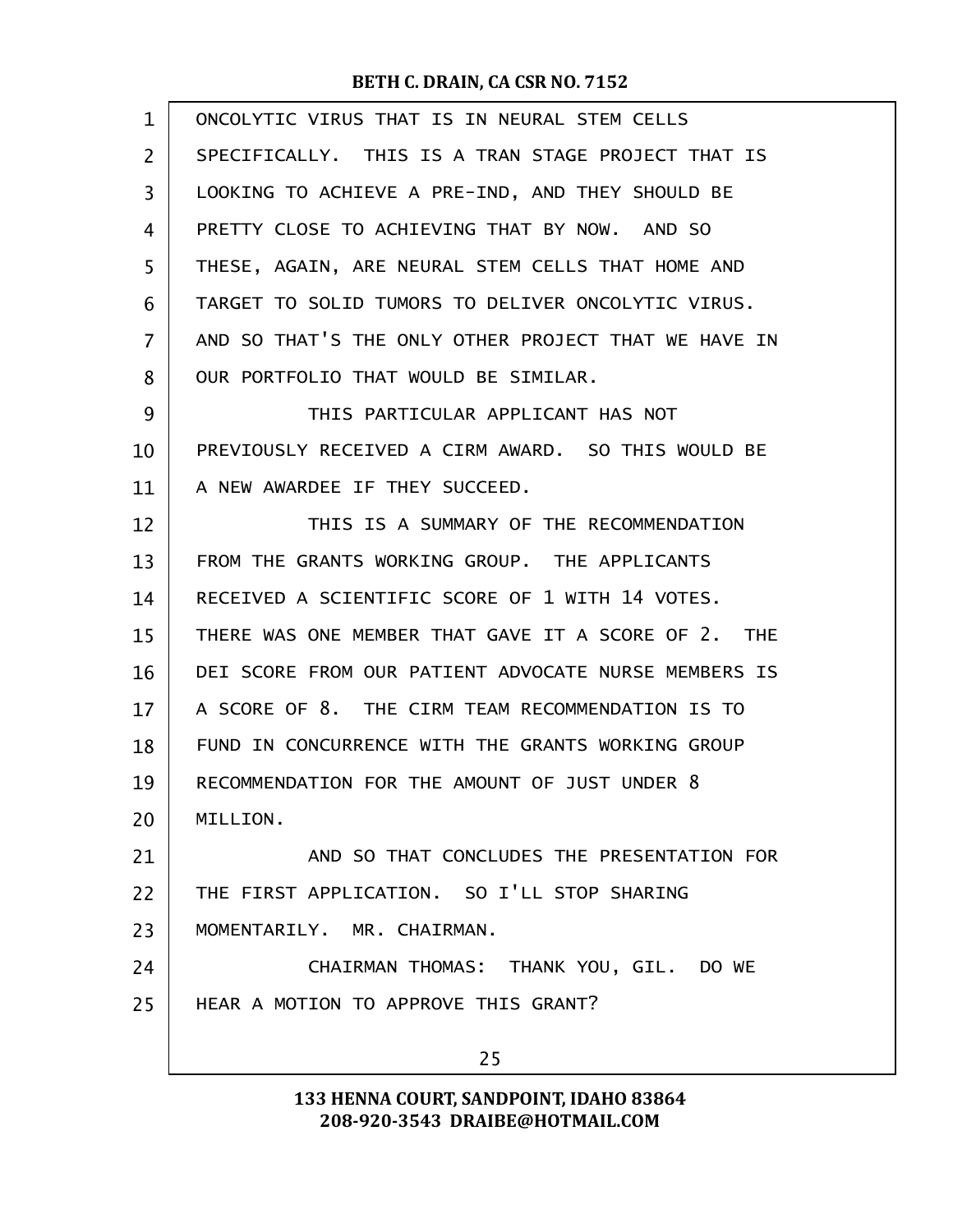| $\mathbf{1}$   | DR. FISHER: SO MOVED.                               |
|----------------|-----------------------------------------------------|
| $\overline{2}$ | CHAIRMAN THOMAS: SECOND?                            |
| 3              | MR. ROWLETT: SECOND.                                |
| 4              | CHAIRMAN THOMAS: MOVED BY FRED, SECONDED            |
| 5              | BY AL. QUESTIONS OR COMMENTS FROM MEMBERS OF THE    |
| 6              | BOARD? DAVE.                                        |
| $\overline{7}$ | DR. MARTIN: MY QUESTION IS JUST THE                 |
| 8              | GENERIC ONE IN THIS TYPE OF APPROACH. TARGETING     |
| 9              | SPECIFICITY FOR AN AGENT LIKE THIS THAT'S LETHAL TO |
| 10             | CELL TYPES THAT IT BINDS AND ACTIVATES THE VIRUS, I |
| 11             | GATHER THAT THE WORKING GROUP MUST HAVE BEEN VERY   |
| 12             | COMFORTABLE WITH THIS TO GIVE IT THOSE SCORES. GIL, |
| 13             | IS THAT TRUE? THEY WERE, I HOPE, SKEPTICAL, BUT     |
| 14             | CONVINCED?                                          |
| 15             | DR. SAMBRANO: YES. I THINK THE WORKING              |
| 16             | GROUP FELT THAT THEY HAD GOOD PRELIMINARY DATA      |
| 17             | SHOWING EVIDENCE THAT IT DOES INDEED TARGET THE     |
| 18             | CELLS, THE TUMOR CELLS WELL. WHAT THEY CALL THESE   |
| 19             | CIK CELLS ARE KIND OF AN EQUIVALENT TO A NATURAL    |
| 20             | KILLER CELL, SO UTILIZING SIMILAR ANTIGEN TARGETS.  |
| 21             | AND SO I THINK THEY WERE COMFORTABLE WITH THAT.     |
| 22             | DR. MARTIN: THANK YOU.                              |
| 23             | CHAIRMAN THOMAS: OTHER QUESTIONS OR                 |
| 24             | COMMENTS?                                           |
| 25             | MS. DURON: J.T., YSABEL HERE.                       |
|                | 26                                                  |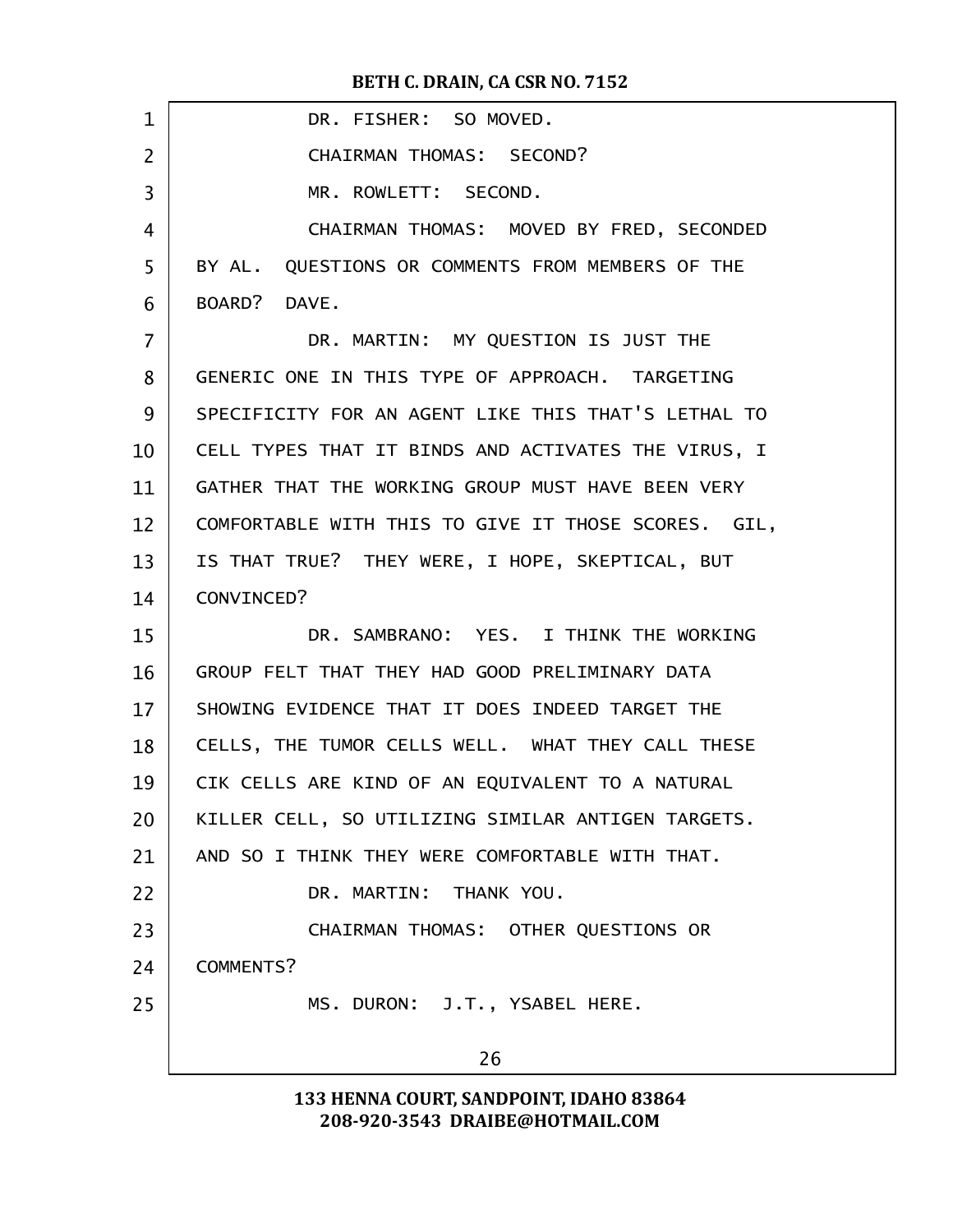| $\mathbf 1$    | CHAIRMAN THOMAS: YSABEL.                             |
|----------------|------------------------------------------------------|
| $\overline{2}$ | MS. DURON: I JUST WANTED TO SAY I THANK              |
| 3              | DAVE FOR ASKING THE SCIENTIFIC HARD QUESTIONS THAT   |
| 4              | ARE REALLY CRITICAL THAT I AS A NONSCIENTIST REALLY  |
| 5              | APPRECIATE HEARING. I GUESS WHEN I LOOK AT           |
| 6              | SOMETHING LIKE THIS, DAVID, I THINK ABOUT HOPE, AND  |
| 7              | I THINK ABOUT THE PEOPLE WHO, PARTICULARLY IN        |
| 8              | UNDERREPRESENTED COMMUNITIES, WHO SOMETIMES HAVE     |
| 9              | VERY LITTLE AND VERY LITTLE OPTIONS FOR THESE REALLY |
| 10             | SCIENCE APPROACHES. SO PART OF ME, IF I WAS TO       |
| 11             | REVIEW, I WOULD BE VOTING FOR HOPE. BUT THANK YOU    |
| 12             | VERY MUCH FOR YOUR QUESTION. I REALLY APPRECIATE     |
| 13             | THE SCIENTIFIC GUIDANCE.                             |
| 14             | DR. MARTIN: I VOTE FOR HOPE ALSO.                    |
| 15             | CHAIRMAN THOMAS: THANK YOU, YSABEL.                  |
| 16             | FRED.                                                |
| 17             | DR. FISHER: JUST IN THE CONTEXT OF THE               |
| 18             | LAST CONVERSATION ABOUT DEI, I THINK THESE TWO       |
| 19             | PROPOSALS THAT WE'RE LOOKING AT PROVIDE SOME         |
| 20             | INTERESTING INSIGHT INTO THE DYNAMICS OF HOW DEI IS  |
| 21             | SCORED. AND THIS PROPOSAL, WHERE THERE WAS A VERY    |
| 22             | STRONG, UNANIMOUS AGREEMENT, AND THE NEXT ONE WE'RE  |
| 23             | GOING TO LOOK AT WHERE ACTUALLY IT'S A PRETTY WEAK   |
| 24             | DEI SCORE, AND YOU CAN SEE THE THINGS THAT THE       |
| 25             | REVIEWERS COMMENTED ON, AND IT REPRESENTS THE WORK   |
|                |                                                      |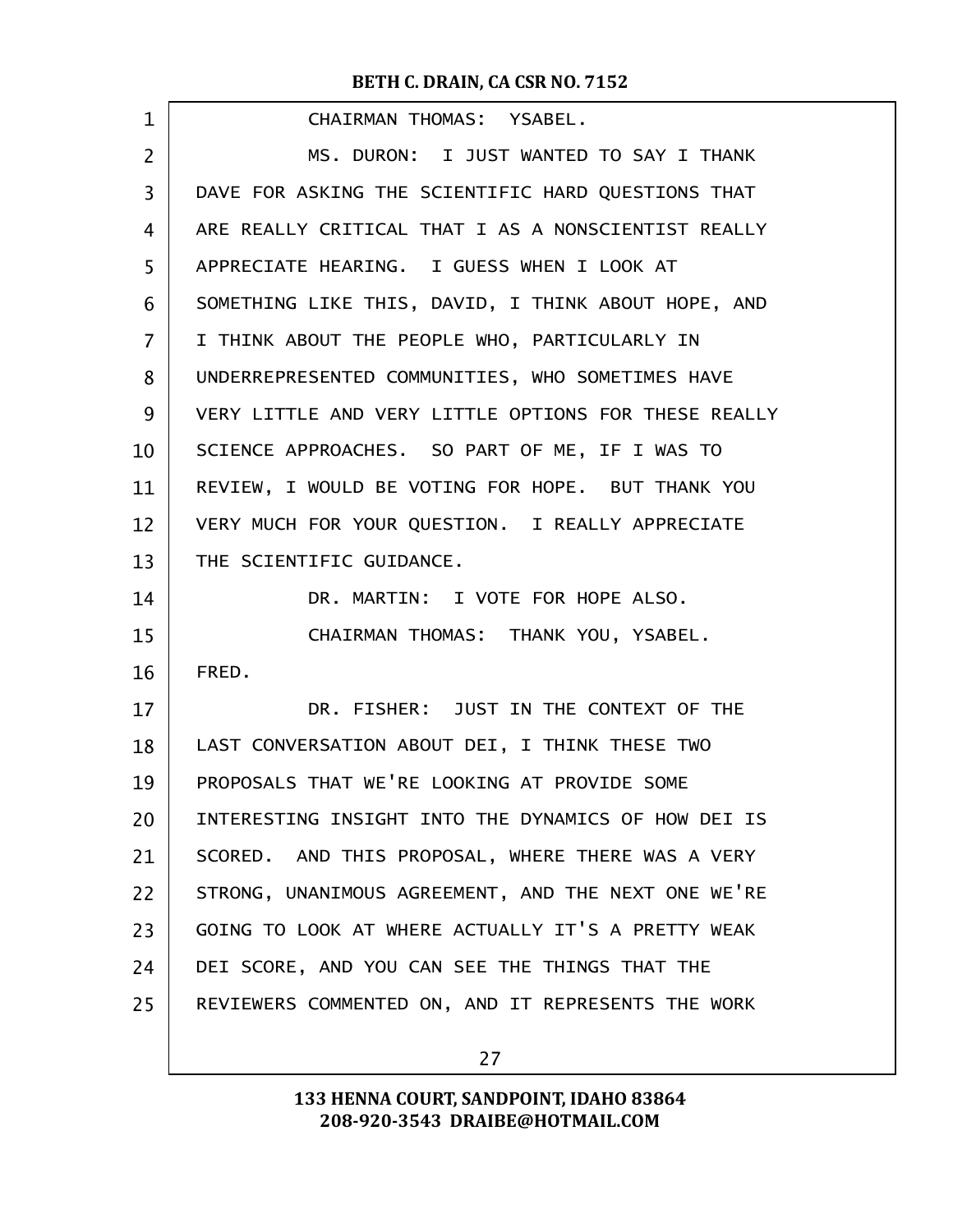| $\mathbf{1}$   | IN PROGRESS THAT'S UNDER WAY AROUND THIS ISSUE. |
|----------------|-------------------------------------------------|
| $\overline{2}$ | CHAIRMAN THOMAS: THANK YOU, FRED.               |
| 3              | ANY OTHER QUESTIONS OR COMMENTS FROM            |
| 4              | MEMBERS OF THE BOARD? SEEING NONE, ANY PUBLIC   |
| 5              | COMMENTS ON THIS APPLICATION?                   |
| 6              | MS. DEQUINA-VILLABLANCA: I SEE NONE, J.T.       |
| $\overline{7}$ | CHAIRMAN THOMAS: THANK YOU, MARIANNE.           |
| 8              | WILL YOU PLEASE CALL THE ROLL.                  |
| 9              | MS. DEQUINA-VILLABLANCA: LEONDRA                |
| 10             | CLARK-HARVEY.                                   |
| 11             | DR. CLARK-HARVEY: YES.                          |
| 12             | MS. DEQUINA-VILLABLANCA: YSABEL DURON.          |
| 13             | MS. DURON: YES.                                 |
| 14             | MS. DEQUINA-VILLABLANCA: ELENA FLOWERS.         |
| 15             | DR. FLOWERS: YES.                               |
| 16             | MS. DEQUINA-VILLABLANCA: MARK                   |
| 17             | FISCHER-COLBRIE.                                |
| 18             | DR. FISCHER-COLBRIE: YES.                       |
| 19             | MS. DEQUINA-VILLABLANCA: FRED FISHER.           |
| 20             | DR. FISHER: YES.                                |
| 21             | MS. DEQUINA-VILLABLANCA: DAVID HIGGINS.         |
| 22             | DR. HIGGINS: YES.                               |
| 23             | MS. DEQUINA-VILLABLANCA: STEVE                  |
| 24             | JUELSGAARD.                                     |
| 25             | MR. JUELSGAARD: YES.                            |
|                | 28                                              |
|                |                                                 |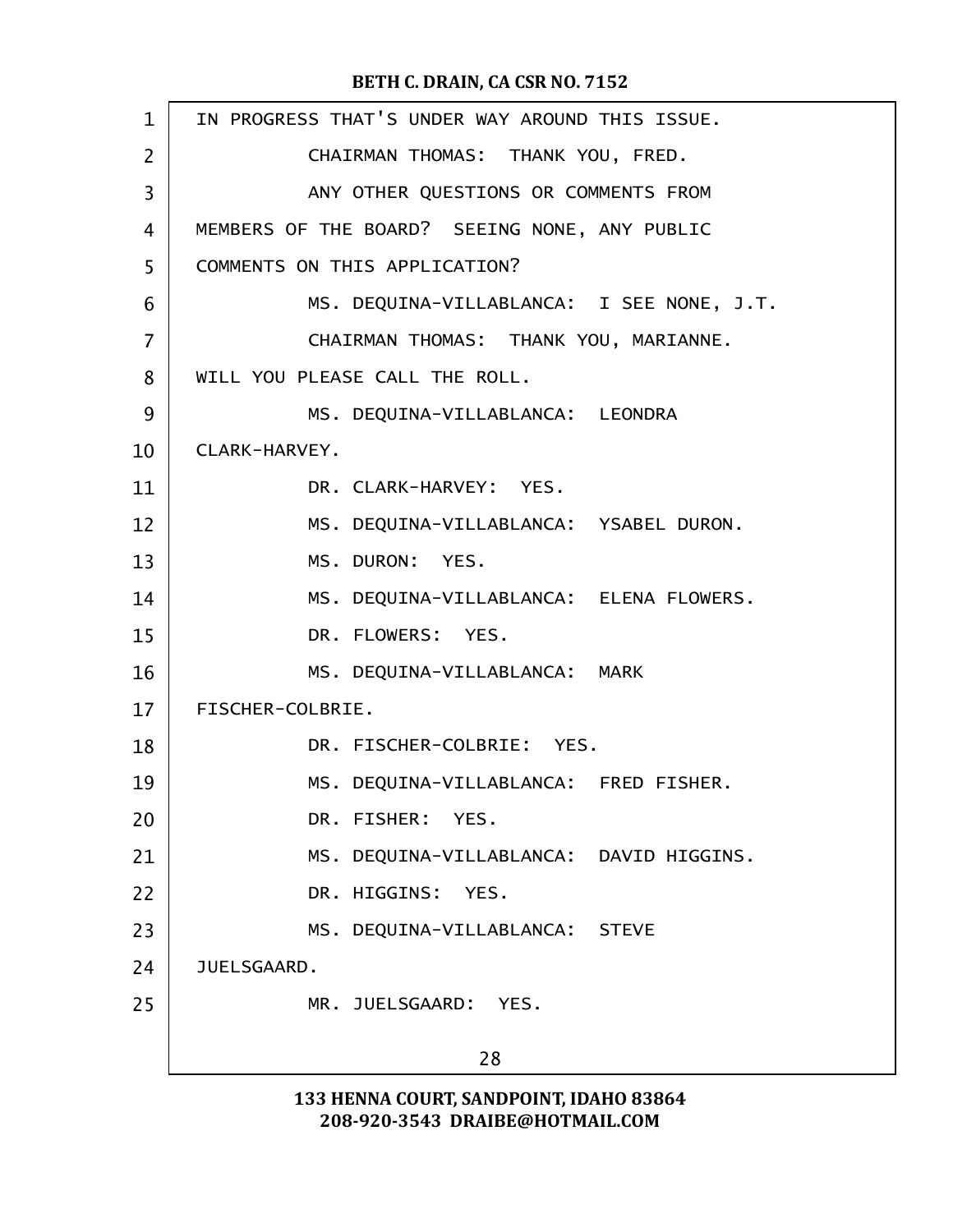| $\mathbf{1}$   | MS. DEQUINA-VILLABLANCA: RICH LAJARA.            |
|----------------|--------------------------------------------------|
| $\overline{2}$ | MR. LAJARA: YES.                                 |
| 3              | MS. DEQUINA-VILLABLANCA: DAVE MARTIN.            |
| $\overline{4}$ | DR. MARTIN: YES.                                 |
| 5              | MS. DEQUINA-VILLABLANCA: LAUREN                  |
| 6              | MILLER-ROGEN.                                    |
| $\overline{7}$ | MS. MILLER-ROGEN: YES.                           |
| 8              | MS. DEQUINA-VILLABLANCA: ADRIANA PADILLA.        |
| 9              | DR. PADILLA: YES.                                |
| 10             | MS. DEQUINA-VILLABLANCA: JOE PANETTA.            |
| 11             | MR. PANETTA: YES.                                |
| 12             | MS. DEQUINA-VILLABLANCA: AL ROWLETT.             |
| 13             | MR. ROWLETT: YES.                                |
| 14             | MS. DEQUINA-VILLABLANCA: MARVIN SOUTHARD.        |
| 15             | DR. SOUTHARD: YES.                               |
| 16             | MS. DEQUINA-VILLABLANCA: JONATHAN THOMAS.        |
| 17             | CHAIRMAN THOMAS: YES.                            |
| 18             | MS. DEQUINA-VILLABLANCA: ART TORRES.             |
| 19             | MR. TORRES: DO I HAVE A CONFLICT HERE?           |
| 20             | MS. DEQUINA-VILLABLANCA: CONFLICT, YES.          |
| 21             | ALL RIGHT. MOTION CARRIES.                       |
| 22             | CHAIRMAN THOMAS: THANK YOU. GIL, SECOND          |
| 23             | <b>GRANT PLEASE.</b>                             |
| 24             | DR. SAMBRANO: LET ME GO BACK TO SHARING          |
| 25             | THE SCREEN. THE NEXT APPLICATION IS CLIN1-13315. |
|                | 29                                               |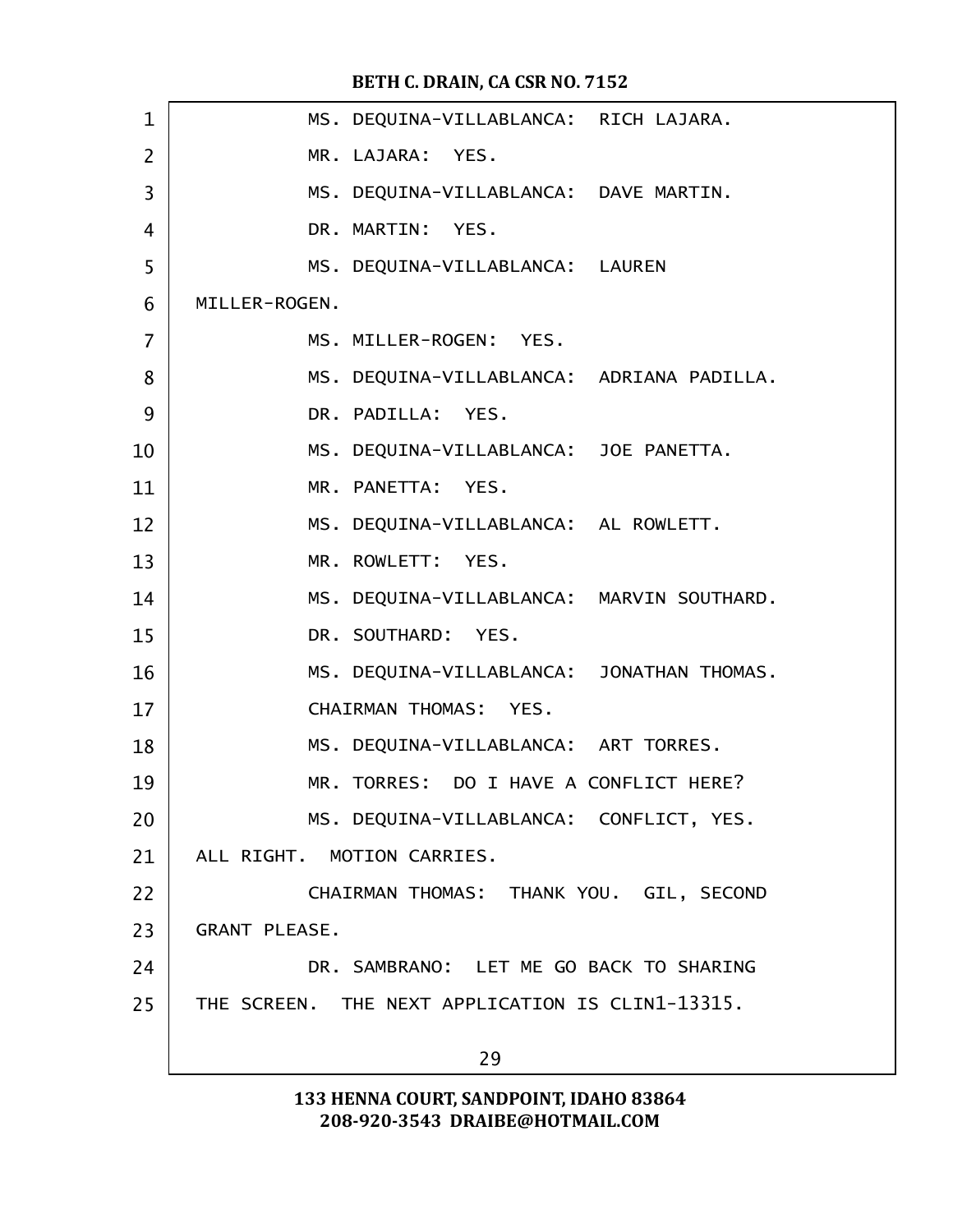| $\mathbf{1}$ | AND SO THIS IS A HEMATOPOIETIC STEM CELL GENE       |
|--------------|-----------------------------------------------------|
| 2            | THERAPY FOR X-LINKED CHRONIC GRANULOMATOUS DISEASE  |
| 3            | OR X-CGD. THIS IS AN AUTOLOGOUS GENE CORRECTED      |
| 4            | HEMATOPOIETIC STEM CELL THERAPY, MEANING THESE ARE  |
| 5            | BLOOD STEM CELLS THAT HAVE A GENE CORRECTION WITHIN |
| 6            | THEM FOR THIS RARE DISEASE INDICATION.              |
| 7            | I'LL GIVE YOU A LITTLE BACKGROUND IN JUST           |
| 8            | A SECOND. THEIR GOAL HERE IS TO COMPLETE            |
| 9            | IND-ENABLING STUDIES AND SUBMIT THEIR IND. THE      |
| 10           | FUNDS REQUESTED IS JUST UNDER 4 MILLION FOR THIS    |
| 11           | PROPOSAL.                                           |
| 12           | SO X-CGD IS A RARE IMMUNE DISORDER THAT             |
| 13           | PREVENTS WHITE BLOOD CELLS FROM KILLING FOREIGN     |
| 14           | INVADERS BASICALLY. AND SO THIS RESULTS IN SEVERE   |
| 15           | RECURRENT INFECTIONS THAT IMPACTS QUALITY OF LIFE   |
| 16           | AND THE LONGEVITY OF A PATIENT'S LIFE. SO THIS IS   |
| 17           | OFTEN DIAGNOSED BEFORE AGE FIVE, AND CHILDREN CAN   |
| 18           | DIE BEFORE THE AGE OF TEN ALTHOUGH THERE ARE ADULTS |
| 19           | THAT LIVE INTO THEIR 30S AND 40S WITH THIS DISEASE. |
| 20           | AND THE PROPOSED THERAPY IN TERMS OF ITS            |
| 21           | VALUE PROPOSITION, GIVEN THAT THE CURRENT STANDARD  |
| 22           | OF CARE REALLY MOSTLY INVOLVES ANTIBACTERIAL,       |
| 23           | ANTIFUNGAL TREATMENT FOR INFECTIONS AND/OR          |
| 24           | PREVENTION OF INFECTION, WOULD OFFER THE POTENTIAL  |
| 25           | FOR RESTORING THE IMMUNE SYSTEM OF THESE PATIENTS   |
|              |                                                     |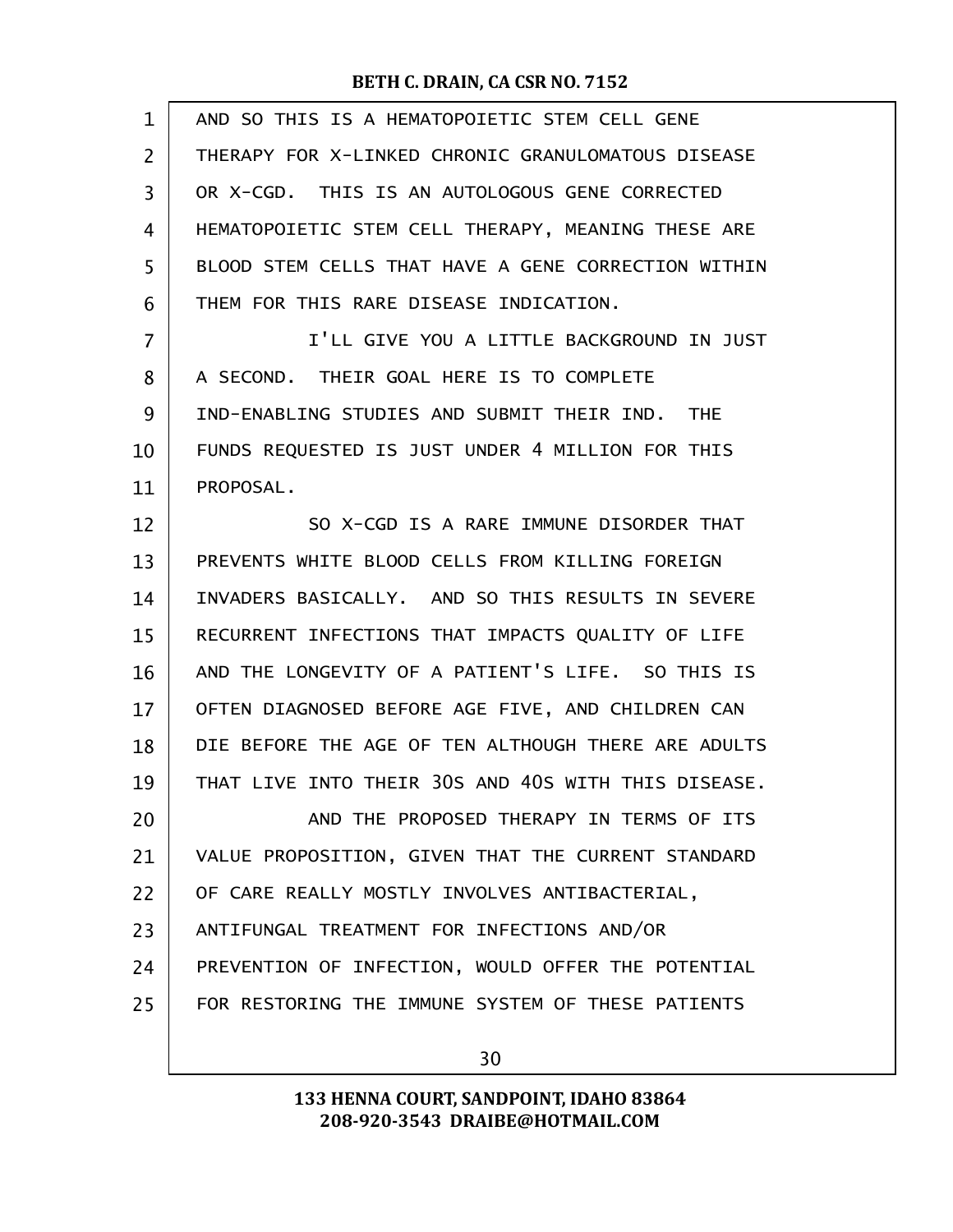| $\mathbf{1}$   | AND POSSIBLY A CURE. AND SO THIS IS A STEM CELL OR   |
|----------------|------------------------------------------------------|
| $\overline{2}$ | GENE THERAPY PROJECT. THIS IS A GENE MODIFIED        |
| 3              | HEMATOPOIETIC STEM CELL, AND THAT'S HOW IT QUALIFIES |
| 4              | FOR CIRM FUNDING.                                    |
| 5              | OTHER PROJECTS IN OUR PORTFOLIO THAT ARE             |
| 6              | SIMILAR, WE HAVE SUPPORTED ANOTHER CLINICAL TRIAL    |
| $\overline{7}$ | THAT WAS A PHASE 1-2 FOR THE SAME DISEASE            |
| 8              | INDICATION, THE X-CGD. THE CANDIDATE IN THIS CASE    |
| 9              | WAS AN AUTOLOGOUS GENE-CORRECTED CD34 POSITIVE CELLS |
| 10             | THAT USE A DIFFERENT LENTIVIRAL VECTOR CONSTRUCT TO  |
| 11             | CORRECT THE GENE DEFECT. SO THE CURRENT PROPOSAL IS  |
| 12             | SORT OF A SECOND GENERATION OF THIS.                 |
| 13             | THE CURRENT -- SO THE APPLICANT                      |
| 14             | ORGANIZATION HAS NOT PREVIOUSLY RECEIVED A CIRM      |
| 15             | AWARD, BUT TEAM MEMBERS WHO HELPED DEVELOP AND THAT  |
| 16             | WE SUPPORTED UNDER THE OTHER AWARD THAT WE HAVE ARE  |
| 17             | MEMBERS OF THIS TEAM AS WELL. SO I JUST WANT TO      |
| 18             | MAKE CLEAR THAT THERE IS A LITTLE BIT OF OVERLAP     |
| 19             | ALTHOUGH THE APPLICANT ORGANIZATION HAS NOT ITSELF   |
| 20             | PREVIOUSLY GOTTEN CIRM FUNDS.                        |
| 21             | SO THE RECOMMENDATIONS FROM THE GRANTS               |
| 22             | WORKING GROUP ARE AS FOLLOWS. THIS RECEIVED A SCORE  |
| 23             | OF 1 WITH EIGHT VOTES FROM THE SCIENTIFIC MEMBERS    |
| 24             | GIVING IT A 1 AND SEVEN MEMBERS GIVING IT A SCORE OF |
| 25             | 2, NOBODY GIVING IT A SCORE OF 3. THE DEI SCORE IS   |
|                |                                                      |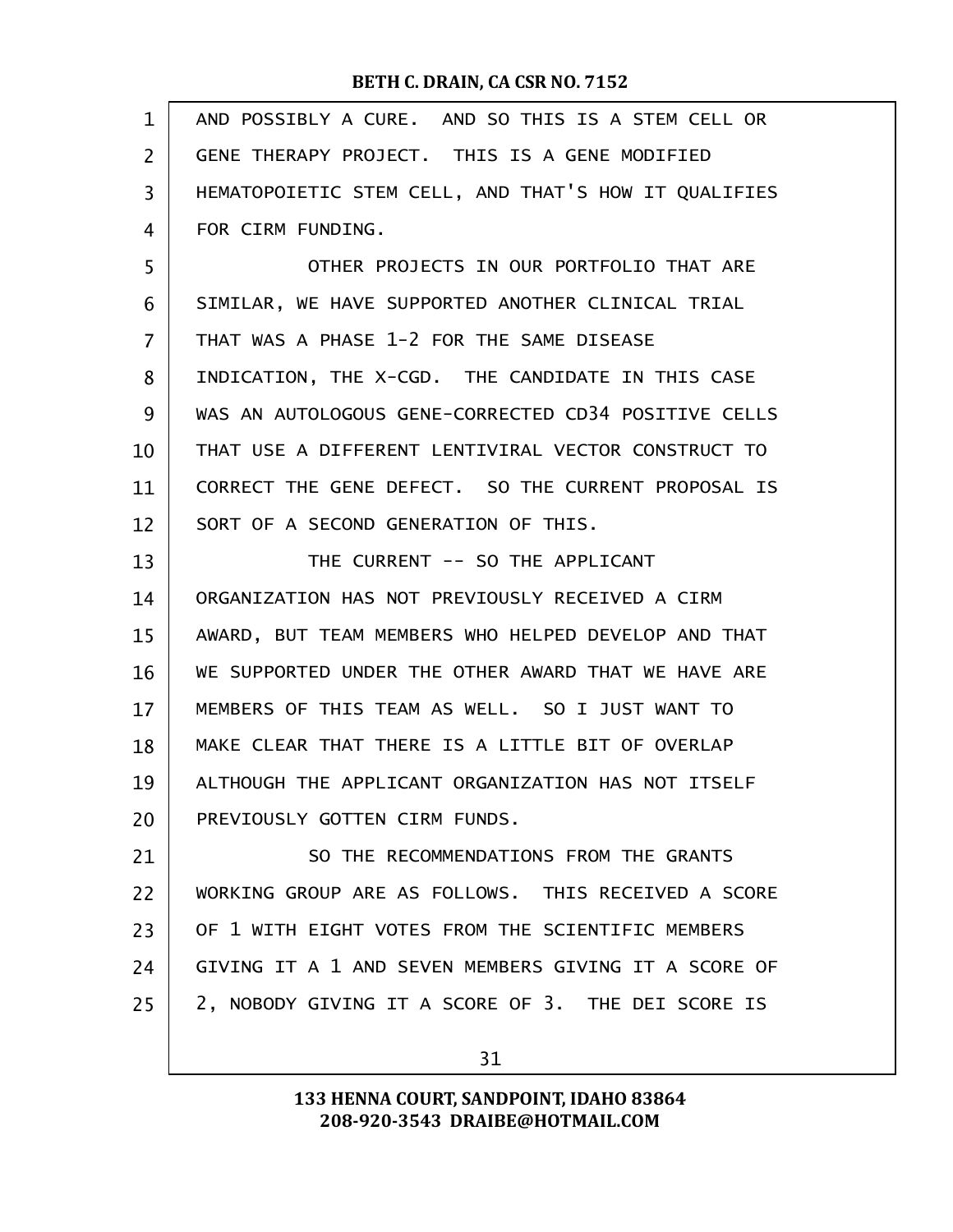| 5.5 ON A SCALE OF 1 TO 10 AS GIVEN BY OUR PATIENT    |
|------------------------------------------------------|
| ADVOCATE AND NURSE MEMBERS. AND THE CIRM TEAM        |
| RECOMMENDATION IS TO FUND THIS PROJECT FOR THE AWARD |
| AMOUNT OF JUST UNDER 4 MILLION.                      |
| SO THAT CONCLUDES MY PRESENTATION, MR.               |
| CHAIRMAN.                                            |
| CHAIRMAN THOMAS: THANK YOU, GIL. DO WE               |
| HEAR A MOTION TO APPROVE?                            |
| DR. FISCHER-COLBRIE: SO MOVED.                       |
| CHAIRMAN THOMAS: IS THERE A SECOND?                  |
| DR. SOUTHARD: SECOND.                                |
| CHAIRMAN THOMAS: THANK YOU, GENTLEMEN.               |
| COMMENTS OR QUESTIONS FROM MEMBERS OF THE BOARD?     |
| DAVE.                                                |
| DR. MARTIN: GIL, I'M A LITTLE CONFUSED.              |
| WHAT IS THE TARGET OF THIS ONE? IS THIS THE          |
| MITOPEROXIDASE TARGET?                               |
| DR. SAMBRANO: NO. SO THIS IS A RARE                  |
| GENETIC DISEASE WHERE THEY ARE CORRECTING THE GENE   |
| IN PATIENTS IN THEIR HEMATOPOETIC STEM CELLS. SO     |
| BASICALLY IT'S A TRANSPLANT OF THE CELL THAT THEN    |
| REPOPULATES THE CELLS AND ALLOWS RESTORATION OF      |
| THEIR IMMUNE SYSTEM.                                 |
| DR. MARTIN: THANKS. I WAS CONFUSED, I                |
| THINK, WITH ANOTHER APP.                             |
| 32                                                   |
|                                                      |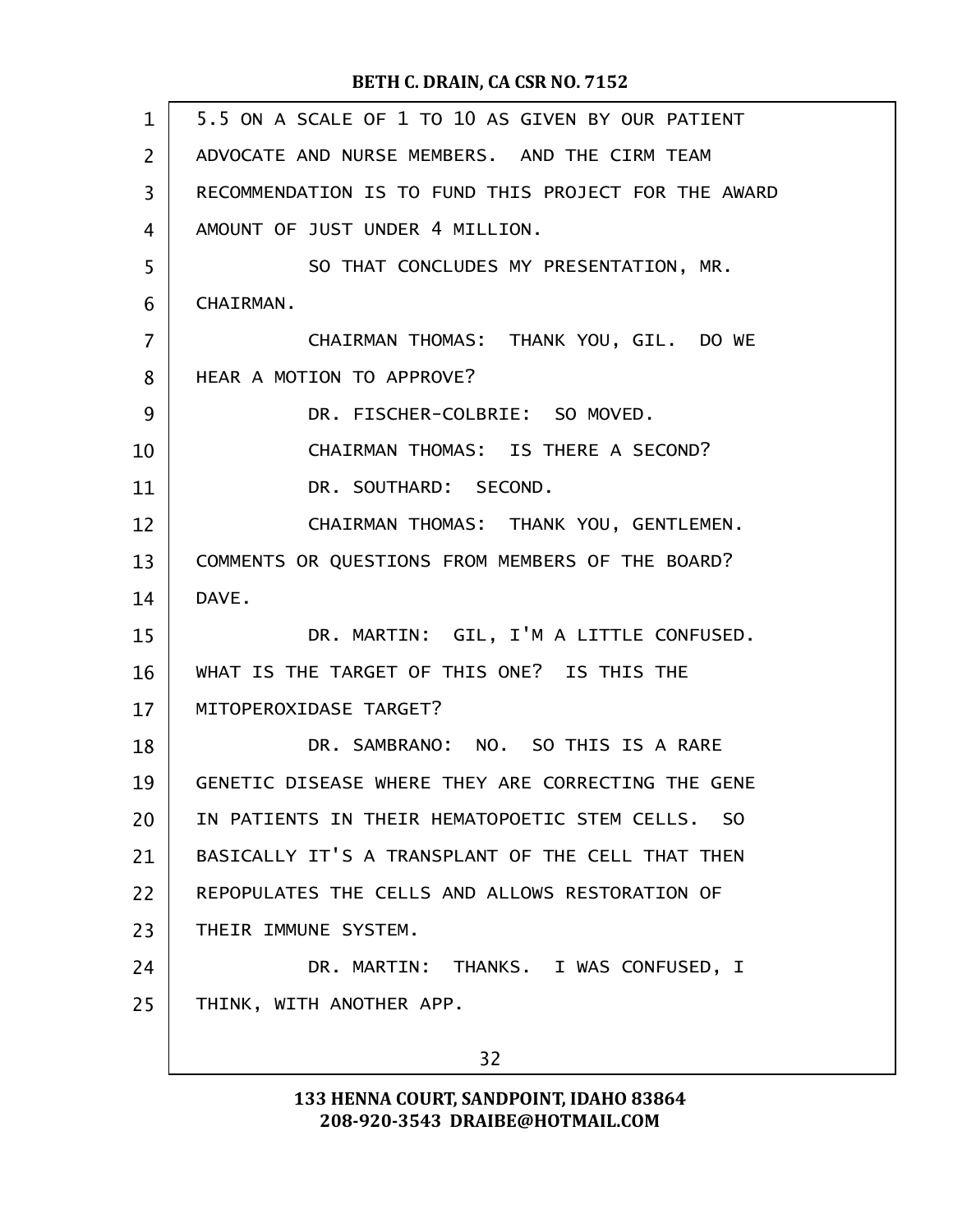| $\mathbf 1$    | MS. DURON: MR. CHAIR.                                |
|----------------|------------------------------------------------------|
| $\overline{2}$ | CHAIRMAN THOMAS: YES.                                |
| 3              | MS. DURON: I GUESS I'M ON THE FENCE ABOUT            |
| 4              | PEOPLE ON THE FENCE, THE SEVEN PEOPLE AT A 2. AND    |
| 5              | THERE WAS, AS FRED POINTED OUT AND WHAT GOT ME ON    |
| 6              | THE DEI CANTALETA, THE SONG, ABOUT SEEMS LIKE        |
| $\overline{7}$ | THEY'RE GETTING DEI. AND SO BETWEEN THOSE TWO        |
| 8              | THINGS, I HAVE THIS KIND OF A RELUCTANCE. I LOVE     |
| 9              | THE IDEA OF WHAT THEY WANT TO DO, BUT PART OF ME, IS |
| 10             | THIS THE ONE WHERE WE'RE GOING, DAVID, FOR A LOT OF  |
| 11             | HOPE AND THE SCIENCE IS THEY'RE ON THE FENCE? I      |
| 12             | NEED A LITTLE GUIDANCE HERE BEFORE I WANT TO SAY YEA |
| 13             | OR NAY. CAN SOMEONE HELP ME WITH THAT?               |
| 14             | CHAIRMAN THOMAS: GIL, COULD YOU JUST                 |
| 15             | SPEAK TO THE SEVEN NO VOTES? WHAT WERE THE           |
| 16             | PRINCIPAL CONCERNS FROM THE GWG?                     |
| 17             | DR. SAMBRANO: I'LL JUST REMIND EVERYONE              |
| 18             | THAT A SCORE OF 2 MEANS THAT THEY WANT EITHER MORE   |
| 19             | INFORMATION OR THERE ARE CONCERNS WHERE THEY WOULD   |
| 20             | LIKE TO SEE THE APPLICATION AGAIN. SO IT DOESN'T     |
| 21             | NECESSARILY MEAN THAT THEY FEEL THEY SHOULDN'T BE    |
| 22             | FUNDED.                                              |
| 23             | I THINK WHERE THOSE SEVEN WERE LOOKING FOR           |
| 24             | MORE IS IN THE MANUFACTURING PLAN. SO THAT WAS ONE   |
| 25             | EXAMPLE WHERE THEY FELT THERE WAS NOT ENOUGH DETAIL  |
|                |                                                      |
|                | 33                                                   |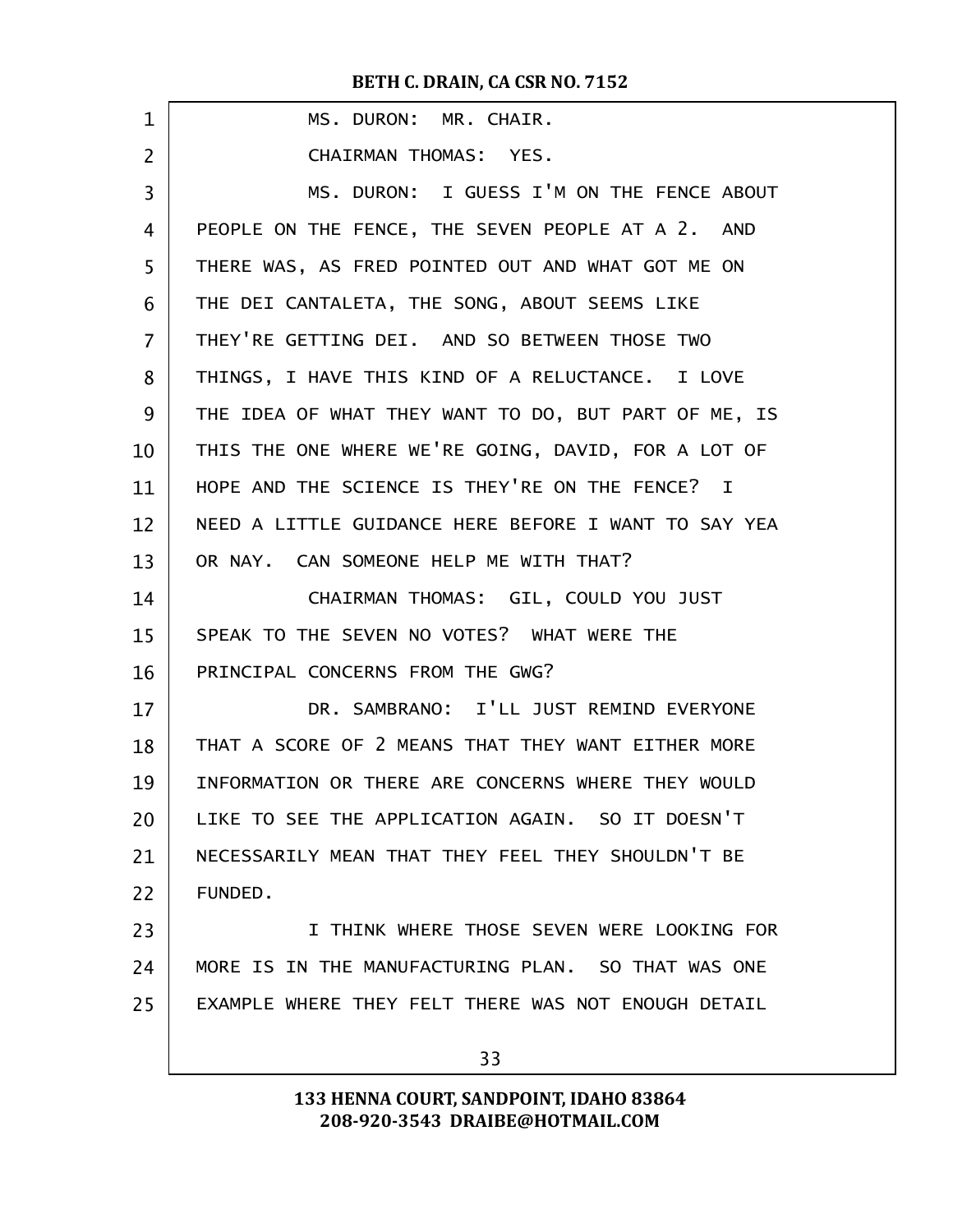| $\mathbf{1}$      | AND INFORMATION PROVIDED.                            |
|-------------------|------------------------------------------------------|
| $\overline{2}$    | THERE WERE SOME COMMENTS RELATED TO SOME             |
| 3                 | OF THE EFFICACY STUDIES WHERE THEY WOULD HAVE LOVED  |
| 4                 | TO HAVE SEEN LARGER SAMPLE SIZES IN SOME OF THE      |
| 5                 | MOUSE STUDIES THAT THEY HAD. BUT I THINK FROM A BIG  |
| 6                 | PICTURE THEY THOUGHT THEY HAD GOOD SUPPORTING DATA,  |
| $\overline{7}$    | THAT THIS IS SOMETHING THAT CAN GO FORWARD. AND, AS  |
| 8                 | MENTIONED, THERE IS ANOTHER CLINICAL TRIAL THAT HAS  |
| 9                 | A SIMILAR BASIS THAT SORT OF LENDS SUPPORT TO        |
| 10                | FOLLOWING IN THIS PATH.                              |
| 11                | I THINK, AND IT'S HARD FOR ME TO SAY                 |
| $12 \overline{ }$ | BECAUSE ULTIMATELY I DON'T KNOW WHY THE SEVEN VOTED  |
| 13                | THE WAY THEY DID, BUT IT MAY BE, AND SOME OF OUR     |
| 14                | PATIENT ADVOCATE, NURSE MEMBERS CAN SPEAK TO THIS,   |
| 15                | THAT THE DEI DISCUSSION MAY HAVE ALSO INFLUENCED     |
| 16                | THAT SCORE, THE SCIENTIFIC SCORE, AS WELL AS THE DEI |
| 17                | SCORE. SO IF ANY OF OUR BOARD MEMBERS WOULD LIKE TO  |
| 18                | SPEAK TO THAT, THAT MAY ALSO BE HELPFUL.             |
| 19                | CHAIRMAN THOMAS: MARK.                               |
| 20                | DR. FISCHER-COLBRIE: I DON'T RECALL                  |
| 21                | ANYBODY NECESSARILY WITHHOLDING THEIR VOTE RELATED   |
| 22                | TO THE DEI SCORE. A DEI SCORE OF 5.5 IS CONSIDERED   |
| 23                | TO BE PASSING IN THAT RESPECT. AND A LOT OF TIMES    |
| 24                | THAT HAS TO DO WITH THE NATURE OF THE ORGANIZATION   |
| 25                | THAT'S PROVIDING THE MATERIALS. IT IS A MUCH MORE    |
|                   |                                                      |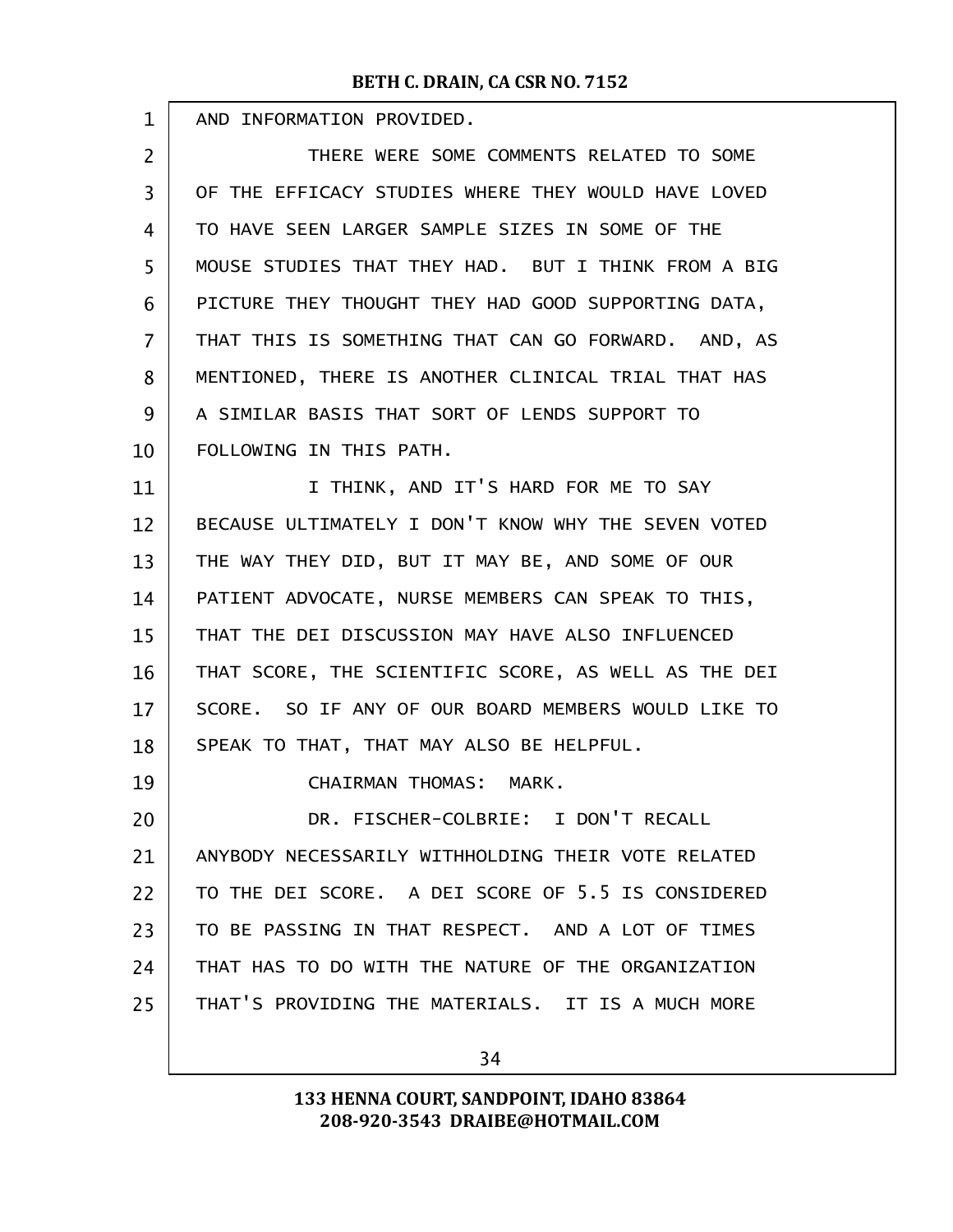| $\mathbf{1}$ | DIFFICULT HURDLE IN TERMS OF BEING ABLE TO HIT THE   |
|--------------|------------------------------------------------------|
| 2            | REALLY HIGH DEI SCORES COMPARED TO IF THE            |
| 3            | INSTITUTION IS, FOR EXAMPLE, A UC ENTITY.            |
| 4            | SO THE 5.5 IS PASSING. AND I THINK, AS               |
| 5            | GIL OUTLINED, A NUMBER OF THE 2 RATINGS, AGAIN, IS   |
| 6            | NOT A CONDITION OF THEY WERE PER SE AGAINST THE      |
| 7            | PROPOSAL TO BE A NO VOTE, BUT 2 REPRESENTS REQUESTS  |
| 8            | FOR ADDITIONAL INFORMATION. SO THE FACT THAT THERE   |
| 9            | ARE EIGHT WHO ARE SAYING, HEY, WE'VE GOT ENOUGH HERE |
| 10           | TO BE ABLE TO MOVE FORWARD, GAVE IT A POSITIVE       |
| 11           | MOMENTUM TO MOVE FORWARD TO A FURTHER APPROVAL.      |
| 12           | CHAIRMAN THOMAS: THANK YOU. ADRIANA.                 |
| 13           | DR. PADILLA: I WAS JUST LOOKING AT THE               |
| 14           | LETTER OF SUPPORT FROM THE ORGANIZATION. I WAS       |
| 15           | WONDERING IF GIL CAN ADD TO THAT FROM THE LETTER.    |
| 16           | THEY SEEM TO TRY TO ADDRESS SOME OF THE ISSUES, AND  |
| 17           | I'M TRYING TO UNDERSTAND THAT.                       |
| 18           | DR. SAMBRANO: YEAH. SO I THINK IN THEIR              |
| 19           | LETTER THEY PROVIDED ADDITIONAL INFORMATION ON THE   |
| 20           | ACTIVITIES THAT THEY ARE TAKING ON IN TRYING TO      |
| 21           | ENSURE THAT THEY HAVE DIVERSITY WITHIN THEIR         |
| 22           | ENROLLMENT OUTREACH TO PATIENT GROUPS AND            |
| 23           | ORGANIZATIONS. SOME OF THIS WAS ALREADY IN THE       |
| 24           | APPLICATION. I THINK PART OF THE CONCERN, PERHAPS,   |
| 25           | AND I THINK OUR PATIENT ADVOCATE MEMBERS CAN SPEAK   |
|              |                                                      |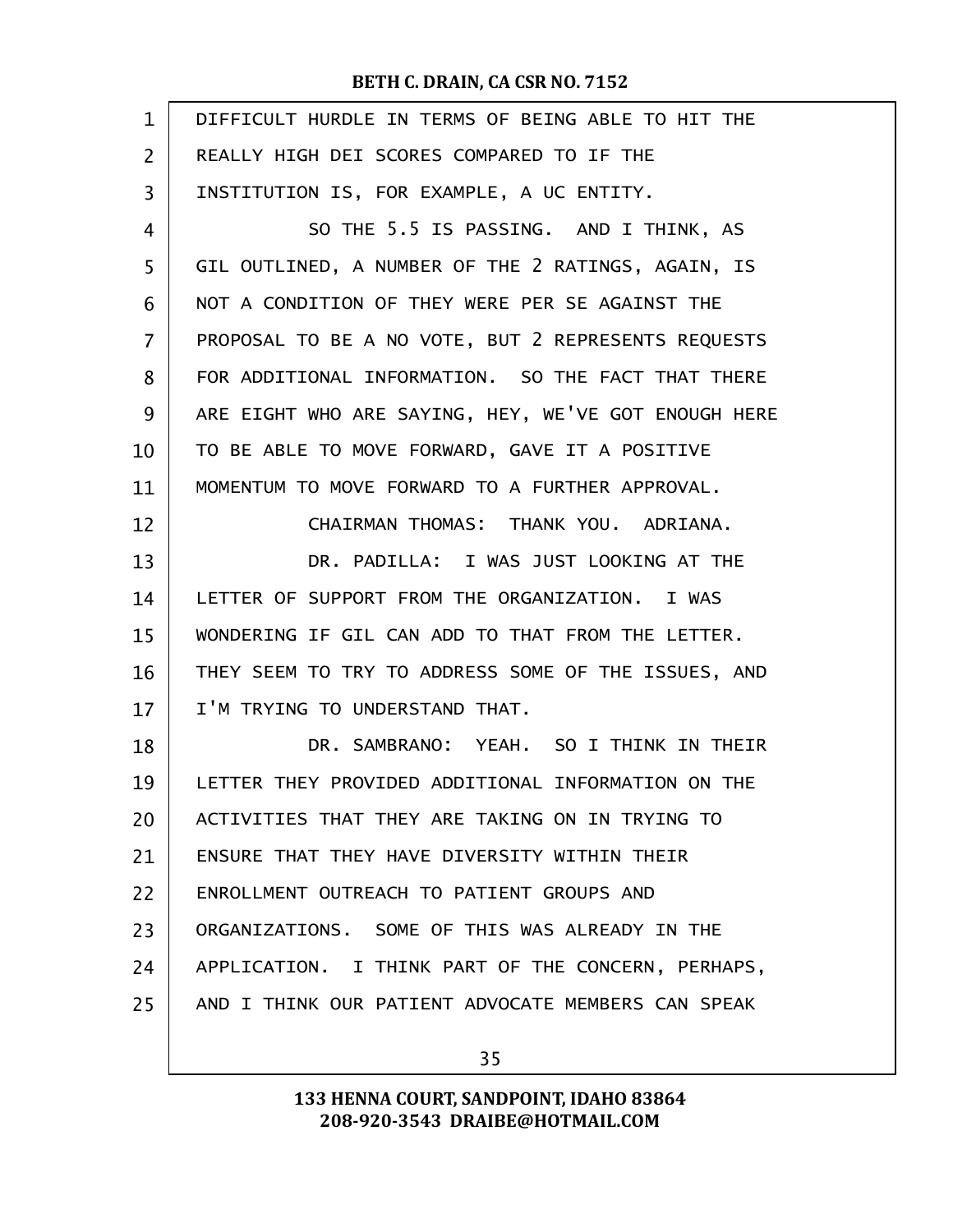| $\mathbf{1}$ | TO THIS BETTER THAN I COULD IN TERMS OF HOW THEY     |
|--------------|------------------------------------------------------|
| 2            | SCORED, I THINK PART OF IT WAS MAKING SURE THAT THE  |
| 3            | APPLICANTS HAVE A CONCRETE PLAN OF WHAT -- HOW TO    |
| 4            | ADDRESS THE PROBLEM.                                 |
| 5            | THEY DID A PRETTY GOOD JOB ON PRESENTING             |
| 6            | THE FACTS ABOUT THERE BEING AN ISSUE WITH DIVERSITY  |
| 7            | WITH THERE NEEDING, FOR EXAMPLE, TO BE A BROAD       |
| 8            | WORLDWIDE GENETIC TESTING TO DETECT THIS RARE        |
| 9            | DISEASE IN HELPING DIVERSIFY, BUT HOW SPECIFICALLY   |
| 10           | THIS TEAM IS GOING TO ACT AND WHAT THEY'RE GOING TO  |
| 11           | DO AND HOW THEY'RE GOING TO INCORPORATE THAT INTO    |
| 12           | MILESTONES, FOR EXAMPLE, WITHIN THEIR CLINICAL TRIAL |
| 13           | WAS NOT AS CLEAR.                                    |
| 14           | SO I THINK THAT MAY BE WHERE A LOT OF THE            |
| 15           | CONCERN CAME FROM. THIS LETTER EXPANDS ON WHAT THEY  |
| 16           | HAD IN THE APPLICATION TO SOME EXTENT AND DOES SPEAK |
| 17           | TO WHAT THEY'RE ATTEMPTING TO DO. I THINK IT'S UP    |
| 18           | TO ALL OF YOU TO, I THINK, DETERMINE WHETHER THAT IS |
| 19           | SUFFICIENT OR NOT.                                   |
| 20           | DR. PADILLA: THANK YOU.                              |
| 21           | CHAIRMAN THOMAS: OTHER QUESTIONS OR                  |
| 22           | COMMENTS FROM MEMBERS OF THE BOARD?                  |
| 23           | MS. DURON: MR. CHAIR, YSABEL HERE AGAIN.             |
| 24           | GIL, THIS IS WHY I'M WONDERING IF THEY HAD ACCESS TO |
| 25           | A TEMPLATE SO THAT THEY CAN ANSWER THESE QUESTIONS.  |
|              |                                                      |
|              | 36                                                   |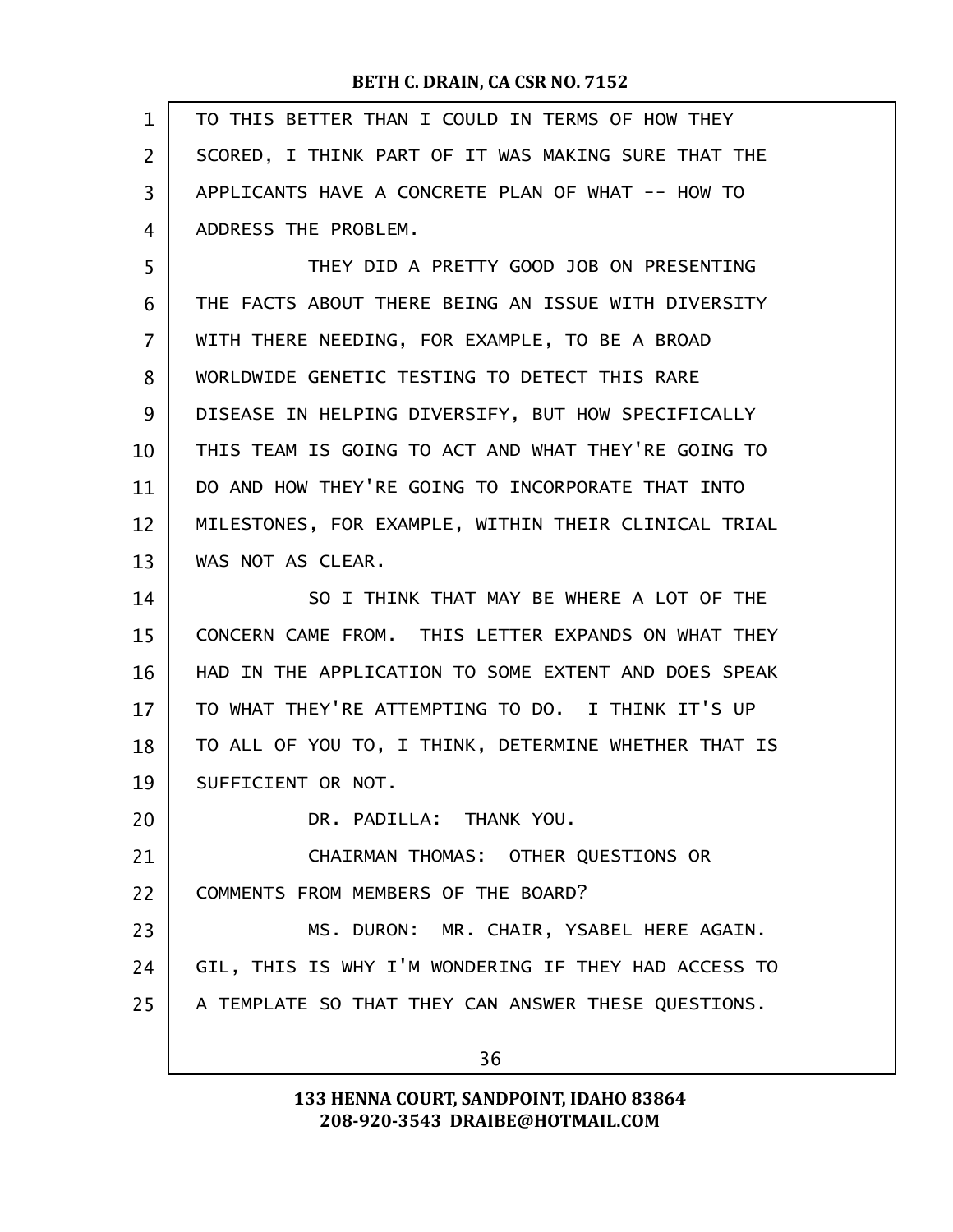| $\mathbf 1$ | AND THEN THERE'S NO GUESSING. A LETTER OF SUPPORT   |
|-------------|-----------------------------------------------------|
| 2           | IS ALSO GOOD, BUT SOMETIMES THERE IS A BIG GAP      |
| 3           | BETWEEN INTENTION AND ACTION. AND SO IF THEY PUT IT |
| 4           | ON PAPER THAT THIS IS WHAT WE EXPECT THEM TO DO     |
| 5           | BECAUSE THAT'S HOW THEIR PROPOSAL IS, THEN WE CAN   |
| 6           | HOLD THEIR FEET TO THE FIRE ON NOT DELIVERING OR    |
| 7           | DELIVERING, AND THEN THEY GET A BIG THUMBS UP FROM  |
| 8           | ME.                                                 |
| 9           | THIS IS WHERE THIS GAP IS WHERE I'M GOING           |
| 10          | DO I -- WHAT DO I DO? BUT IF I CAN SEE A PLAN, SEE  |
| 11          | THAT THERE'S OBVIOUS MOVEMENT ON THEIR PART TO      |
| 12          | ATTEMPT OR TO DO SOMETHING, THEN THEY'RE HOLDING    |
| 13          | THEMSELVES ACCOUNTABLE, AND WE CAN HOLD THEM        |
| 14          | ACCOUNTABLE AS WELL. WE HAVEN'T PROVIDED THEM WITH  |
| 15          | THESE TEMPLATES YET, ANY OF THE APPLICANTS?         |
| 16          | DR. SAMBRANO: SO WE HAVE NOT PROVIDED               |
| 17          | THOSE TEMPLATES YET BECAUSE THOSE HAVE NOT ROLLED   |
| 18          | OUT INTO THE APPLICATION. SO THAT'S WHAT WE HOPE TO |
| 19          | DO ACTUALLY BY THE END OF THE MONTH.                |
| 20          | BUT THE QUESTIONS THAT ARE BEING ASKED ARE          |
| 21          | RELATED TO WHAT THEIR ENROLLMENT PLAN IS. SO THERE  |
| 22          | ARE QUESTIONS. THEY JUST ARE NOT IN THE TEMPLATE    |
| 23          | FORMAT THAT WOULD KIND OF FORCE THEM DOWN THAT PATH |
| 24          | OF EXACTLY HOW TO ANSWER.                           |
| 25          | MS. DURON: GREAT. THANK YOU. I                      |
|             | 37                                                  |
|             |                                                     |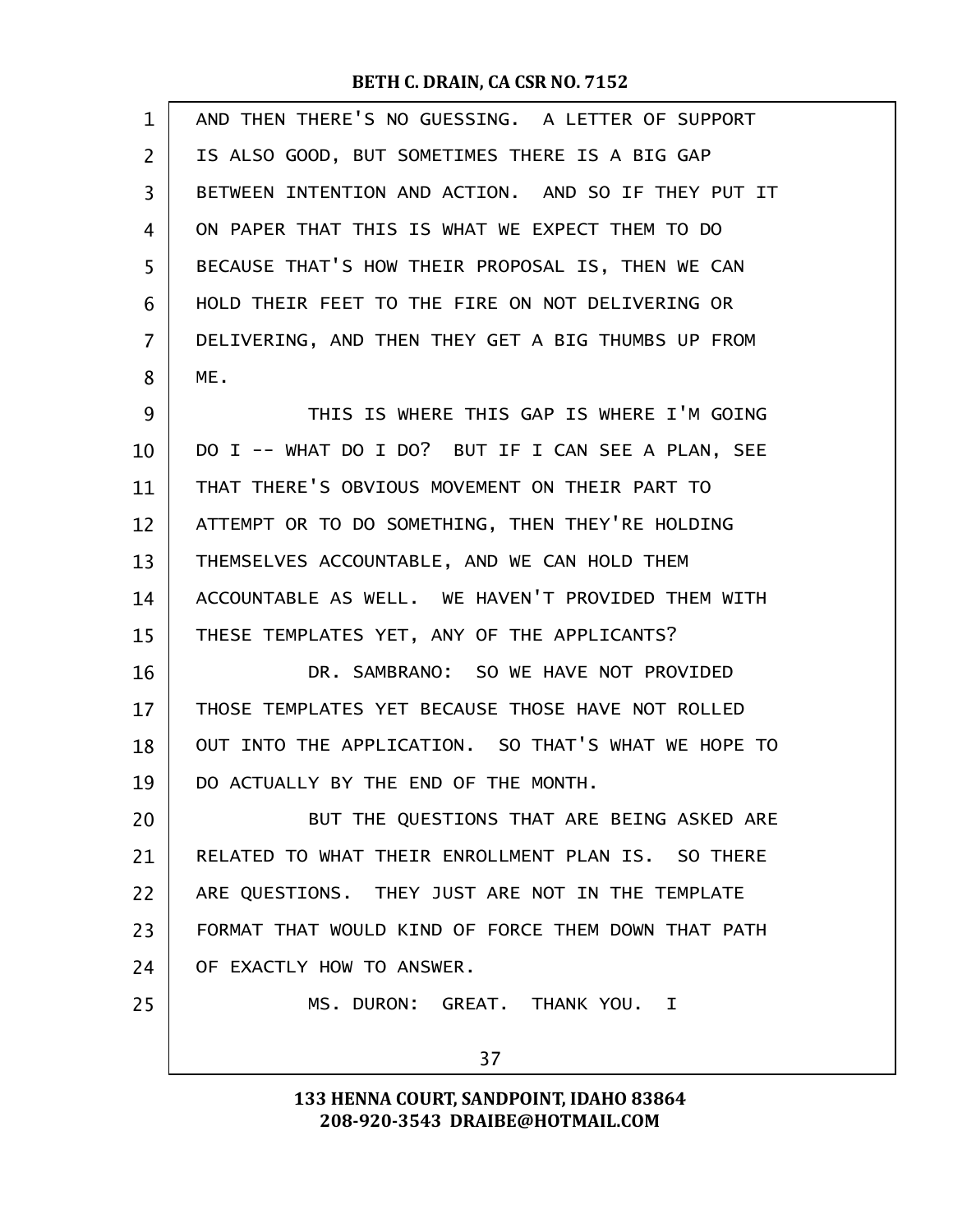| $\mathbf{1}$ | APPRECIATE THAT THOUGH. THANK YOU.                   |
|--------------|------------------------------------------------------|
| 2            | CHAIRMAN THOMAS: OTHER QUESTIONS OR                  |
| 3            | COMMENTS FROM MEMBERS OF THE BOARD?                  |
| 4            | SO I'LL JUST GIVE A COMMENT HERE. GIVEN              |
| 5            | THAT THIS IS A VERY SPLIT VOTE THAT, HAD IT GONE ONE |
| 6            | MORE VOTE TO TIER II, WOULD HAVE BEEN NOT            |
| 7            | RECOMMENDED FOR FUNDING AND SENT BACK FOR            |
| 8            | REAPPLICATION AT THE CONVENIENCE OF THE APPLICANT.   |
| 9            | AND GIVEN THAT WE HAVE WHAT, YES, IS A PASSING       |
| 10           | NUMBER ON THE DEI, BUT JUST BARELY, AND THAT, GIL,   |
| 11           | BASED ON YOUR COMMENTS THAT THEY'VE IDENTIFIED THE   |
| 12           | ISSUES BUT HAVE NOT EXACTLY SPELLED OUT HOW THEY     |
| 13           | PLAN TO AUGMENT THEIR WORK TO FACTOR IN INCREASED    |
| 14           | DEI ACTION INTO THAT, I PERSONALLY WOULD BE IN FAVOR |
| 15           | OF THIS GOING BACK TO THE APPLICANT FOR              |
| 16           | REAPPLICATION TO ADDRESS BOTH THE COMMENTS THAT LED  |
| 17           | TO THE SEVEN VOTES IN TIER II AS WELL AS TO IMPROVE  |
| 18           | UPON WHAT THEY ARE PROPOSING FOR DEALING WITH THE    |
| 19           | DEI COMPONENT. JUST ONE REPORTER'S OPINION.          |
| 20           | FRED.                                                |
| 21           | DR. FISHER: THANK YOU FOR THAT. AND I                |
| 22           | DON'T KNOW WHETHER WHOEVER IS MAKING THE MOTION      |
| 23           | WOULD ACCEPT THAT AS A FRIENDLY AMENDMENT, BUT I'D   |
| 24           | CERTAINLY BE PREPARED TO PROPOSE THAT.               |
| 25           | ON THIS IDEA THAT THE DEI SCORE IS BARELY            |
|              | 38                                                   |
|              |                                                      |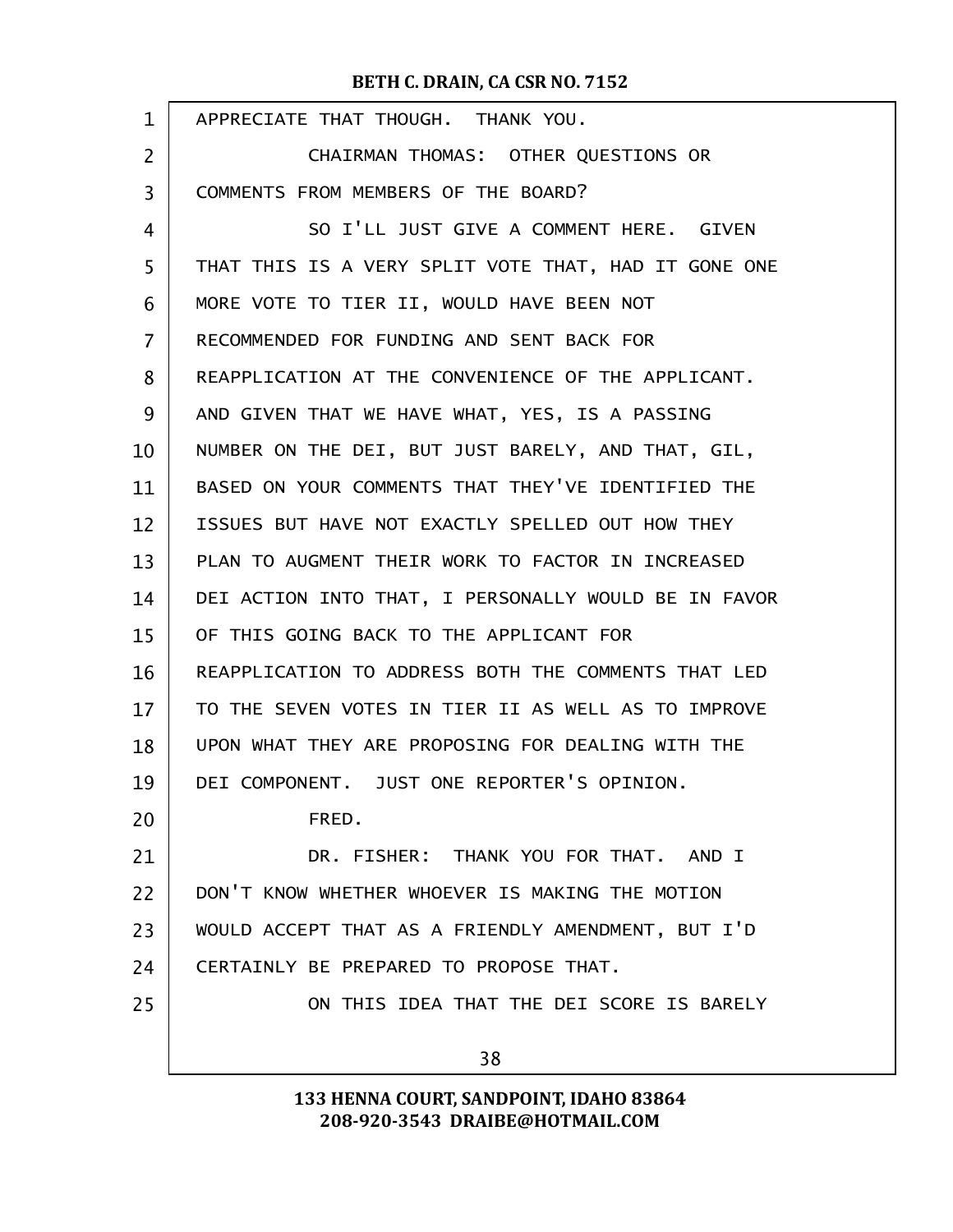| 1  | PASSING, IT MIGHT BE WORTH NOTING THAT ON THE        |
|----|------------------------------------------------------|
| 2  | CURRENT SCALE, THE SCORE OF 3 TO 5 IS NOT FULLY      |
| 3  | RESPONSIVE IS THE CATEGORY THAT THAT FALLS INTO.     |
| 4  | AND THERE IS NOTHING BETWEEN A 5 AND A 6. THE NEXT   |
| 5  | SECTION IS 6 TO 8 AND IT'S RESPONSIVE. AND SO I      |
| 6  | GUESS IT DEPENDS IF YOU'RE ROUNDING UP OR ROUNDING   |
| 7  | DOWN WHETHER THIS IS A BARELY PASSING SCORE.         |
| 8  | AND GIVEN THE CONCERNS ABOUT THE PROPOSAL,           |
| 9  | I'D BE INCLINED TO ROUND DOWN, WHICH I DON'T THINK   |
| 10 | WE WANT TO BE SUPPORTING, PARTICULARLY CLIN          |
| 11 | PROPOSALS, THAT ARE NOT FULLY RESPONSIVE,            |
| 12 | UNDERSTANDING THE CHALLENGES OF RECRUITING A DIVERSE |
| 13 | POPULATION FOR A RARE DISEASE NOTWITHSTANDING. SO I  |
| 14 | THINK IT'S WORTH GIVING THE APPLICANT AN OPPORTUNITY |
| 15 | TO ADDRESS SOME OF THE SCIENTIFIC CONCERNS THAT WERE |
| 16 | CLEARLY THERE AND ARE PROBABLY WELL DOCUMENTED IN    |
| 17 | THE REVIEWERS' COMMENTS AS WELL AS DOING A LITTLE    |
| 18 | MORE WORK ON THE DEI SIDE.                           |
| 19 | CHAIRMAN THOMAS: OTHER COMMENTS WITH                 |
| 20 | RESPECT TO MY AND FRED'S COMMENTS? OKAY. SEEING      |
| 21 | NONE, I GUESS THE QUESTION WOULD BE FOR MARK. WOULD  |
| 22 | YOU CONSIDER A FRIENDLY AMENDMENT TO THE --          |
| 23 | DR. FISCHER-COLBRIE: SURE. YES. HAPPY                |
| 24 | TO CONSIDER THAT AMENDMENT AND SUPPORT FOR THAT.     |
| 25 | DR. MARKS: I'M SORRY. CAN YOU HOLD ON                |
|    | 39                                                   |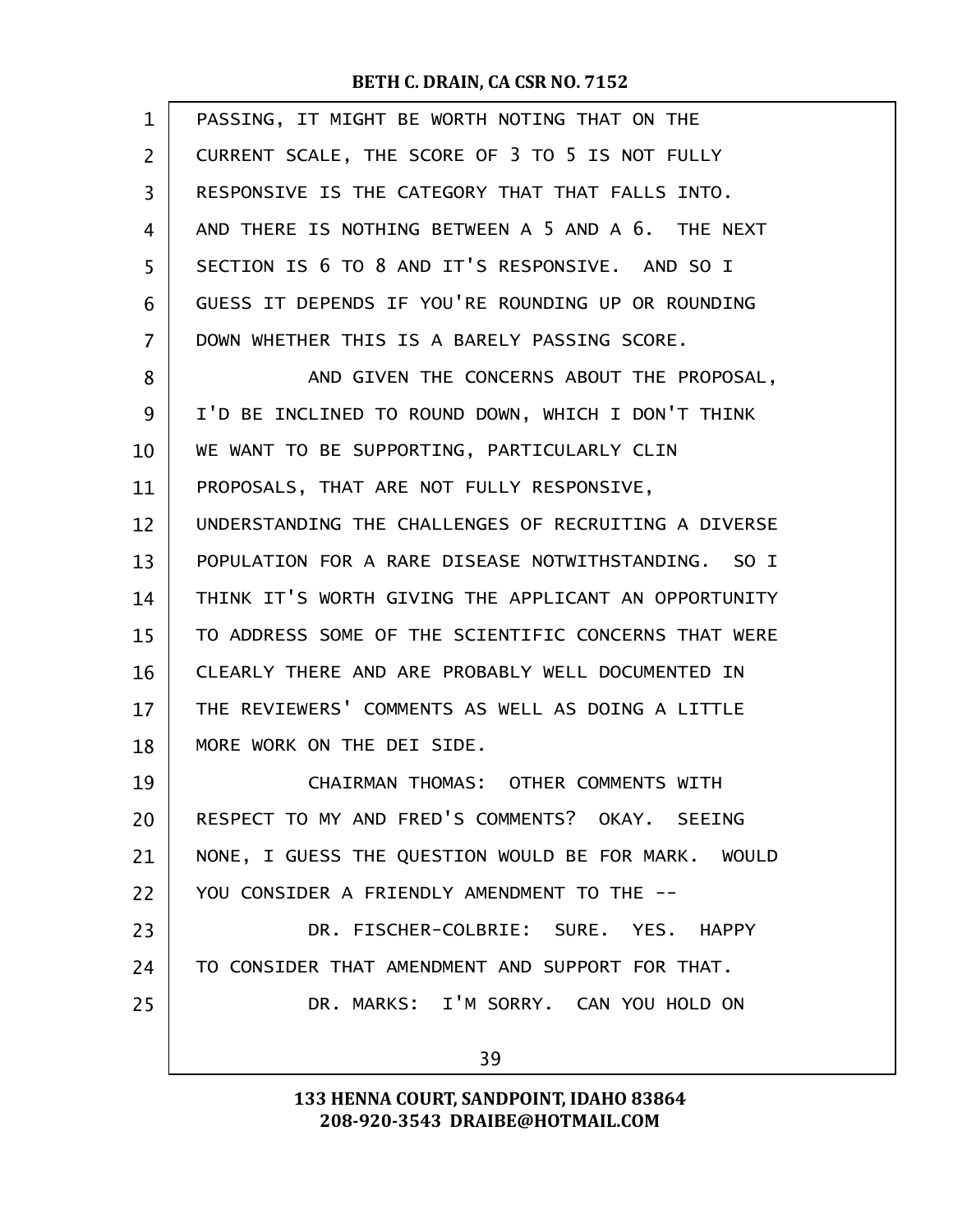$\mathbf{r}$ 

| $\mathbf 1$    | ONE SECOND PLEASE?                                   |
|----------------|------------------------------------------------------|
| $\overline{2}$ | MR. HUANG: SORRY, J.T. I DON'T THINK THE             |
| $\overline{3}$ | MOTION NEEDS TO BE AMENDED. IT'S WHETHER TO FUND OR  |
| 4              | NOT FUND. AND IF IT DOESN'T GET FUNDED, IT WOULD     |
| 5              | PRESUME TO BE IN TIER II AND BE SENT BACK TO THE     |
| 6              | APPLICANT FOR THEM COME IN AGAIN. SO IT WOULDN'T BE  |
| $\overline{7}$ | TREATED AS A TIER III OBVIOUSLY. SO I DON'T BELIEVE  |
| 8              | AMENDING THE MOTION WOULD HELP.                      |
| 9              | CHAIRMAN THOMAS: OKAY. I JUST WANTED TO              |
| 10             | MAKE IT CLEAR TO THE APPLICANT THAT THERE'S A REASON |
| 11             | WHY THE VOTE, IF THE VOTE WERE TO BE A NO VOTE FROM  |
| 12             | THE APPLICATION REVIEW SUBCOMMITTEE, THAT THAT IS    |
| 13             | THE REASON AND THE RECOMMENDATION IS THAT, IF THEY   |
| 14             | SO CHOOSE, REAPPLY TO ADDRESS THOSE ISSUES           |
| 15             | IDENTIFIED ON THIS MEETING HERE. OKAY. IF WE DON'T   |
| 16             | NEED THAT THEN, ARE THERE ANY OTHER QUESTIONS? GIL.  |
| 17             | DR. SAMBRANO: SORRY. I JUST WANT TO SAY              |
| 18             | THAT, TO BE CLEAR, IT WOULD HELP BECAUSE TYPICALLY   |
| 19             | ANYTHING THAT'S NOT APPROVED BY THE BOARD, WE PRETTY |
| 20             | MUCH DISPENSE WITH. SO IT WOULD BE IMPORTANT TO      |
| 21             | KNOW THAT THE DESIRE OF THE BOARD IS FOR THIS TO GO  |
| 22             | TO THE APPLICANT FOR REVISIONS LIKE A TIER II AS     |
| 23             | OPPOSED TO LIKE A TIER III WHERE WE WOULD JUST HAVE  |
| 24             | THEM FULLY REAPPLY, SO AT LEAST FROM MY PERSPECTIVE  |
| 25             | I THINK IT WOULD BE HELPFUL TO KNOW THAT.            |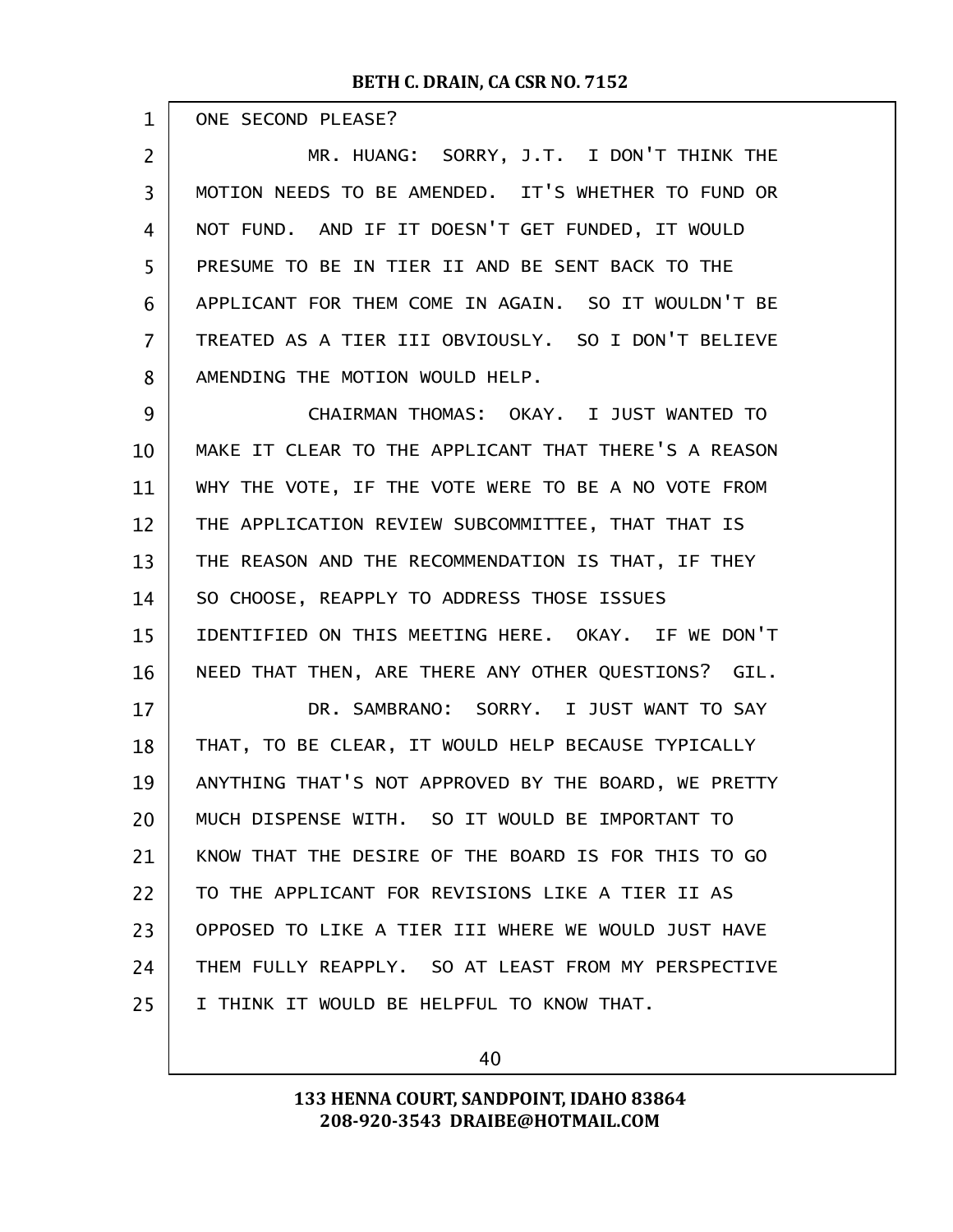| 1  | CHAIRMAN THOMAS: SO, GIL, DOES THAT MEAN            |
|----|-----------------------------------------------------|
| 2  | YOU WOULD RECOMMEND A MOTION TO THAT EFFECT OR NOT? |
| 3  | DR. SAMBRANO: WELL, JUST CLEAR GUIDANCE             |
| 4  | ON WHAT THE INTENT OF THE MOTION IS.                |
| 5  | CHAIRMAN THOMAS: OKAY. SO, BEN, IS THE              |
| 6  | APPROPRIATE MOVE HERE JUST TO VOTE ON THE MOTION AS |
| 7  | IS WITH APPROPRIATE GUIDANCE AS GIL SUGGESTS?       |
| 8  | MR. HUANG: I BELIEVE SO. BUT IF MARK CAN            |
| 9  | TAILOR LANGUAGE, BECAUSE HE HAS HIS HAND UP, WE     |
| 10 | SHOULD ENTERTAIN HOW HE WANTS TO AMEND THE MOTION.  |
| 11 | CHAIRMAN THOMAS: OKAY. MARK.                        |
| 12 | DR. FISCHER-COLBRIE: I THINK IT WOULD BE            |
| 13 | HELPFUL TO SAY THAT WE HIGHLY ENCOURAGE THE TEAM TO |
| 14 | RESUBMIT THEIR PROPOSAL TO INCLUDE THAT LANGUAGE IN |
| 15 | THE MOTION. SO IT WOULD BE A NO, BUT WE STRONGLY    |
| 16 | ENCOURAGE A RESUBMISSION AND TAKE IT FROM THAT      |
| 17 | PERSPECTIVE.                                        |
| 18 | CHAIRMAN THOMAS: OKAY. THAT SOUNDS LIKE             |
| 19 | WE DON'T NEED ANOTHER MOTION. WE JUST NEED GUIDANCE |
| 20 | POST VOTE HERE. FRED.                               |
| 21 | DR. FISHER: AS A NEWBIE HERE, I WAS UNDER           |
| 22 | THE ASSUMPTION OF WHAT I THOUGHT I HEARD FROM GIL.  |
| 23 | WHEN A PROPOSAL GETS A SCORE OF 2, THEY WORK WITH   |
| 24 | THE STAFF TO MODIFY THEIR EXISTING PROPOSAL, AND WE |
| 25 | ACTUALLY SEE A RED-LINE VERSION OF THAT PROPOSAL,   |
|    |                                                     |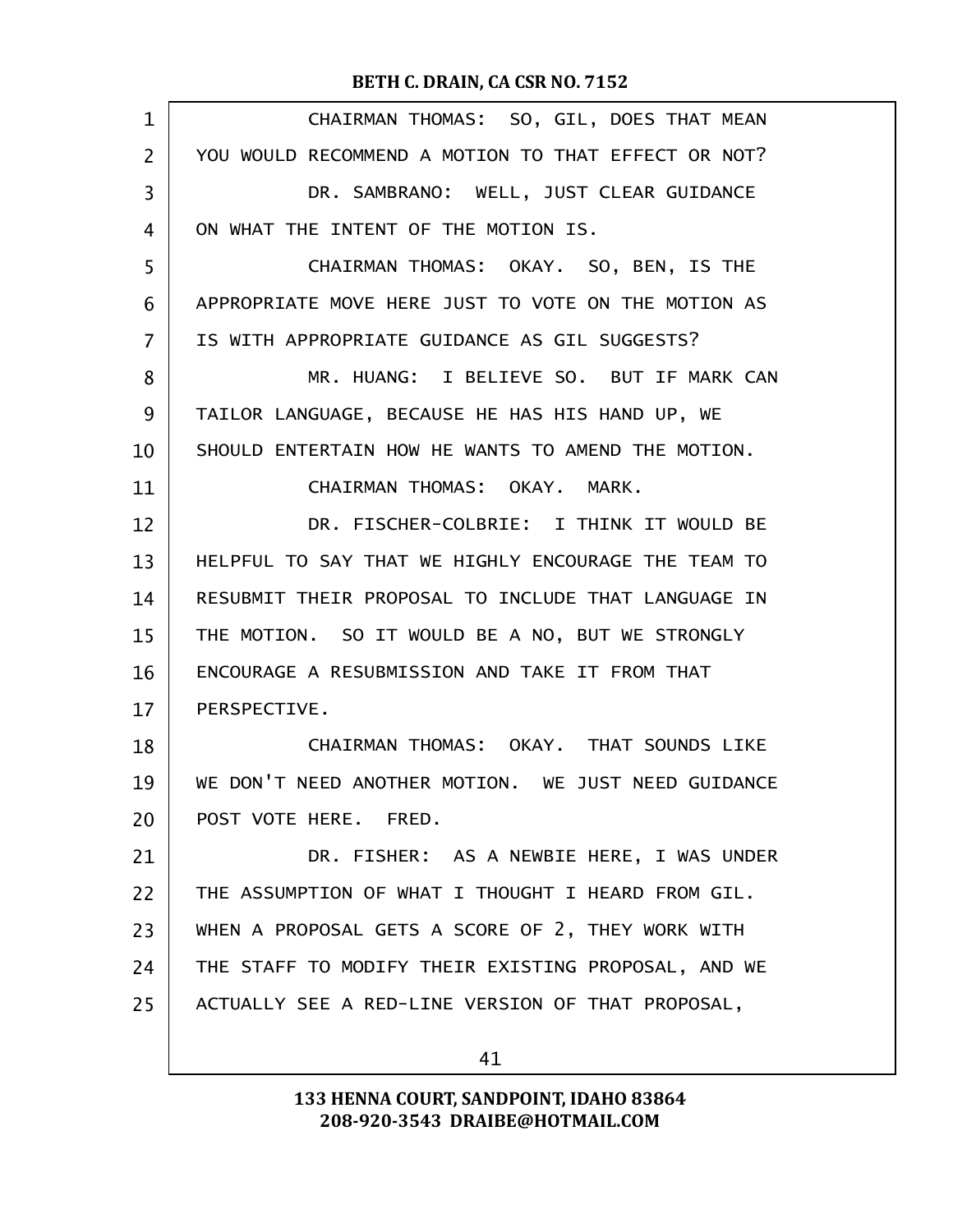| $\mathbf 1$ | WHICH MAKES IT EASY FOR US TO TRACK THE CHANGES.     |
|-------------|------------------------------------------------------|
| 2           | A SCORE OF 3, AS GIL SAID, REAPPLY, START            |
| 3           | FROM SCRATCH BASICALLY, WITHOUT NECESSARILY THE      |
| 4           | BENEFIT OF THE GUIDANCE THAT THE REVIEWERS PROVIDE.  |
| 5           | PARTICULARLY IN A TIER II PROPOSAL, THE REVIEWERS    |
| 6           | ARE ASKED TO DETAIL THEIR CONCERNS IN A WAY THAT     |
| 7           | WILL INFORM THE SUBMISSION NOT OF A TECHNICALLY NEW  |
| 8           | APPLICATION, BUT OF A MODIFIED APPLICATION IS MORE   |
| 9           | MY UNDERSTANDING OF IT.                              |
| 10          | SO IT WAS CURIOUS TO ME THAT A NO VOTE               |
| 11          | WOULD NECESSARILY DEFAULT TO THIS BECOMES A TIER II  |
| 12          | PROPOSAL. IT MAY BE THAT THE MOTION IS THAT, AND I   |
| 13          | DON'T KNOW THAT WE CAN DO THIS, BUT MAYBE THE MOTION |
| 14          | IS TO KNOCK THE SCORE DOWN TO A TIER II SCORE AND    |
| 15          | PROVIDE THE APPLICANT WITH DETAILS ABOUT THE         |
| 16          | CONCERNS SO THAT THEY CAN MODIFY THEIR APPLICATION   |
| 17          | BECAUSE THAT'S MY UNDERSTANDING OF THE PROCESS.      |
| 18          | HAPPY TO BE WRONG ABOUT THAT, BUT WE SHOULD ALL BE   |
| 19          | CLEAR.                                               |
| 20          | CHAIRMAN THOMAS: BEN, DO YOU WANT TO                 |
| 21          | <b>RESPOND TO THAT?</b>                              |
| 22          | MR. HUANG: I THINK FRED AND I ARE ON THE             |
| 23          | SAME PAGE BECAUSE THERE WERE 8 TIER I'S AND SEVEN    |
| 24          | TIER II'S THAT INITIALLY, IF THERE WAS A NO VOTE --  |
| 25          | I APOLOGIZE. I PRESUMED IT WOULD BE A TIER I. I      |
|             | 42                                                   |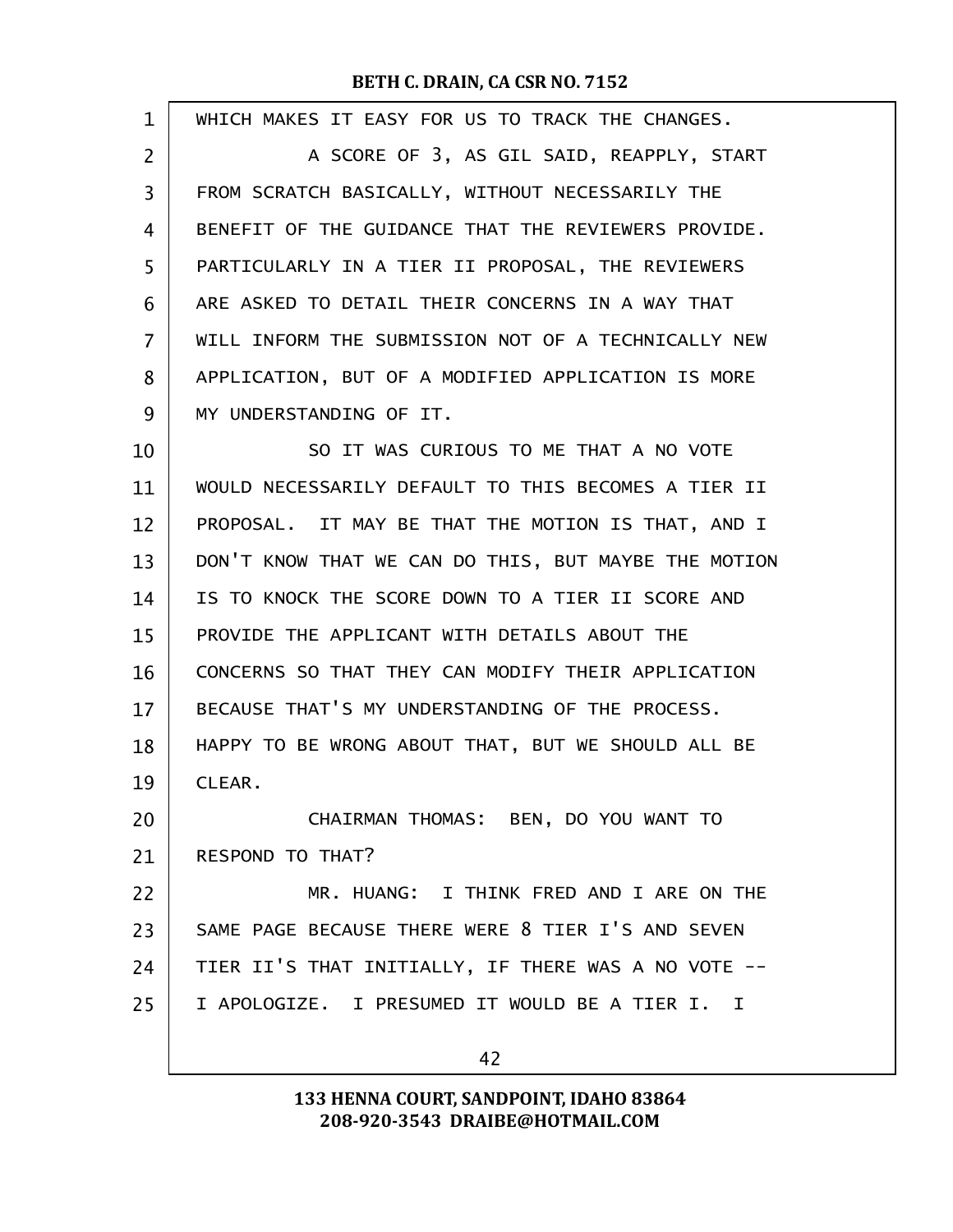| $\mathbf{1}$   | THINK GIL IS INDICATING THAT THE PROCESS IS          |
|----------------|------------------------------------------------------|
| $\overline{2}$ | DIFFERENT. SO IF WE -- IF THE MOTION IS AMENDED TO   |
| 3              | MAKE THIS -- SO WE AMEND THE MOTION TO SAY THAT THIS |
| 4              | IS NOT FUNDABLE, IT WOULD BE PUT IN THE TIER II      |
| 5              | CATEGORY WITH COMMENTS FOR THE APPLICANT TO RESPOND  |
| 6              | TO. I WOULD NOTE THAT WE ALSO NEED WHOEVER SECONDED  |
| 7              | THE MOTION TO ALSO AGREE, BUT I THINK THAT COULD BE  |
| 8              | DONE.                                                |
| 9              | I THINK DR. MARTIN HAS A QUESTION OR                 |
| 10             | COMMENT.                                             |
| 11             | CHAIRMAN THOMAS: BEFORE WE GET TO DAVE.              |
| 12             | SO YOU'RE SAYING, THEN, THAT WE SHOULD MOVE THAT     |
| 13             | THIS BE DEEMED A TIER II AND WITH THE CAVEAT OR      |
| 14             | PROVISO THAT WE STRONGLY ENCOURAGE THE APPLICANT TO  |
| 15             | REAPPLY. IS THAT WHAT YOU JUST SAID, BEN?            |
| 16             | MR. HUANG: WELL, A TIER II, THEY CAN COME            |
| 17             | BACK IN A COUPLE OF MONTHS. IF WE TREAT IT AS TIER   |
| 18             | III, THEY HAVE TO COME BACK AFTER SIX MONTHS.        |
| 19             | CHAIRMAN THOMAS: NOBODY IS CONTEMPLATING             |
| 20             | THAT.                                                |
| 21             | MR. HUANG: SO I THINK WE SHOULD BE VERY              |
| 22             | SPECIFIC IN THE MOTION TO MAKE IT A TIER II THEN.    |
| 23             | CHAIRMAN THOMAS: OKAY. COULD YOU JUST                |
| 24             | STATE, IF MARK WOULD ENTERTAIN, EXACTLY WHAT THE     |
| 25             | MOTION SHOULD SAY SO WE HAVE THAT VERY SPECIFICALLY? |
|                | 43                                                   |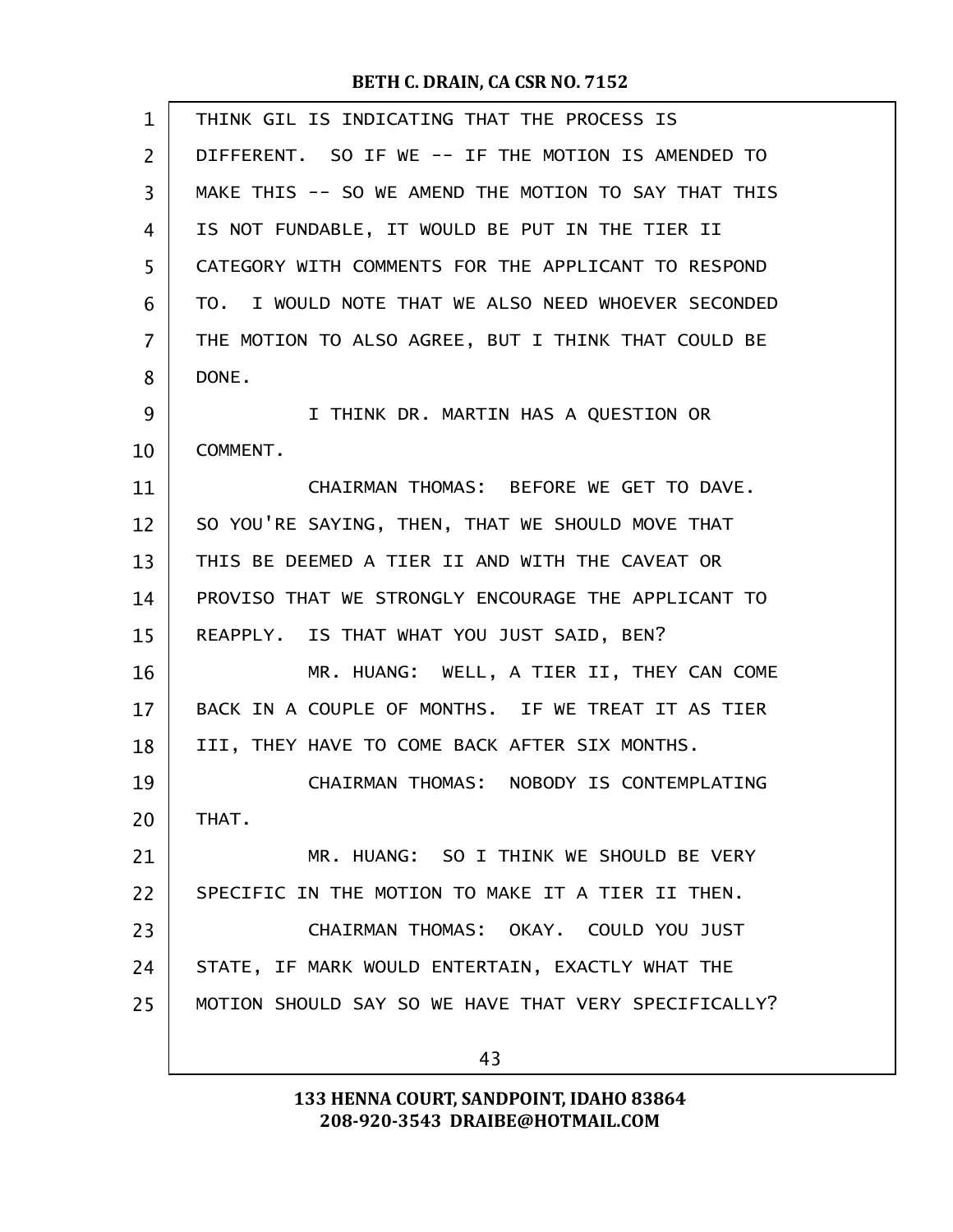| $\mathbf 1$       | MR. HUANG: I THINK THE MOTION, AS WE HAVE            |
|-------------------|------------------------------------------------------|
| $\overline{2}$    | DISCUSSED, WOULD BE TO NOT FUND THE APPLICATION AT   |
| 3                 | THIS TIME AND MAKE THE -- TREAT THE APPLICATION AS A |
| 4                 | TIER II, AS HAVING BEEN SCORED AS A TIER II          |
| 5                 | APPLICATION, WITH THE APPROPRIATE RESPONSE OF        |
| 6                 | COMMENTS BEING RETURNED BACK TO THE APPLICANT.       |
| 7                 | CHAIRMAN THOMAS: OKAY. DAVE, BEFORE WE               |
| 8                 | GET TO YOU, MARK, IS THAT LANGUAGE SUFFICIENT? ARE   |
| 9                 | YOU HAPPY MAKING THAT AS A REVISED MOTION?           |
| 10                | DR. FISCHER-COLBRIE: YEAH. AS A TOP                  |
| 11                | LEVEL I DO WITH THE ADDED CONCEPT THAT WE ENCOURAGE  |
| $12 \overline{ }$ | THE PROVISION OF ADDITIONAL INFORMATION JUST TO GIVE |
| 13                | A NOD TO OUR INTEREST.                               |
| 14                | CHAIRMAN THOMAS: MARV, I BELIEVE YOU WERE            |
| 15                | THE SECOND ON THIS.                                  |
| 16                | DR. SOUTHARD: THAT'S SATISFACTORY WITH               |
| 17                | ME.                                                  |
| 18                | CHAIRMAN THOMAS: OKAY. THANK YOU. DAVE.              |
| 19                | DR. MARTIN: I JUST WANTED TO CLARIFY, I              |
| 20                | THINK THIS IS CORRECT, THAT THE RED LINE GOES BACK   |
| 21                | TO THE GRANTS WORKING GROUP --                       |
| 22                | CHAIRMAN THOMAS: YES.                                |
| 23                | DR. MARTIN: -- TO REVIEW, NOT TO US. AND             |
| 24                | THEN GET THAT BACK AS SOON AS THEY SUBMIT IT,        |
| 25                | RESUBMIT A REVISION OR ANSWER THE QUESTIONS.         |
|                   | 44                                                   |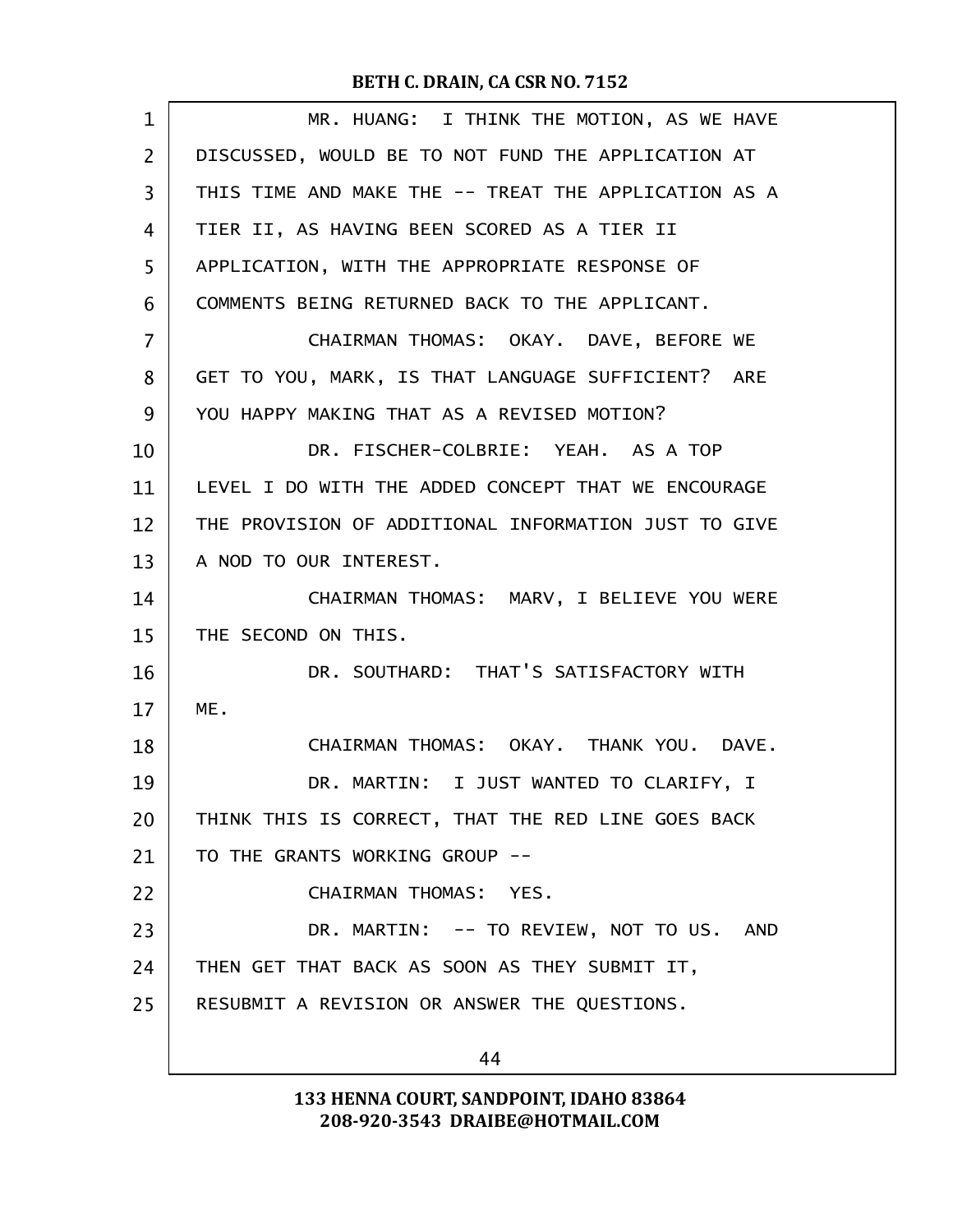| $\mathbf 1$ | CHAIRMAN THOMAS: THAT'S CORRECT. MARK,               |
|-------------|------------------------------------------------------|
| 2           | YOU STILL HAVE YOUR HAND UP OR IS THAT RESIDUAL?     |
| 3           | DR. FISCHER-COLBRIE: SORRY. RESIDUAL.                |
| 4           | MY APOLOGIES.                                        |
| 5           | CHAIRMAN THOMAS: OKAY. ARE THERE ANY                 |
| 6           | OTHER QUESTIONS OR COMMENTS? DAVE? OKAY.             |
| 7           | DR. MARKS: J.T., IF I MAY. IN HEARING                |
| 8           | ALL THE BACK AND FORTH, I JUST WANT TO PROPOSE       |
| 9           | SOMETHING THAT I BELIEVE SIMPLIFIES THE PROCESS. WE  |
| 10          | HAVE A CURRENT MOTION ON THE FLOOR TO APPROVE THIS,  |
| 11          | IT SOUNDS LIKE. AND I'M NOT GOING TO BE PRESUMPTIVE  |
| 12          | OF THE VOTE THAT THAT MAY NOT PASS. WHAT I SUGGEST   |
| 13          | IS THAT WE LET THAT MOTION BE VOTED UPON AND THEN WE |
| 14          | PROPOSE A SECOND MOTION, IF THERE IS A PROPOSAL ON   |
| 15          | THE FLOOR AT THAT STAGE, TO CLASSIFY THIS            |
| 16          | APPLICATION AS A TIER II WITH INSTRUCTIONS TO GO     |
| 17          | BACK TO THE APPLICANT.                               |
| 18          | CHAIRMAN THOMAS: OKAY. THAT WOULD WORK               |
| 19          | AS WELL.                                             |
| 20          | DR. MARKS: MY FEAR IS WE ARE TRYING TO               |
| 21          | MANUFACTURE AN AMENDMENT. AND HONESTLY I'M NOT       |
| 22          | CLEAR AS TO HOW WE WOULD EVEN PHRASE THIS. SO        |
| 23          | PRESENTLY, AGAIN, WE HAVE A MOTION ON THE FLOOR TO   |
| 24          | APPROVE. I WOULD SUGGEST WE ALLOW THAT MOTION TO GO  |
| 25          | FORWARD FOR A VOTE.                                  |
|             |                                                      |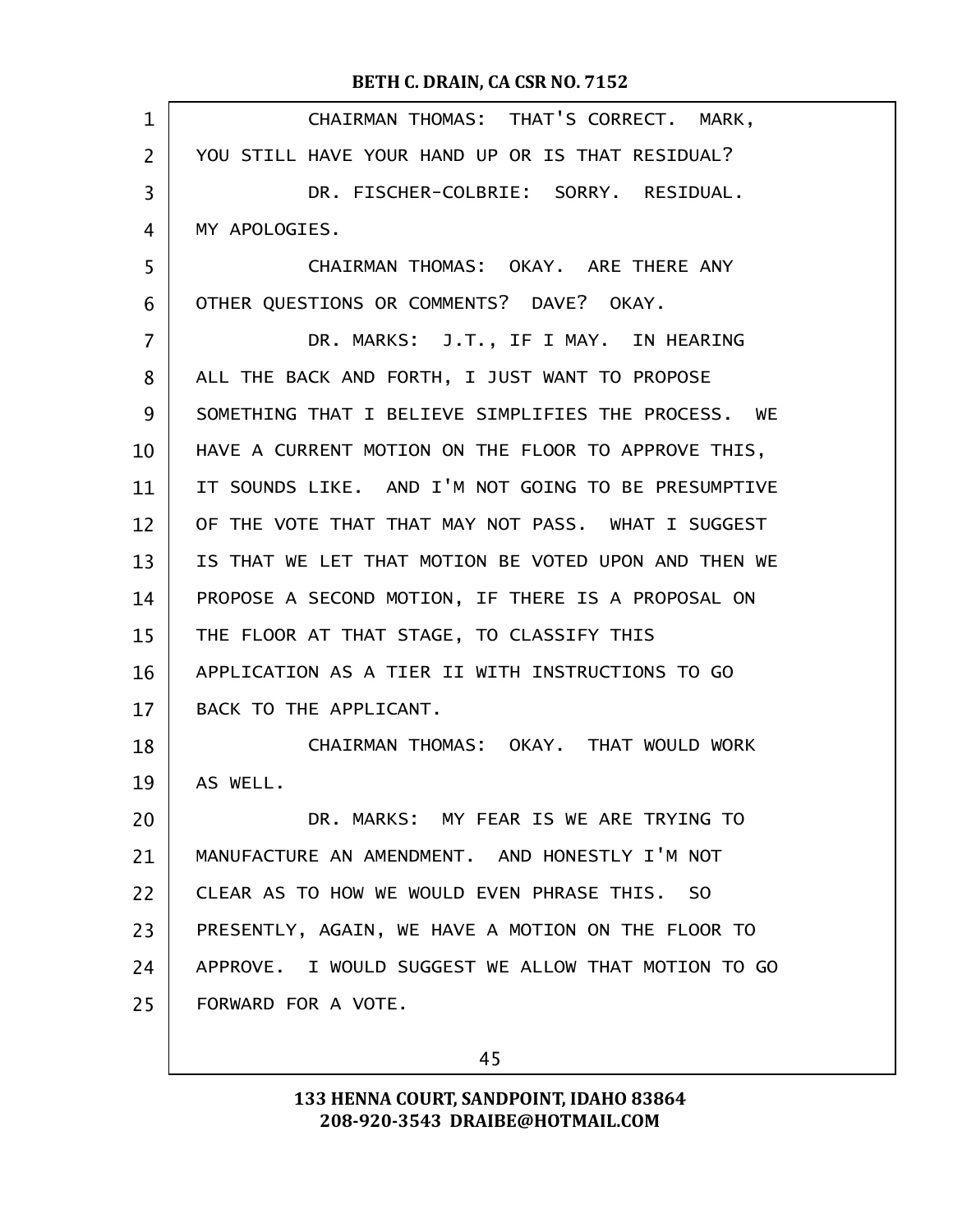| $\mathbf 1$    | MR. TORRES: WE CAN PROVIDE FOR A                    |
|----------------|-----------------------------------------------------|
| $\overline{2}$ | SUBSTITUTE MOTION WITHOUT HAVING TO GO THROUGH THAT |
| 3              | VOTE. A SUBSTITUTE MOTION IS ALWAYS IN ORDER        |
| 4              | WITHOUT GOING TO A VOTE ON THE ORIGINAL MOTION.     |
| 5              | CHAIRMAN THOMAS: YOU CAN ALWAYS HAVE A              |
| 6              | FRIENDLY AMENDMENT BEFORE THE ORIGINAL MOTION IS    |
| 7              | VOTED UPON.                                         |
| 8              | DR. MARKS: THE CHALLENGE IS THE FRIENDLY            |
| 9              | AMENDMENT NEEDS TO PLAY OFF OF THE ORIGINAL, SO     |
| 10             | THIS DOESN'T SOUND TO ME AS A FRIENDLY AMENDMENT.   |
| 11             | IT SOUNDS LIKE A COMPLETELY NEW MOTION. SO I'M FINE |
| 12             | IF YOU WANT TO ENTERTAIN A WITHDRAWAL OF THE MOTION |
| 13             | AND THEN A SUBSTITUTION MOTION AS WELL.             |
| 14             | MARK HAS HIS HAND UP.                               |
| 15             | CHAIRMAN THOMAS: I'D LIKE TO HEAR ART               |
| 16             | FINISH FIRST THOUGH. ART.                           |
| 17             | MR. TORRES: I JUST WANTED TO SAY THAT WE            |
| 18             | CAN MOVE MORE SPEEDILY BY JUST PROVIDING FOR A      |
| 19             | SUBSTITUTE MOTION.                                  |
| 20             | MR. JUELSGAARD: WOULDN'T WE HAVE TO HAVE            |
| 21             | THE ORIGINAL MOTION WITHDRAWN?                      |
| 22             | DR. MARKS: CORRECT.                                 |
| 23             | MR. TORRES: NO. THE MOTION IS ALWAYS --             |
| 24             | MR. JUELSGAARD: I DON'T UNDERSTAND THAT.            |
| 25             | THAT DOESN'T SEEM RIGHT.                            |
|                | 46                                                  |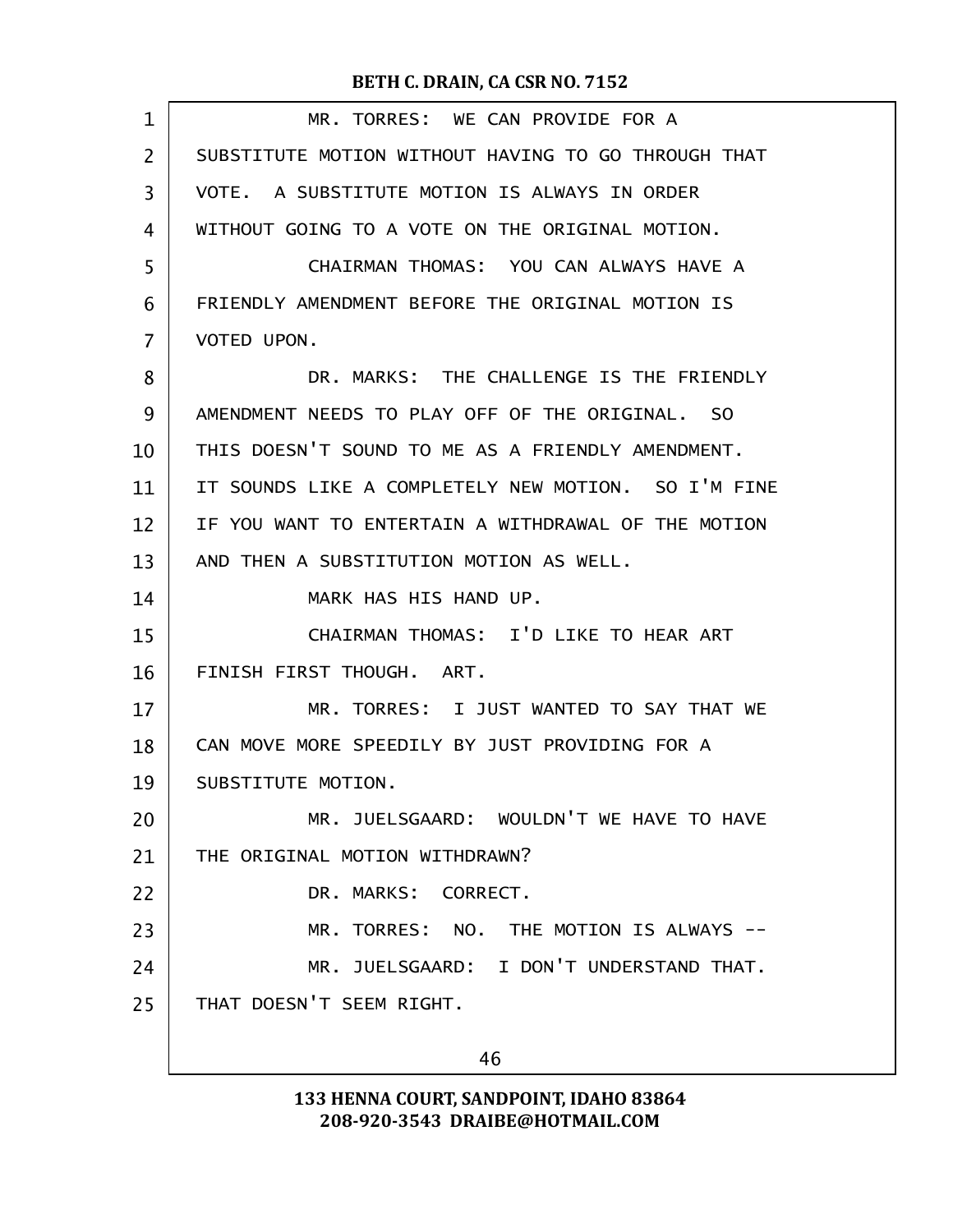| $\mathbf 1$ | MR. TORRES: A SUBSTITUTE MOTION CAN BE               |
|-------------|------------------------------------------------------|
| 2           | MOVED AND VOTED UPON AND WILL TAKE CARE OF THE       |
| 3           | ISSUE. I HAVE MY ROBERT'S RULES FOR DUMMIES BY MY    |
| 4           | SIDE HERE.                                           |
| 5           | MS. DURON: SO A SUBSTITUTE MOTION WILL               |
| 6           | CANCEL OUT THE NEED TO VOTE ON THE OTHER?            |
| 7           | MR. TORRES: YES.                                     |
| 8           | CHAIRMAN THOMAS: I JUST WANT TO MAKE                 |
| 9           | SURE. THANK YOU, ART.                                |
| 10          | MR. TORRES: YES. OR YOU CAN PROCEED ON               |
| 11          | THE ORIGINAL STRATEGY AND MAKE IT LESS CONFUSING FOR |
| 12          | EVERYONE.                                            |
| 13          | CHAIRMAN THOMAS: KEVIN --                            |
| 14          | DR. MARKS: CAN I AGAIN SUGGEST --                    |
| 15          | CHAIRMAN THOMAS: -- MOTION MOST                      |
| 16          | COMFORTABLE WITH.                                    |
| 17          | MR. MARKS: I'M MOST COMFORTABLE WITH                 |
| 18          | VOTING ON THE ORIGINAL MOTION CONSISTENT WITH        |
| 19          | STEVE'S COMMENT AND THEN COMING UP WITH A SECONDARY  |
| 20          | MOTION. I THINK IT'S CLEANER AND HAS MORE STRICT     |
| 21          | ADHERENCE TO ROBERT RULES OF ORDER.                  |
| 22          | MR. TORRES: IT'S VERY CLEAR THAT THE                 |
| 23          | ORIGINAL MAKER OF THE MOTION CAN WITHDRAW THE        |
| 24          | MOTION, AND THEN WE MOVE INTO THE SECOND MOTION AT   |
| 25          | THE SAME TIME.                                       |
|             |                                                      |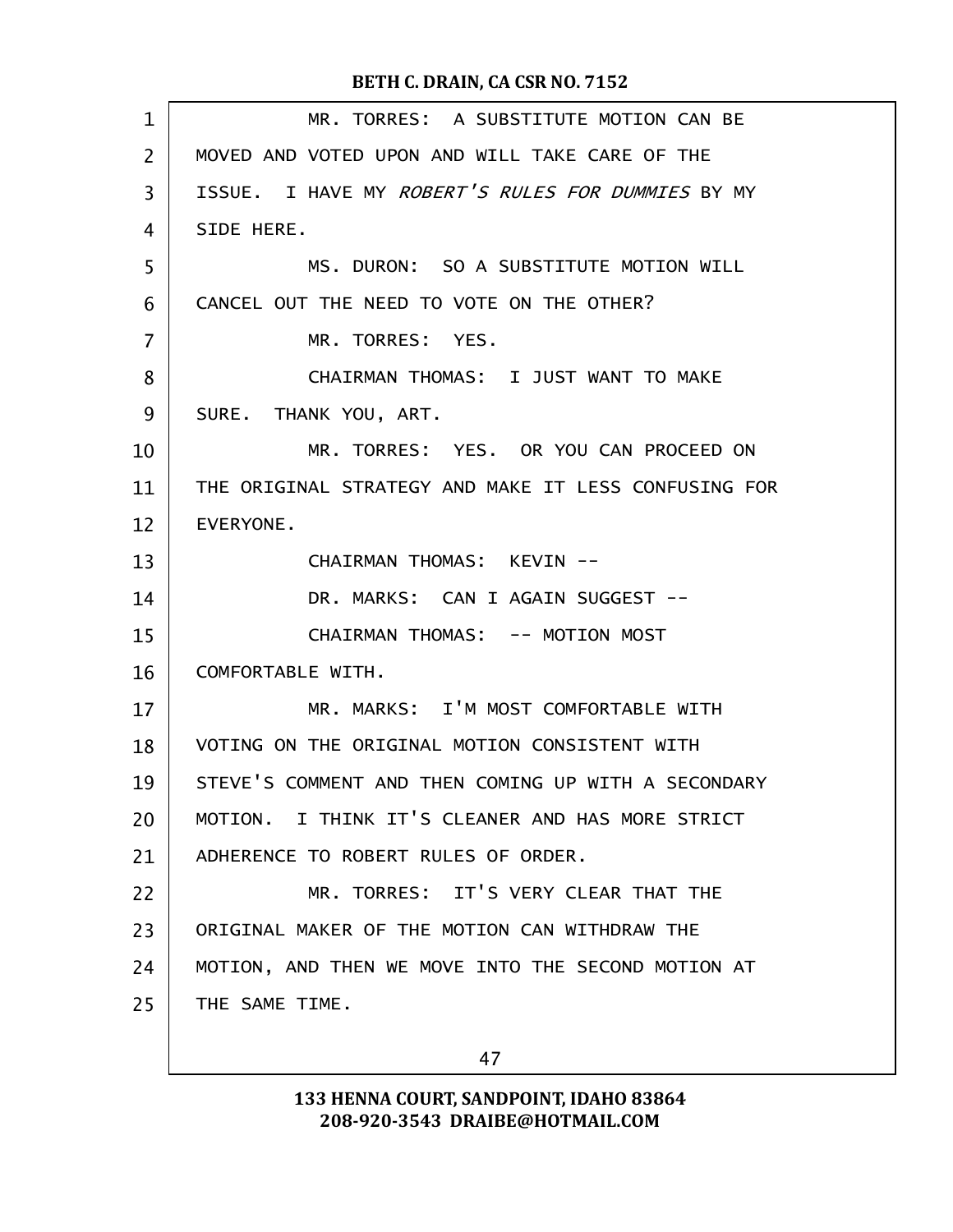| $\mathbf 1$    | CHAIRMAN THOMAS: THAT I BELIEVE IS                   |
|----------------|------------------------------------------------------|
| $\overline{2}$ | CERTAINLY TRUE. KEVIN, YOU COMFORTABLE WITH THAT?    |
| 3              | DR. MARKS: THAT WOULD BE FINE. THANK                 |
| 4              | YOU.                                                 |
| 5              | CHAIRMAN THOMAS: OKAY. MARK, AS THE                  |
| 6              | ORIGINAL MAKER OF THE MOTION, WOULD YOU LIKE TO      |
| 7              | WITHDRAW YOUR ORIGINAL MOTION? AND, MARV,            |
| 8              | WOULD YOU --                                         |
| 9              | DR. FISCHER-COLBRIE: YES.                            |
| 10             | CHAIRMAN THOMAS: OKAY. THANK YOU.                    |
| 11             | DR. FISCHER-COLBRIE: THAT WAS GOING TO BE            |
| 12             | MY RECOMMENDATION, THAT I WITHDRAW MY ORIGINAL       |
| 13             | MOTION.                                              |
| 14             | CHAIRMAN THOMAS: OKAY. AND SO THE --                 |
| 15             | KEVIN --                                             |
| 16             | MR. TORRES: (INAUDIBLE) AS WELL.                     |
| 17             | CHAIRMAN THOMAS: SORRY, ART. WE MISSED               |
| 18             | THE FIRST PART OF THAT.                              |
| 19             | MR. TORRES: YOU NEED TO ASK THE PERSON               |
| 20             | WHO MADE THE SECOND TO THAT MOTION TO WITHDRAW AS    |
| 21             | WELL.                                                |
| 22             | DR. FISHER: SO DONE.                                 |
| 23             | CHAIRMAN THOMAS: OKAY. SO HAVING HEARD               |
| 24             | THIS, KEVIN, CAN YOU PLEASE STATE WHAT, YOU'VE HEARD |
| 25             | THE DISCUSSION, WHAT THE MOTION SHOULD BE HERE AT    |
|                | 48                                                   |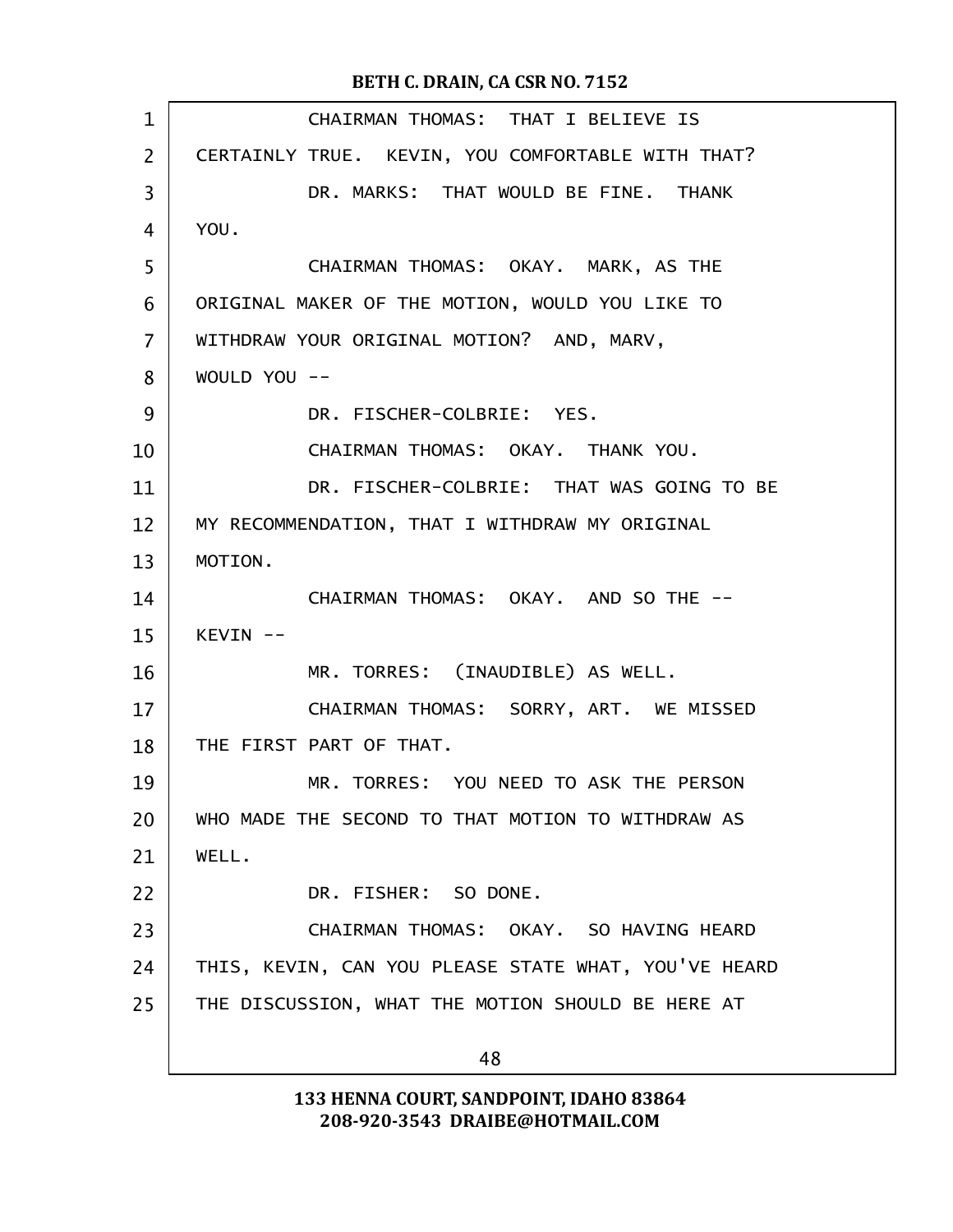| $\mathbf{1}$ | THIS POINT?                                          |  |  |  |
|--------------|------------------------------------------------------|--|--|--|
| 2            | DR. MARKS: SO I BELIEVE, BASED ON THE                |  |  |  |
| 3            | CONVERSATION, THE MOTION IS TO MOVE THIS             |  |  |  |
| 4            | APPLICATION -- I'M SORRY. THE MOTION SHOULD BE TO    |  |  |  |
| 5            | DENY THIS APPLICATION, CONSIDER THE APPLICATION A    |  |  |  |
| 6            | TIER II WITH INSTRUCTIONS TO GO BACK TO THE          |  |  |  |
| 7            | APPLICANT WITH -- I'M SORRY. I DIDN'T GET THE        |  |  |  |
| 8            | ADVICE THAT WAS GOING THAT YOU AND FRED WERE         |  |  |  |
| 9            | DISCUSSING AS TO THE EXACT RECOMMENDATION. BUT FOR   |  |  |  |
| 10           | THE FIRST PART, IT WOULD BE TO DECLINE THE FUNDING   |  |  |  |
| 11           | FOR THIS APPLICATION AND CONSIDER IT A TIER II       |  |  |  |
| 12           | APPLICATION.                                         |  |  |  |
| 13           | CHAIRMAN THOMAS: RIGHT. AND THEN THE                 |  |  |  |
| 14           | APPLICANT WOULD BE ENCOURAGED, IF THEY SO CHOOSE, TO |  |  |  |
| 15           | REAPPLY AND TO ADDRESS THE COMMENTS GIVEN TO THEM BY |  |  |  |
| 16           | THE GWG BOTH SCIENTIFICALLY AND WITH RESPECT TO DEI. |  |  |  |
| 17           | SO THAT'S A BIT OF A WORDY MOTION. MARK, I BELIEVE,  |  |  |  |
| 18           | DOES THAT CAPTURE THE ESSENCE OF WHAT YOU'D LIKE TO  |  |  |  |
| 19           | PROPOSE HERE?                                        |  |  |  |
| 20           | DR. FISCHER-COLBRIE: THAT'S CORRECT WITH,            |  |  |  |
| 21           | AGAIN, WITH SOME KIND OF ENCOURAGEMENT LANGUAGE.     |  |  |  |
| 22           | CHAIRMAN THOMAS: OKAY. MARV, YOU GOOD                |  |  |  |
| 23           | WITH THAT?                                           |  |  |  |
| 24           | DR. SOUTHARD: YES.                                   |  |  |  |
| 25           | CHAIRMAN THOMAS: OKAY.                               |  |  |  |
|              | 49                                                   |  |  |  |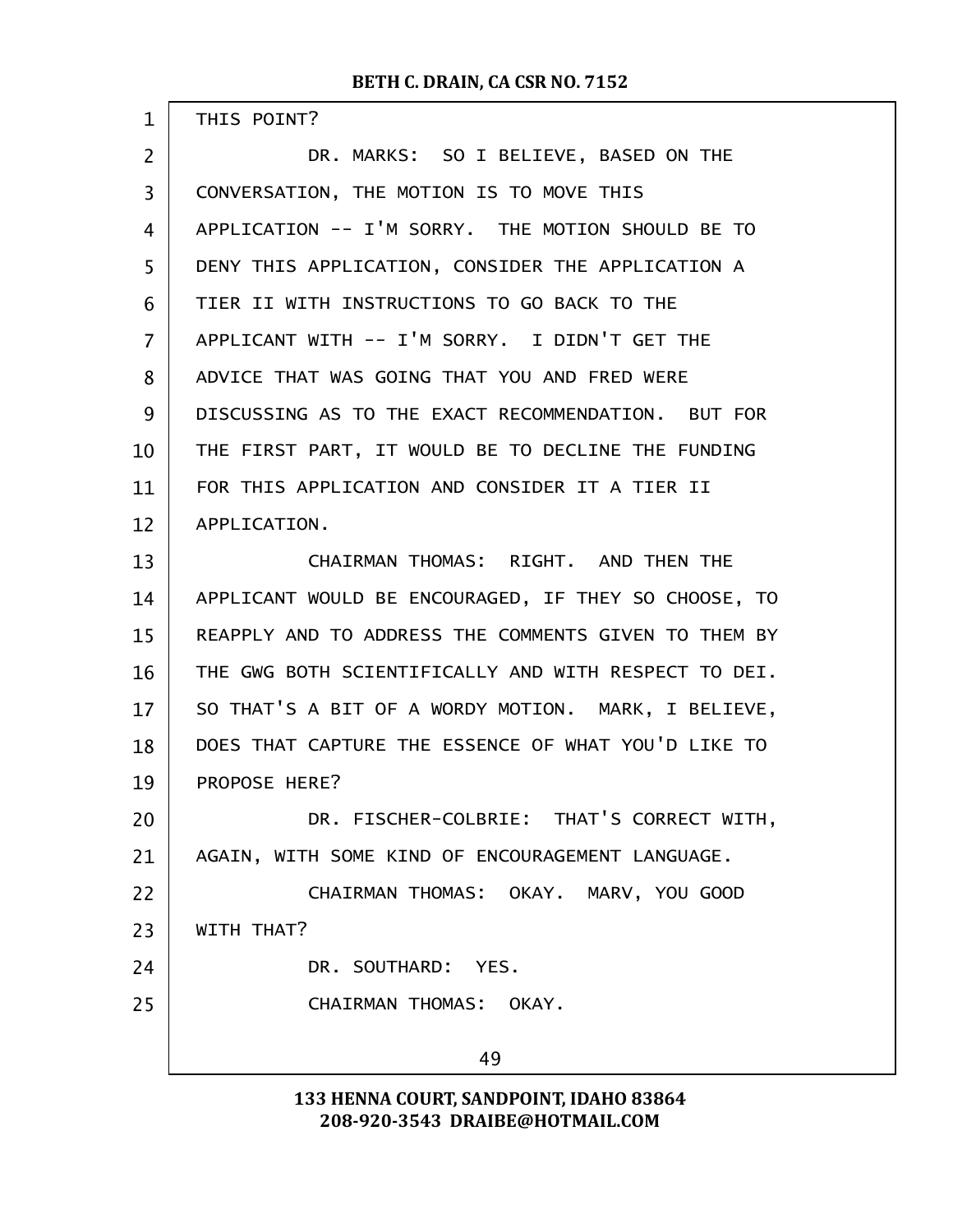| $\mathbf 1$    | DR. MARKS: SO WE OFFICIALLY HAVE A MOTION            |  |  |
|----------------|------------------------------------------------------|--|--|
| $\overline{2}$ | PROPOSED BY MARK AND SECONDED BY MARV; IS THAT       |  |  |
| 3              | CORRECT?                                             |  |  |
| $\overline{4}$ | CHAIRMAN THOMAS: YES. ANY QUESTIONS OR               |  |  |
| 5              | COMMENTS ON THIS NEW MOTION? ANY COMMENTS FROM       |  |  |
| 6              | MEMBERS OF THE PUBLIC?                               |  |  |
| $\overline{7}$ | MS. DEQUINA-VILLABLANCA: I DON'T SEE ANY.            |  |  |
| 8              | J.T.                                                 |  |  |
| 9              | CHAIRMAN THOMAS: MARIANNE, PLEASE CALL               |  |  |
| 10             | THE ROLL.                                            |  |  |
| 11             | MR. MARKS: SORRY, J.T. WE DO HAVE A HAND             |  |  |
| 12             | UP.                                                  |  |  |
| 13             | CHAIRMAN THOMAS: SORRY.                              |  |  |
| 14             | MS. DEQUINA-VILLABLANCA: THERE WE GO.                |  |  |
| 15             | CHAIRMAN THOMAS: ROGER.                              |  |  |
| 16             | DR. HOLLIS: YES. AS A MEMBER OF THE                  |  |  |
| 17             | PUBLIC, I'M ACTUALLY THE APPLICANT FOR THIS GRANT.   |  |  |
| 18             | I JUST WANTED TO SAY THAT I REALLY WOULD LIKE TO     |  |  |
| 19             | ECHO WHAT BOARD MEMBERS SAID EARLIER ABOUT PROVIDING |  |  |
| 20             | TEMPLATES WITH MORE INFORMATION. IT WOULD BE         |  |  |
| 21             | MASSIVELY BENEFICIAL TO US TO GET MORE GUIDANCE ON   |  |  |
| 22             | IT BECAUSE WE WORKED WITH MANY GROUPS TO TRY AND     |  |  |
| 23             | INCLUDE WHAT WE COULD TO PUT INTO THIS GRANT THE     |  |  |
| 24             | DIVERSITY AND INCLUSION. AND CLEARLY WE STILL WERE   |  |  |
| 25             | BELOW THE BAR THAT WAS REQUIRED. SO IT REALLY,       |  |  |
|                |                                                      |  |  |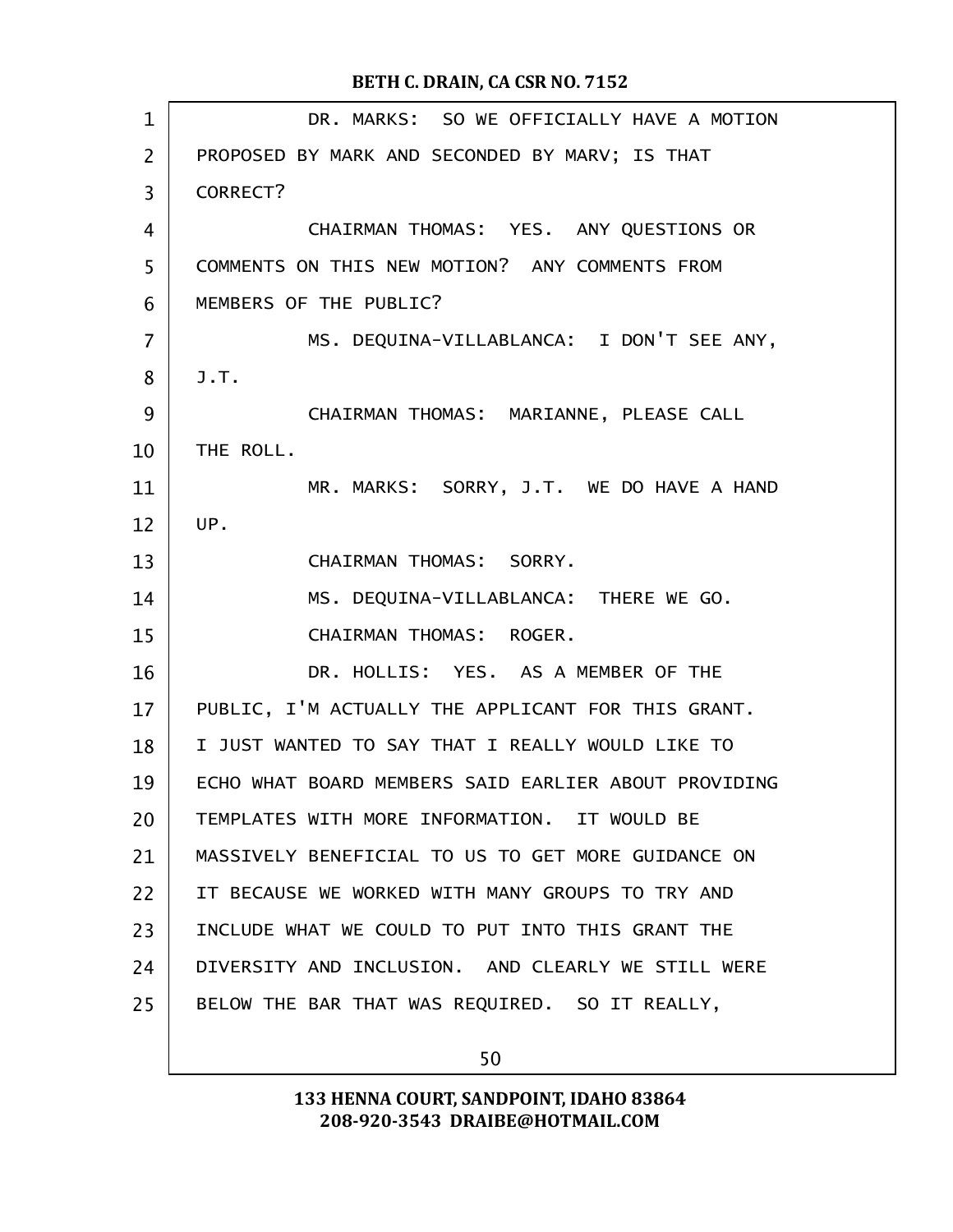| $\mathbf{1}$   | REALLY WOULD HELP US TO HAVE MORE GUIDANCE.       |  |  |  |
|----------------|---------------------------------------------------|--|--|--|
| $\overline{2}$ | CHAIRMAN THOMAS: THANK YOU. AND DULY              |  |  |  |
| 3              | NOTED. COULD YOU, JUST FOR THE RECORD, STATE YOUR |  |  |  |
| 4              | FULL NAME?                                        |  |  |  |
| 5              | DR. HOLLIS: MY NAME IS ROGER HOLLIS.              |  |  |  |
| 6              | CHAIRMAN THOMAS: AND YOUR AFFILIATION?            |  |  |  |
| $\overline{7}$ | DR. HOLLIS: I'M THE CHIEF OPERATION               |  |  |  |
| 8              | OFFICER AT IMMUNOVAC.                             |  |  |  |
| 9              | CHAIRMAN THOMAS: THANK YOU. ANY OTHER             |  |  |  |
| 10             | COMMENTS FROM MEMBERS OF THE PUBLIC?              |  |  |  |
| 11             | MS. DEQUINA-VILLABLANCA: I SEE NONE.              |  |  |  |
| 12             | CHAIRMAN THOMAS: OKAY. MARIANNE, WILL             |  |  |  |
| 13             | YOU PLEASE CALL THE ROLL.                         |  |  |  |
| 14             | MS. DEQUINA-VILLABLANCA: LEONDRA                  |  |  |  |
| 15             | CLARK-HARVEY.                                     |  |  |  |
| 16             | DR. CLARK-HARVEY: YES.                            |  |  |  |
| 17             | MS. DEQUINA-VILLABLANCA: YSABEL DURON.            |  |  |  |
| 18             | MS. DURON: YES.                                   |  |  |  |
| 19             | MS. DEQUINA-VILLABLANCA: ELENA FLOWERS.           |  |  |  |
| 20             | DR. FLOWERS: SO I WANT TO MAKE SURE I'M           |  |  |  |
| 21             | RESPONDING CORRECTLY. IS THE YES VOTE TO MAKE IT  |  |  |  |
| 22             | TIER II?                                          |  |  |  |
| 23             | CHAIRMAN THOMAS: YES.                             |  |  |  |
| 24             | MS. DEQUINA-VILLABLANCA: YES. THAT'S              |  |  |  |
| 25             | CORRECT.                                          |  |  |  |
|                | 51                                                |  |  |  |
|                |                                                   |  |  |  |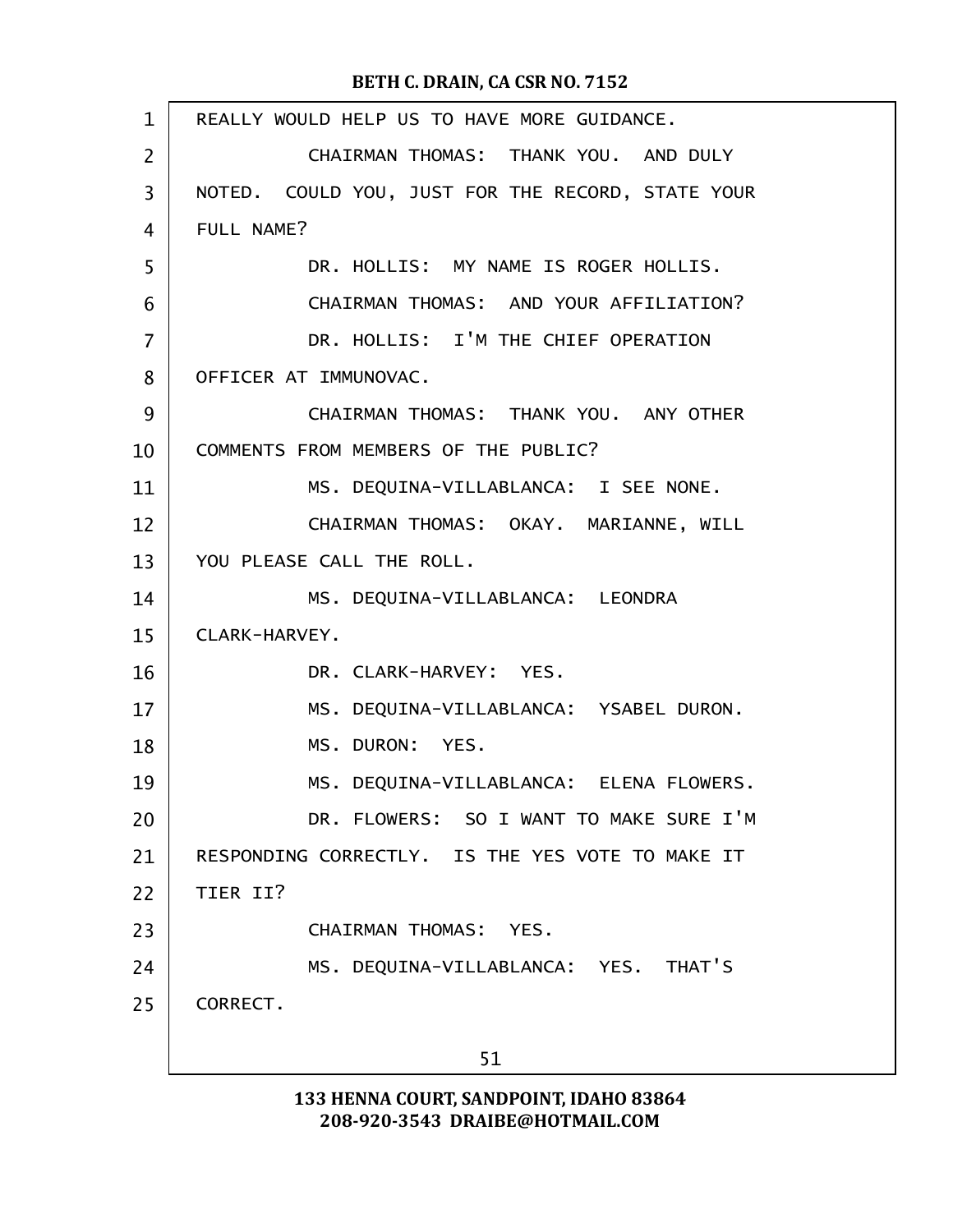| JUELSGAARD.   |    |                                                                                                                                                                                                                                                                                                                                                                                                                                                                                                                                                                                                                                                                                                                             |
|---------------|----|-----------------------------------------------------------------------------------------------------------------------------------------------------------------------------------------------------------------------------------------------------------------------------------------------------------------------------------------------------------------------------------------------------------------------------------------------------------------------------------------------------------------------------------------------------------------------------------------------------------------------------------------------------------------------------------------------------------------------------|
|               |    |                                                                                                                                                                                                                                                                                                                                                                                                                                                                                                                                                                                                                                                                                                                             |
|               |    |                                                                                                                                                                                                                                                                                                                                                                                                                                                                                                                                                                                                                                                                                                                             |
|               |    |                                                                                                                                                                                                                                                                                                                                                                                                                                                                                                                                                                                                                                                                                                                             |
|               |    |                                                                                                                                                                                                                                                                                                                                                                                                                                                                                                                                                                                                                                                                                                                             |
|               |    |                                                                                                                                                                                                                                                                                                                                                                                                                                                                                                                                                                                                                                                                                                                             |
|               |    |                                                                                                                                                                                                                                                                                                                                                                                                                                                                                                                                                                                                                                                                                                                             |
| MILLER-ROGEN. |    |                                                                                                                                                                                                                                                                                                                                                                                                                                                                                                                                                                                                                                                                                                                             |
|               |    |                                                                                                                                                                                                                                                                                                                                                                                                                                                                                                                                                                                                                                                                                                                             |
|               |    |                                                                                                                                                                                                                                                                                                                                                                                                                                                                                                                                                                                                                                                                                                                             |
|               |    |                                                                                                                                                                                                                                                                                                                                                                                                                                                                                                                                                                                                                                                                                                                             |
|               |    |                                                                                                                                                                                                                                                                                                                                                                                                                                                                                                                                                                                                                                                                                                                             |
|               |    |                                                                                                                                                                                                                                                                                                                                                                                                                                                                                                                                                                                                                                                                                                                             |
|               |    |                                                                                                                                                                                                                                                                                                                                                                                                                                                                                                                                                                                                                                                                                                                             |
|               |    |                                                                                                                                                                                                                                                                                                                                                                                                                                                                                                                                                                                                                                                                                                                             |
|               |    |                                                                                                                                                                                                                                                                                                                                                                                                                                                                                                                                                                                                                                                                                                                             |
|               | 52 |                                                                                                                                                                                                                                                                                                                                                                                                                                                                                                                                                                                                                                                                                                                             |
|               |    | DR. FLOWERS: YES.<br>MS. DEQUINA-VILLABLANCA: MARK<br>FISCHER-COLBRIE.<br>DR. FISCHER-COLBRIE: YES.<br>MS. DEQUINA-VILLABLANCA: FRED FISHER.<br>DR. FISHER: YES.<br>MS. DEQUINA-VILLABLANCA: DAVID HIGGINS.<br>DR. HIGGINS: YES.<br>MS. DEQUINA-VILLABLANCA: STEVE<br>MR. JUELSGAARD: YES.<br>MS. DEQUINA-VILLABLANCA: RICH LAJARA.<br>MR. LAJARA: YES.<br>MS. DEQUINA-VILLABLANCA: DAVE MARTIN.<br>DR. MARTIN: YES.<br>MS. DEQUINA-VILLABLANCA: LAUREN<br>MS. MILLER-ROGEN: YES.<br>MS. DEQUINA-VILLABLANCA: ADRIANA PADILLA.<br>DR. PADILLA: YES.<br>MS. DEQUINA-VILLABLANCA: JOE PANETTA.<br>MR. PANETTA: YES.<br>MS. DEQUINA-VILLABLANCA: AL ROWLETT.<br>MR. ROWLETT: YES.<br>MS. DEQUINA-VILLABLANCA: MARVIN SOUTHARD. |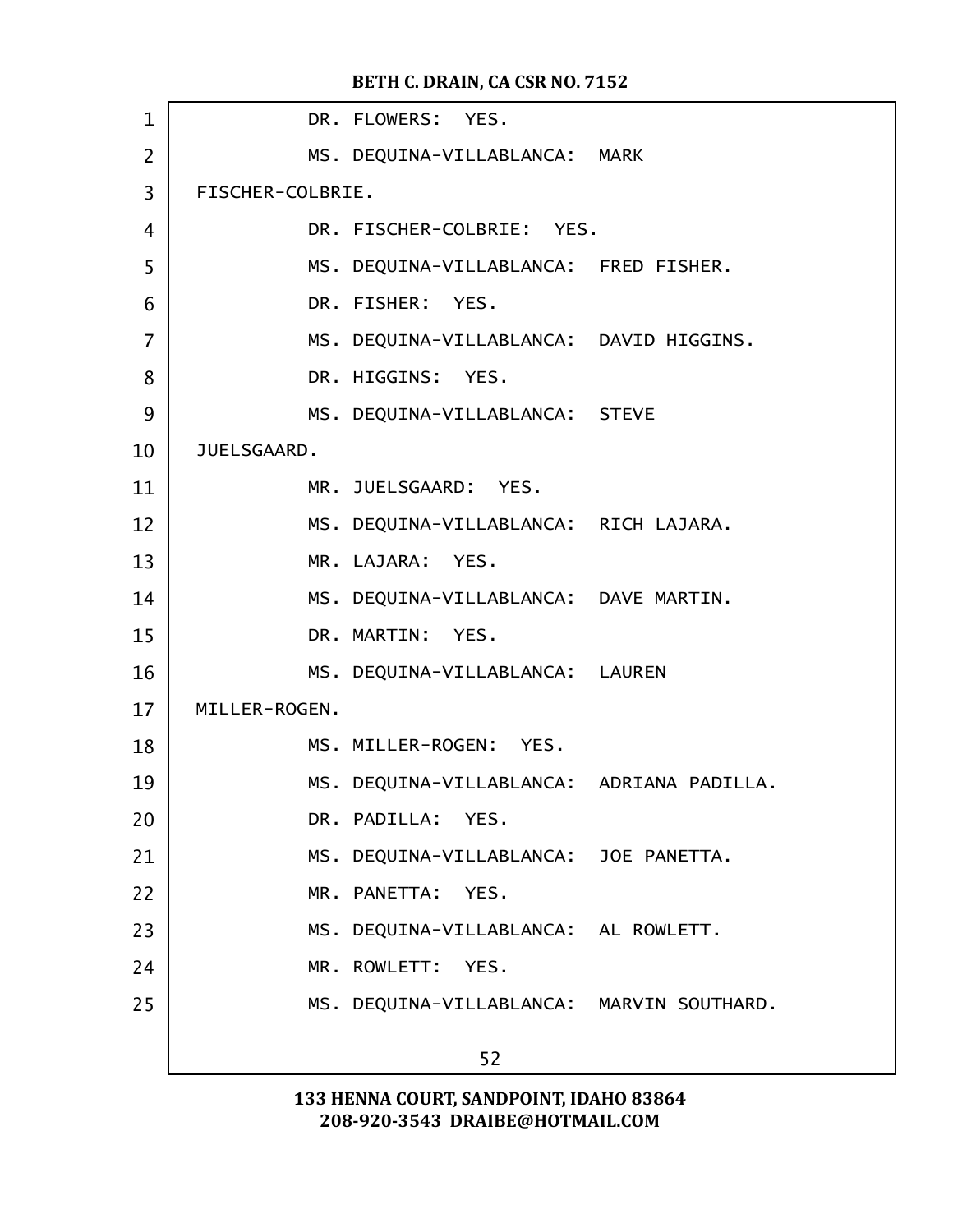| $\mathbf 1$    | DR. SOUTHARD: YES.                                 |  |  |  |
|----------------|----------------------------------------------------|--|--|--|
| 2              | MS. DEQUINA-VILLABLANCA: JONATHAN THOMAS.          |  |  |  |
| 3              | CHAIRMAN THOMAS: YES.                              |  |  |  |
| 4              | MS. DEQUINA-VILLABLANCA: MOTION CARRIES.           |  |  |  |
| 5              | CHAIRMAN THOMAS: THANK YOU. THAT                   |  |  |  |
| 6              | CONCLUDES THE ACTION ITEMS FOR TODAY'S APPLICATION |  |  |  |
| $\overline{7}$ | REVIEW SUBCOMMITTEE. WE'VE NOW COME TO PUBLIC      |  |  |  |
| 8              | COMMENT. ARE THERE ANY QUESTIONS -- ANY COMMENTS   |  |  |  |
| 9              | FROM MEMBERS OF THE PUBLIC, QUESTIONS, DISCUSSION  |  |  |  |
| 10             | ITEMS ON ANY TOPIC OF ANY NOTE? THANK YOU.         |  |  |  |
| 11             | MS. DEQUINA-VILLABLANCA: I SEE NONE.               |  |  |  |
| 12             | CHAIRMAN THOMAS: OKAY. VERY GOOD. WELL,            |  |  |  |
| 13             | THAT CONCLUDES TODAY'S MEETING. THANK YOU VERY     |  |  |  |
| 14             | MUCH, EVERYBODY, FOR YOUR PARTICIPATION AS ALWAYS. |  |  |  |
| 15             | MARIANNE, THE DATE OF THE NEXT BOARD               |  |  |  |
| 16             | MEETING?                                           |  |  |  |
| 17             | MS. DEQUINA-VILLABLANCA: IS MAY -- THE             |  |  |  |
| 18             | NEXT FULL BOARD MEETING IS MAY 26TH.               |  |  |  |
| 19             | CHAIRMAN THOMAS: OKAY. GREAT. WITH                 |  |  |  |
| 20             | THAT, EVERYBODY HAVE A WONDERFUL REST OF YOUR DAY, |  |  |  |
| 21             | AND WE WILL SEE YOU ALL IN MAY. THANKS VERY MUCH.  |  |  |  |
| 22             | (THE MEETING WAS THEN CONCLUDED AT 10:11 A.M.)     |  |  |  |
| 23             |                                                    |  |  |  |
| 24             |                                                    |  |  |  |
| 25             |                                                    |  |  |  |
|                | 53                                                 |  |  |  |
|                | 133 HENNA COURT, SANDPOINT, IDAHO 83864            |  |  |  |
|                |                                                    |  |  |  |

208-920-3543 DRAIBE@HOTMAIL.COM